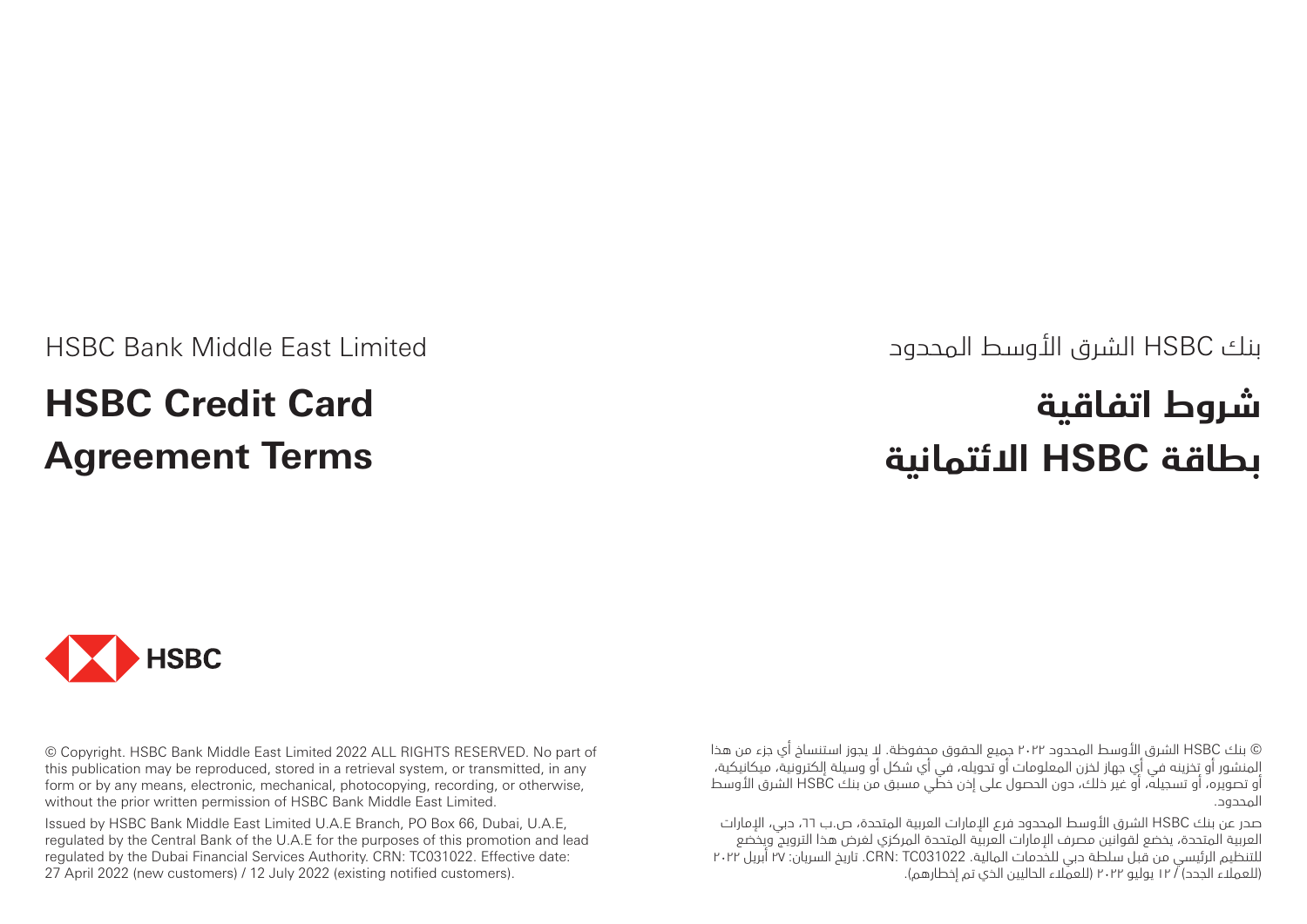**هذه الشروط هي اتفاقيتك معنا، لذلك فمن المهم حقا أن تقرأها وتتأكد من فهمك لها قبل استخدامك لبطاقة HSBC االئتمانية:**

# **ماذا يوجد في شروط االتفاقية هذه؟**

| رقم الصفحة               | القسم  المحتوى                                                                        |                 |
|--------------------------|---------------------------------------------------------------------------------------|-----------------|
| T.                       | متى تنطبق هذه الشروط؟                                                                 | $\cdot$         |
| Λ                        | ما هي الوثائق الأخرى التى أحتاج لقراءَتها؟                                            | $\cdot$         |
| Λ                        | أين يمكنني معرفة المزيد عن ميزات بطاقات الائتمان ؟                                    | $\cdot$         |
| $\vert \cdot$            | استخدام بطاقتى الائتمانية                                                             | $\cdot$ .       |
| $\overline{\phantom{0}}$ | البطاقات الاضافية                                                                     | .0              |
| $\vert \, \rceil$        | حدود الائتمان                                                                         | $\cdot$         |
| $\Lambda$                | الرسوم                                                                                | $\cdot$         |
| ۲۲                       | الفائدة                                                                               | $\Lambda$       |
| ۲٤                       | التسديدات                                                                             | $\mathsf{P}$ .  |
| $\mathsf{Y}\wedge$       | ماذا يحدث اذا لم أقم بالدفع بالوقت المحدد؟                                            | $  \cdot  $     |
| ٣.                       | التأمين                                                                               | 1               |
| ۳۲                       | البطاقة الائتمان المفقودة / المسروقة                                                  | .1 <sup>F</sup> |
| ٣٢                       | اساءة استخدام بطاقة الائتمان                                                          | $.1\mu$         |
| ٣٤                       | خطة القسط المرن، النقد السهل، تحويل الرصيد، إير مايلز (Air Miles)،<br>الدرع الائتماني | $.1\epsilon$    |
| ٣٦                       | تغيير هذه الشروط                                                                      | .10             |
| $M^{\prime}$             | تقييد استخدام بطاقة الائتمان وانهاء هذه الاتفاقية                                     | .17             |
| 33                       | الوفاة والافلاس                                                                       | .1V             |
| 33                       | معلوماتك                                                                              | $.1\Lambda$     |
| 90                       | أدكام عامة                                                                            | .19             |
| ٦.                       | كيف يمكن تقديم شكوى؟                                                                  | $\cdot$ .       |
| ٦۲                       | المصطلحات                                                                             |                 |

**These Terms are your agreement with us, so it is really important that you read them and ensure you understand them before you use an HSBC Credit Card.**

# **What is in these Agreement Terms?**

| <b>Clause No</b> | <b>Content</b>                                                                            | <b>Page No</b> |
|------------------|-------------------------------------------------------------------------------------------|----------------|
| 1.               | When do these Terms Apply?                                                                | 5              |
| $\mathfrak{D}$   | What other documents do I need to read?                                                   | $\overline{7}$ |
| 3.               | Where can I find out about the Credit Card Features?                                      | $\overline{7}$ |
| 4                | <b>Using my Credit Card</b>                                                               | 9              |
| 5                | <b>Supplementary Cards</b>                                                                | 13             |
| 6.               | <b>Credit Limits</b>                                                                      | 15             |
| $\overline{7}$   | <b>Charges</b>                                                                            | 17             |
| 8                | Interest                                                                                  | 21             |
| 9.               | <b>Repayments</b>                                                                         | 23             |
| 10 <sup>1</sup>  | What happens if I do not pay on time?                                                     | 27             |
| 11.              | Insurance                                                                                 | 29             |
| 12 <sup>°</sup>  | <b>Lost/Stolen Credit Cards</b>                                                           | 31             |
| 13.              | <b>Misuse of the Credit Card</b>                                                          | 31             |
| 14               | Flexible Instalment Plan, Easy Cash, Balance Transfer, Air Miles,<br><b>Credit Shield</b> | 33             |
| 15.              | <b>Changing these Terms</b>                                                               | 35             |
| 16               | <b>Restricting Credit Card use and ending this Agreement</b>                              | 37             |
| 17.              | <b>Death and Bankruptcy</b>                                                               | 43             |
| 18.              | <b>Your Information</b>                                                                   | 43             |
| 19.              | General                                                                                   | 53             |
| 20.              | How can I complain?                                                                       | 59             |
| Glossary         |                                                                                           | 61             |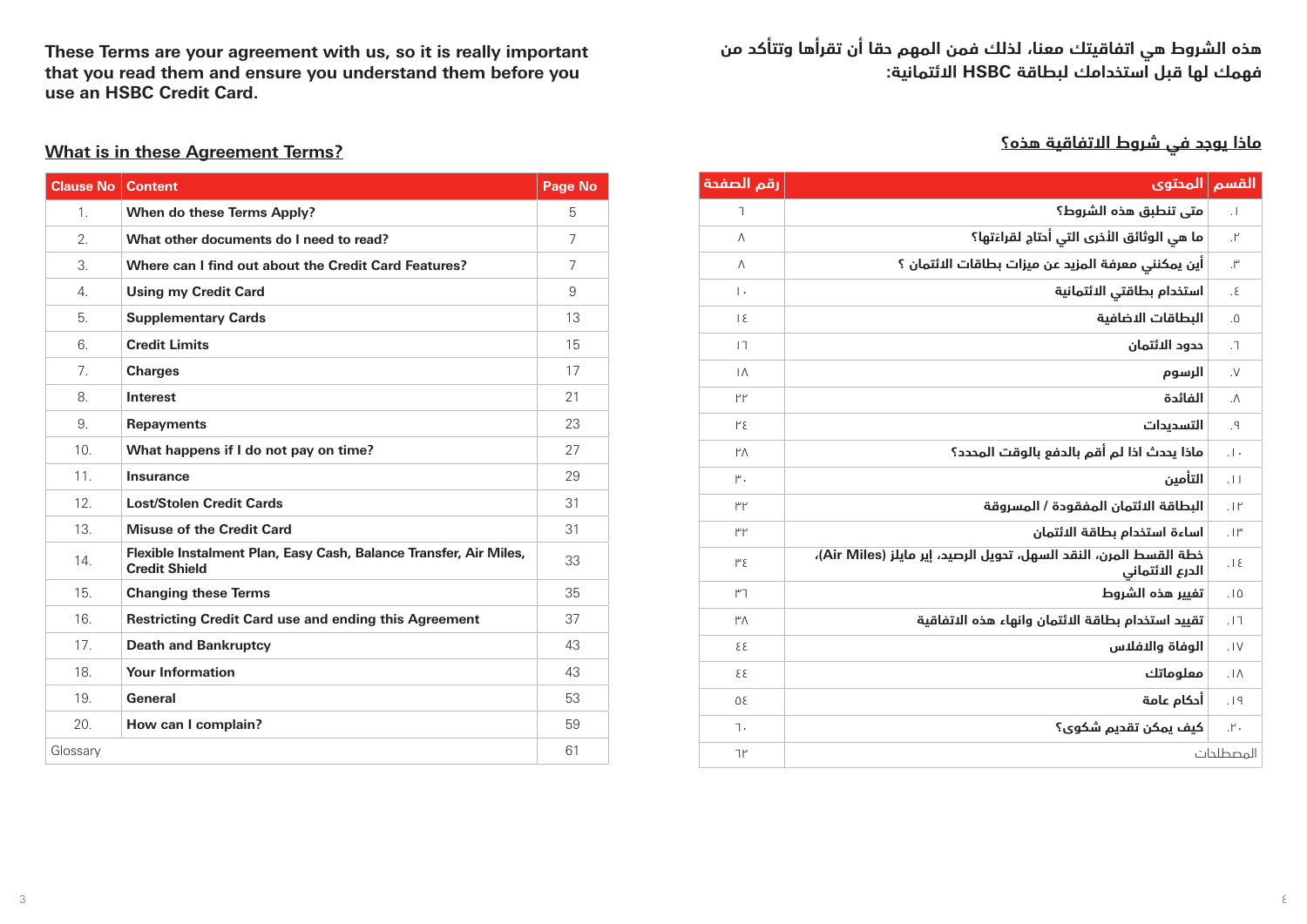# **شروط اتفاقية بطاقة HSBC االئتمانية**

### **HSBC Credit Card Agreement Terms**

If you do not understand anything in these Terms there is a glossary section at the back to help you. If you still do not understand anything in these Terms, you should contact us and we will help you. You should not sign our application form or agree to accept these Terms if you do not understand anything within them. **Before deciding whether to enter into this agreement you should consider seeking independent financial, taxation and legal advice.**

#### **How do these Terms apply?**

You have a 5 Business Day cooling-off period starting on the Business Day after we have confirmed your Card is approved. This means that you may cancel this Agreement during this period without penalty and we will refund any fees we have charged you and not charge you any interest which has accrued under these Terms during this period. Before exercising your right to cancel, you must repay your Card balance and any other amounts outstanding in connection with your Card. This means that you will not be able to cancel the Agreement if the Card has an outstanding balance. If you chose to cancel this Agreement after the expiry of the cooling-off period, you may do so as described in section 16.5.

#### **1. When do these Terms Apply?**

#### **1.1 What do these Terms apply to?**

These Terms apply to your HSBC Credit Card in the UAE, whether Visa® or MasterCard<sup>®</sup>.

### **1.2 From when do these Terms apply?**

These Terms apply:

- (1) if you have received these Terms because you are applying for a Credit Card with us, from the date that you accept them on your application form; or
- (2) if you are an existing customer and these Terms have been changed, from the effective date in the notice that we give to you of the changes to such Terms.

These Terms replace any Credit Card terms with HSBC in the past, whatever the name of those Terms.

#### **1.3 How do I show that I agree to these Terms?**

You can show that you agree to these Terms by:

- (i) signing our application form acknowledging that you have read and understood these Terms; or
- (ii) verbally agreeing through the call centre that you accept these Terms; or
- (iii) accepting the Terms digitally, for example using an electronic checkbox.

إذا لم تتمكن من فهم شيء ما في هذه الشروط فإن هناك قسم خاص بتوضيح المصطلحات في الجزء الخلفي لمساعدتك. إذا ما زلت غير قادر على فهم شيء ما في هذه الشروط، عليك االتصال بنا ونحن سوف نقوم بمساعدتك. يجب عليك ان ال توقع على استمارة الطلب الخاصة بنا أو توافق على قبول هذه الشروط إذا كنت ال تفهم شيء ما فيها. **قبل أن تقرر ما إذا كنت تريد الدخول في هذه االتفاقية، يجب أن تفكر في طلب الحصول على المشورة المالية والضريبية والقانونية المستقلة.**

#### **كيف تنطبق هذه الشروط؟**

سيكون لديك فترة تراجع مدتها 5 أيام عمل تبدأ في يوم العمل التالي بعد أن تأكدنا من الموافقة على بطاقتك. وهذا يعني أنه يجوز لك إلغاء هذه االتفاقية خالل هذه الفترة بدون أي غرامة وسنقوم بإعادة أي رسوم فرضناها عليك ولن نفرض عليك أي فائدة مستحقة بموجب هذه الشروط خالل هذه الفترة. وقبل ممارسة حقك في اإللغاء، يجب عليك سداد رصيد بطاقتك وأي مبالغ أخرى مستحقة متعلقة ببطاقتك. وهذا يعني أنك لن تتمكن من إلغاء االتفاقية في حال وجود أي رصيد مستحق على البطاقة. وإذا اخترت إلغاء هذه االتفاقية بعد انتهاء فترة التراجع، فبإمكانك القيام بذلك على النحو الموضح في القسم .5-16

#### **.1 متى تنطبق هذه الشروط؟**

#### **١-١ على ماذا تنطبق هذه الشروط ؟**

تنطبق هذه الشروط على بطاقة ائتمان HSBC الخاصة بك في اإلمارات العربية المتحدة، سواء كانت بطاقة فيزا أو ماستر كارد.

#### **٢-١ منذ متى تنطبق هذه الشروط؟**

يبدأ تطبيق هذه الشروط:

- -1 في حال استالمك لهذه الشروط ألنك قمت بتقديم طلب للحصول على بطاقة ائتمانية لدينا، اعتباراً من تاريخ قبولك لهذه الشروط ضمن استمارة طلبك؛ أو
- -2 إذا كنت عملياً حالياً وتم تغيير هذه الشروط، اعتباراً من تاريخ سريانها المذكور في إشعارنا إليك بشأن .<br>تغيير هذه الشروط (لمزيد من المعلومات حول فترات الأشعار، يرجى الإشارة إلى القسم رقم ٣).

ستحل هذه الشروط محل أي شروط خاصة بالبطاقات االئتمانية مع بنك HSBC المطبقة في اإلمارات العربية المتحدة أياً كان مسمى هذه الشروط، والتي قد تكون قد وافقت عليها مسبقا.ً

# **3-١ كيف أبدي موافقتي على هذه الشروط؟**

يمكنك إبداء موافقتك على هذه الشروط من خالل:

- )1( التوقيع على نموذج الطلب الخاص بنا لإلقرار بأنك قرأت وفهمت هذه الشروط؛ أو
	- )2( تبدي موافقتك شفهياً من خالل مركز االتصال بأنك قبلت هذه الشروط؛ أو
	- )3( قبول الشروط رقميا،ً على سبيل المثال باستخدام مربع االختيار اإللكتروني.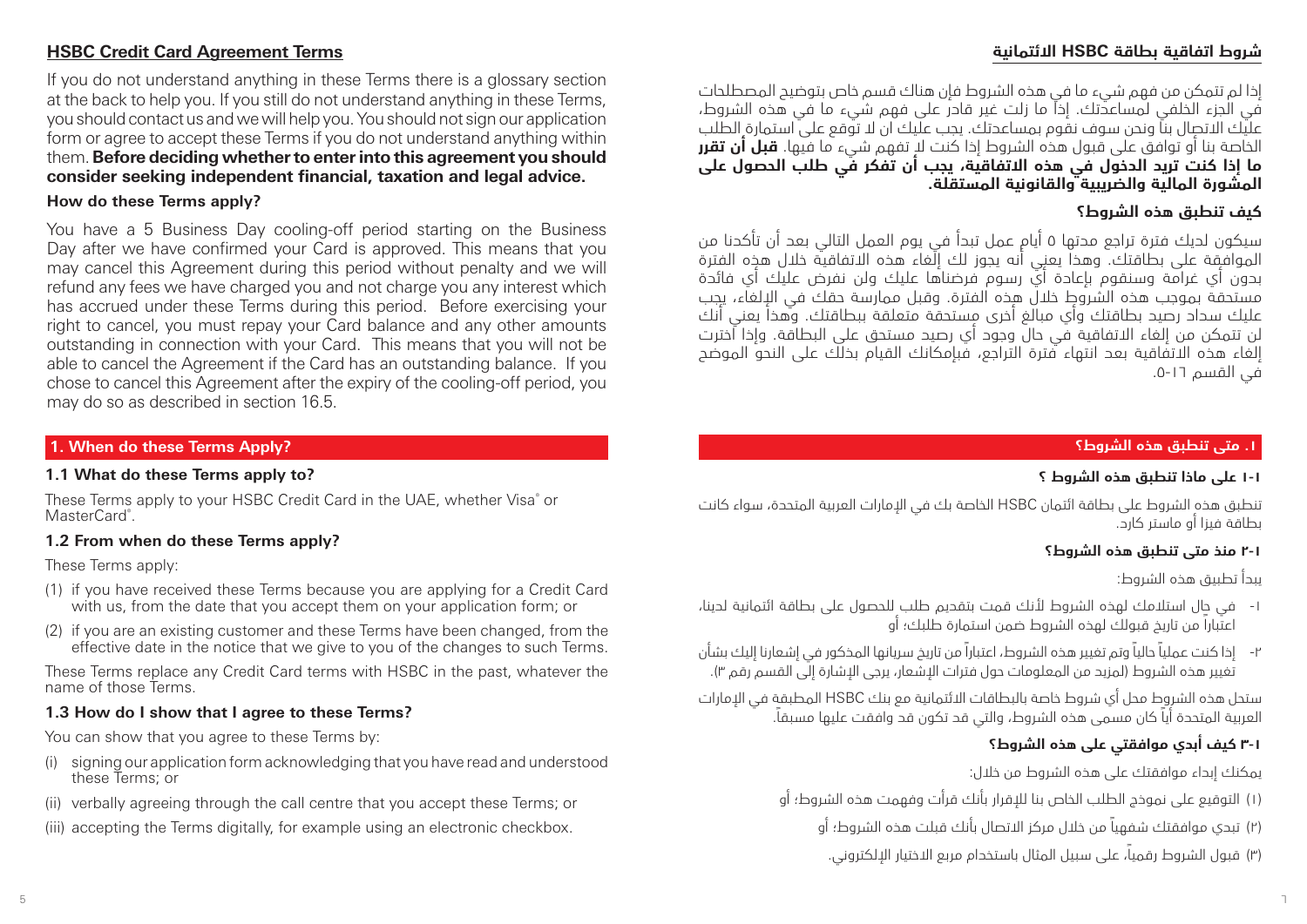#### **1.4 What do I need to submit to apply for a Credit Card?**

You are required to provide us with certain documents before being eligible for a Credit Card in the UAE, such as a residency visa and Emirates ID. We will tell you the latest requirements when you apply.

**Should we ask you for a security cheque please ensure you understand the consequences of providing us with a security cheque before doing so, which could include criminal liability if that cheque bounces. If you do not understand the consequences please seek independent legal advice before agreeing to these Terms.**

#### **2. What other documents do I need to read?**

#### **2.1 What other documents do I need to read?**

These Terms apply along with our Schedule of Services and Tariffs, which can be found on our website www.hsbc.ae.

Your relationship with us is also governed by the HSBC Personal Banking General Terms and Conditions (UAE), available at www.hsbc.ae. By agreeing to apply for a Credit Card you will be agreeing to accept the HSBC Personal Banking General Terms and Conditions (UAE), as well as these Terms, these Terms shall prevail in the event of a conflict between these Terms and the HSBC Personal Banking General Terms and Condition (UAE) so please take the time to read and understand them both before agreeing to apply.

These Terms should also be read in conjunction with Cashback Credit Card Terms and Conditions, Black Credit Card Terms and Conditions and any other terms and conditions that apply to credit cards or any features or services if and where applicable.

Separate Terms apply to some of our services like Personal Internet Banking, or Telephone Banking and to credit card related features such as Balance Transfers, Cash Instalment Plans and FIP. We will make you aware of these Terms if they apply to you and give you an opportunity to read and understand them. These Terms are available on our website at www.hsbc.ae.

#### **3. Where can I find out about the Credit Card Features?**

#### **3.1 Where can I find out the features of my Credit Card?**

You can find out the Credit Card Features on our website, by calling us or at one of our branches. These features may change from time to time in accordance with clause 15 of these Terms.

If you breach these Terms you will not be able to take advantage of the Credit Card Features.

#### **3.2 Am I eligible for other Credit Cards?**

You may be eligible for another Credit Card with special features. Your eligibility for these Credit Cards is subject to our internal policies and procedures and your individual circumstances. We can change the policies and procedures at any time or decide to replace your Credit Card with a different Credit Card for any reason. If

### **4-١ الذي أحتاجه لتقديم طلب للحصول على بطاقة االئتمان؟**

أنت مطالب بتزويدنا ببعض الوثائق قبل أن تصبح مؤهال للحصول على بطاقة االئتمان في دولة اإلمارات العربية المتحدة، مثل تأشيرة اإلقامة والهوية الشخصية اإلماراتية. سوف نخبرك بأحدث المتطلبات عند التقدم بالطلب.

**في حال طلبنا منك شيك ضمان، يرجى التأكد من أنك تفهم تبعات تزويدنا بشيك ضمان قبل القيام بذلك، والتي قد تتضمن مسؤولية جنائية إذا كان ذلك الشيك بدون رصيد. إذا لم تفهم التبعات يرجى البحث عن استشارة قانونية مستقلة قبل الموافقة على هذه الشروط.** 

### **2 َ . ما هي الوثائق األخرى التي أحتاج لقراءتها؟**

# **1-2 َ ما هي الوثائق األخرى التي أحتاج لقراءتها؟**

تنطبق هذه الشروط جنبا إلى جنب مع جدول الخدمات والتعرفات لدينا ، والذي يمكن االطالع عليه عبر موقعنا االلكتروني ae.hsbc.www.

كمــا تحكم عالقتــك معنا أيضا أحكام وشروط الخدمات المصــرفية العامة لألفـــراد، وهي متاحــة عــلى ae.hsbc.www. من خالل الموافقة على التقدم بطلب للحصول على بطاقة االئتمان فإنك توافق على قبول أحكام وشروط الخدمات المصــرفية العامة لألفـــراد، وكذلك على هذه الشروط، بحيث تسري هذه الشروط في حال أي تعارض مع أحكام وشروط الخدمات المصرفية العامة لألفراد لبنك HSBC والمطبقة في اإلمارات العربية المتحدة، لذا يرجى أخذ الوقت الكافي لقراءة وفهم كل منها قبل الموافقة على التقدم بالطلب.

ينبغي قراءة هذه الشروط بالتوافق مع شروط وأحكام بطاقة االئتمان Cashback وشروط وأحكام بطاقة االئتمان Black وأي شروط وأحكام أخرى تنطبق على البطاقات االئتمانية أو أي مزايا أو أي خدمات إذا وعند قابلية تطبيقها.

تنطبق أحكام منفصلة لبعض خدماتنا مثل الخدمات المصرفية الشخصية عبر اإلنترنت، أو خدمة أو خدمة الهاتف المصرفي، والبطاقات االئتمانية المتعلقة بالمزايا مثل تحويل الرصيد، وخطة التقسيط النقدي وخطة التقسيط المرن. سوف نعلمك بتلك األحكام إذا كانت تنطبق عليك وسوف نعطيك َ فرصة لقراءتها وفهمها. هذه األحكام متوفرة على موقعنا على االنترنت ae.hsbc.www.

### **.3 أين يمكنني معرفة المزيد عن ميزات بطاقات االئتمان؟**

### **1-3 أين يمكنني معرفة المزيد عن ميزات بطاقات االئتمان؟**

يمكنك معرفة ميزات بطاقة الائتمان من خلال موقعنا الإلكتروني أو من خلال الاتصال بنا أو في أحد فروعنا. قد تتغير هذه الميزات من وقت آلخر وفقاً للمادة 15 من هذه الشروط.

إذا قمت بخرق هذه الشروط فلن تكون قادرا على االستفادة من ميزات بطاقة االئتمان.

#### **2-3 هل أنا مؤهل للحصول على بطاقات ائتمانية أخرى؟**

ً قد تكون مؤهال للحصول على بطاقة ائتمان أخرى مع مزايا خاصة. يخضع استحقاقك للحصول على بطاقات االئتمان هذه إلى سياساتنا وإجراءاتنا الداخلية وظروفك الخاصة. يمكننا تغيير السياسات واإلجراءات في أي وقت أو تقرير استبدال بطاقتك االئتمانية ببطاقة ائتمانية أخرى ألي سبب. إذا غيرنا نوع بطاقتك االئتمانية سنرسل إليك إشعاراً مدته 60 يوماً إذا نتج عن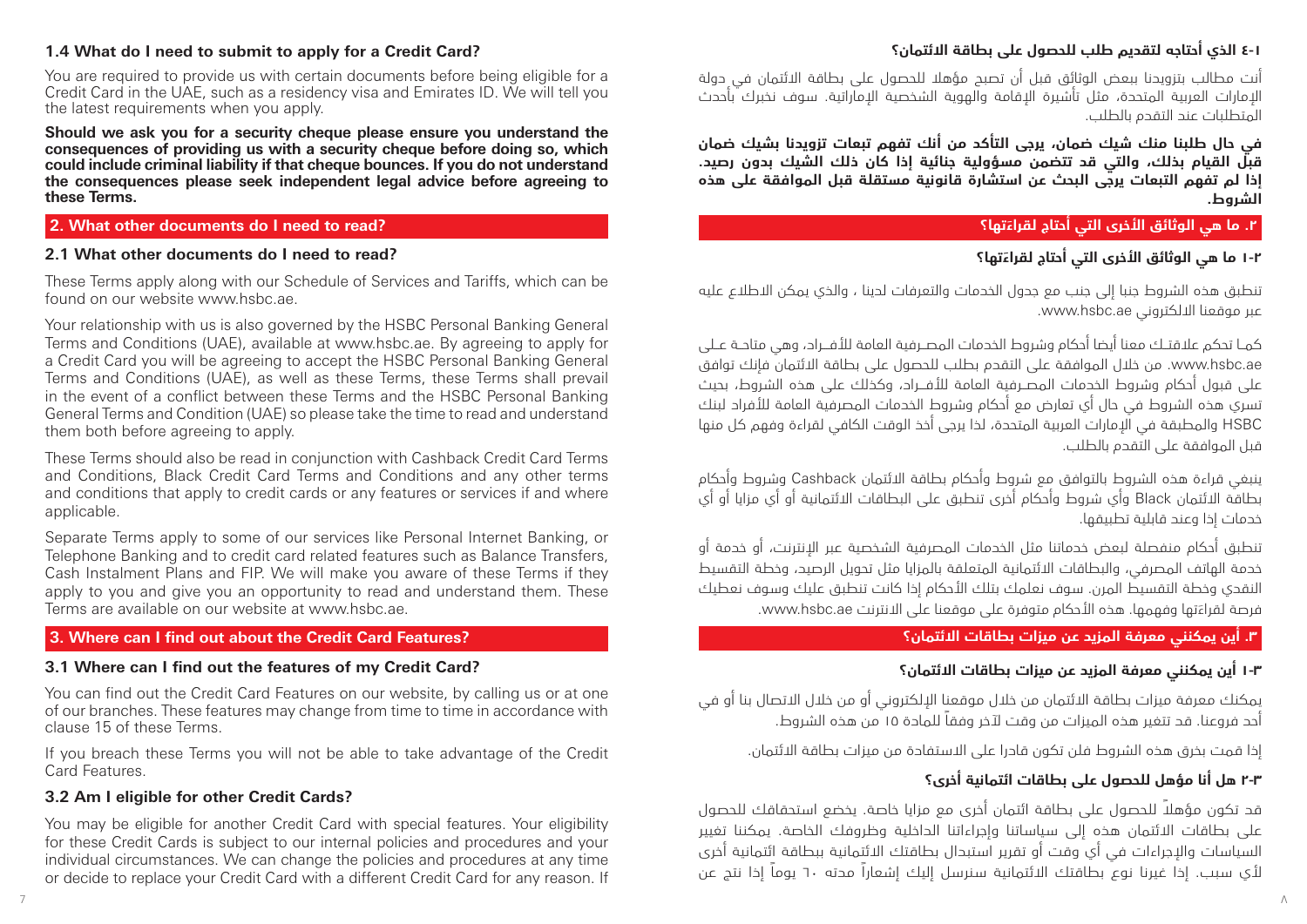we change your type of Credit Card we will give you 60 days' notice if the change results in an increase in fees and charges. If there is no increase in fees and charges, the change may take place without notice. Your new credit card may have a new card number, expiry date and/or CVV. You will need to ensure you update any stored card details or payments with these new details.

#### **3.3 What if a third party offers me additional features for using my HSBC Card?**

We are not liable for representations or commitments to you made by third parties, including our business alliance partners. If we advertise an offer to you, we will tell you if the feature is made available by a third party.

### **3.4 Am I eligible for any credit card benefits?**

Yes. The benefits associated with your Credit Card can be found on our website. You are eligible for these benefits as soon as you receive your Credit Card (in digital or physical form) and, if applicable, meet the eligibility criteria for the benefit. If you close your Credit Card Account, stop using your Credit Card, do not make your payments on time, you have exceeded your credit limit or your Credit Card is restricted, then we may remove these benefits.

### **4. Using my Credit Card**

### **4.1 How can I use my Credit Card?**

We We will open a Credit Card Account in your name to record transactions under this Agreement. Once you have your Credit Card and any PINs that are required have been set up, you may use it and draw credit under these Terms.

Transactions using the Credit Card may be authorised by you using, as the circumstances require, a combination of the Credit Card, PIN or other security details associated with the Card or the Credit Card Account or in other ways advised to you by us from time to time. Where the transaction is executed at a distance, for example over the internet or phone, other security details may be requested from you.

You may draw down credit by using your Credit Card to make Purchases or Cash Advances and we may allow you to make Balance Transfers, Easy Cash or any instalment plans.

### **4.2 Can a third party use my Credit Card?**

No. You can nominate a third party for a Supplementary Card, but no one should use your Credit Card apart from you.

### **4.3 What should I do when I receive my Credit Card?**

Please sign it immediately and if applicable, set up your PIN. If you have applied for a Supplementary Card, the Supplementary Cardholder should also sign their Credit Card immediately.

### **4.4 How will I know what I have been charged?**

We will provide you a statement each month (and this may be an online statement,

التغيير زيادة في الرسوم. إذا لم يكن هناك زيادة في الرسوم، قد يحدث التغيير دون إشعار. وقد يكون لبطاقتك االئتمانية الجديدة رقم بطاقة جديد، و/أو تاريخ انقضاء جديد و/أو رمز تفويض معامالت جديد. عليك التأكد من تحديث أي تفاصيل بطاقة مخزنة، أو المدفوعات بهذه التفاصيل الجديدة.

# **3-3 ماذا لو قدم لي طرف ثالث ميزات إضافية الستخدام بطاقة HSBC االئتمانية؟**

لسنا مسؤولين عن أي تأكيدات أو التزامات يقدمها طرف ثالث لك، بمن في ذلك، شركاء تحالف األعمال لدينا. في حال إعالننا عن تقديم عرض لك، سوف نبلغك إن كانت الميزة متاحة بواسطة جهة ثالثة.

# **4-3 هل أنا مؤهل للحصول على مزايا بطاقة االئتمان؟**

نعم، بإمكانك إيجاد المزايا المرتبطة ببطاقتك االئتمانية على موقعنا على االنترنت. أنت مؤهل للحصول على هذه المزايا في أقرب وقت ممكن، بمجرد استالم بطاقة ائتمان )سواء بشكل رقمي أو .<br>فعلي)، وإذا كان ينطبق، استيفاء معايير الأهلية للحصول على مزايا. وإذا قمت بإغلاق حساب بطاقتك االئتمانية، أو توقفت عن استخدام بطاقتك االئتمانية، أو لم تسدد دفعاتك في الوقت المحدد، أو تجاوزت حدك االئتماني، أو تم حظر بطاقتك االئتمانية، فعندها قد نعمل على إلغاء هذه المزايا.

# **.4 استخدام بطاقتي االئتمانية**

# **١-٤ كيف يمكنني استخدام بطاقة االئتمان؟**

سوف نقوم بفتح حساب بطاقة ائتمان باسمك لتسجيل المعامالت التي تتم بموجب هذه االتفاقية. بمجرد استالمك لبطاقة االئتمان الخاصة بك وتم إعداد أي رموز تعريف شخصية، يمكنك استخدام بطاقة االئتمان وفقا لهذه الشروط.

ان المعامالت التي تتم باستخدام بطاقة االئتمان يمكن أن يسمح بها من قبلك من خالل استخدام مزيج من بطاقات االئتمان أو رمز التعريف الشخصي أو التفاصيل األمنية األخرى المرتبطة بالبطاقة أو حساب بطاقة االئتمان أو بالطرق األخرى التي يتم اعالمك بها من قبلنا من وقت آلخر، وذلك حسب متطلبات كل حالة. حيثما يتم تنفيذ المعاملة عن بعد، على سبيل المثال عبر اإلنترنت أو الهاتف، قد يطلب منك تفاصيل أمنية أخرى.

يمكنك سحب االئتمان باستخدام بطاقة االئتمان الخاصة بك للقيام بالمشتريات أو السلف النقدية، ونحن قد نسمح لك بالقيام بتحويل الرصيد أو النقد السهل أو أي خطط اقساط.

# **2-4 هل يمكن لطرف ثالث استخدام بطاقة االئتمان الخاصة بي؟**

ال. يمكنك تسمية طرف ثالث للحصول على بطاقة اضافية، ولكن يجب أن ال يستخدم أحد بطاقة االئتمان الخاصة بك سواك أنت.

# **3-4 ماذا علي أن أفعل عندما استلم بطاقة االئتمان الخاصة بي؟**

يرجى التوقيع عليها فورا وإذا كان ذلك ممكنا، إنشاء رمز التعريف الشخصي الخاص بك. إذا كنت قد تقدمت بطلب للحصول على بطاقة إضافية، يجب على حامل البطاقة االضافية أيضا التوقيع على بطاقــة االئتمان على الفور.

# **٤-٤ كيف يمكنني أن أعرف ما تم قيده علي؟**

سوف نزودك بكشف حساب في كل شهر )وقد يكون كشف الحساب هذا على االنترنت أو عن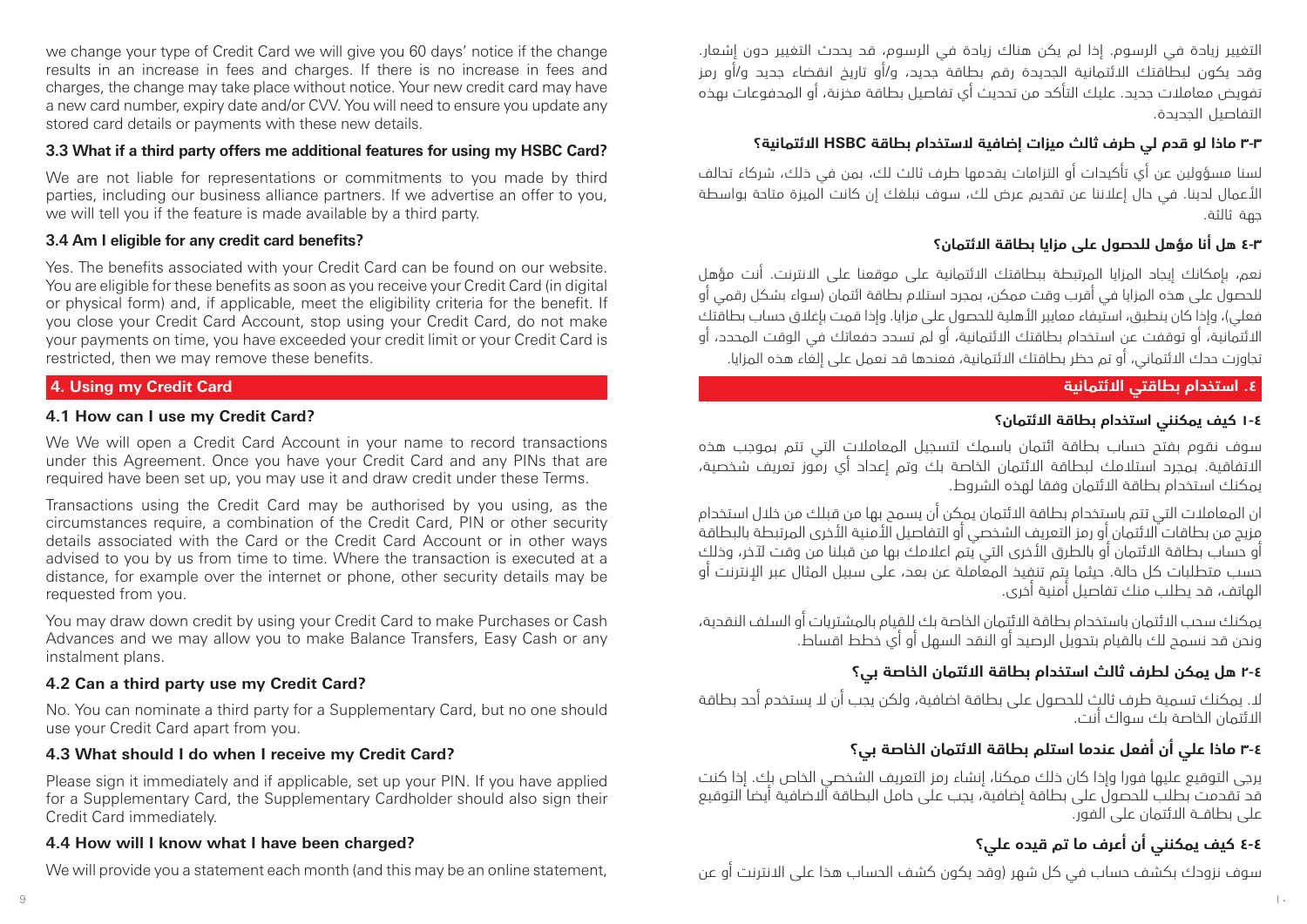by email, other electronic means, or another digital/electronic platform chosen by us, or a paper statement if you asked us for this) if there are transactions or activities on your Credit Card Account. It is your responsibility to review your statement. You must tell us immediately if anything on your statement is incorrect. If you do not query a transaction on your statement within 30 days of the statement date we will assume you agree with every transaction included in the statement.

#### **4.5 When will I receive a statement?**

We will provide you a statement each month, unless there has been no activity on your Credit Card Account for that month. If there has been no activity, we may not send you a statement.

#### **4.6 What will the statement include?**

Details of all activities on your Credit Card Account during the billing period, the total amount outstanding on your Credit Card, the minimum repayment due and the excess credit limit amount will be included in the Statement. We will also tell you the due date for payment.

#### **4.7 How can I make Purchases on my Credit Card?**

When using your Card for Purchases, you (or the Supplementary Cardholder) must validate the transaction by entering the security information we have provided you with, whether PIN, signature or alternative method of authorisation. In some instances, you may be able to make purchases using only the contactless feature of your Credit Card.

#### **4.8 Can I take Cash Advances on my Credit Card?**

Yes. You can use your Credit Card to take a Cash Advance up to your Cash Advance limit at our branches, at an ATM or through other participating venues.

For the relevant fees and charges which apply to a Cash Advance please see the Schedule of Services and Tariffs on www.hsbc.ae. Please note that any interest for a Cash Advance will be charged from the date of the transaction until the day that the Cash Advance is repaid in full.

#### **4.9 Are there any Purchases which will be charged as if they were Cash Advances?**

Certain transactions will be charged as if they were Cash Advances, including purchases at exchange houses, any purchase of foreign currency or any other transactions classified by Visa®, MasterCard® or us as a transaction which should be charged as if it were cash.

#### **4.10 Can I make a Balance Transfer?**

You may be permitted to make a Balance Transfer, subject to our discretion. You should continue to make repayments to your existing financial institution until we have confirmed that your Balance Transfer is complete.

طريق البريد اإللكتروني أو وسائل إلكترونية أخرى، أو منصات رقمية/إلكترونية مختارة من قبلنا، أو كشف حساب ورقي إذا طلبت منا ذلك) إذا كان هناك معاملات أو رصيد على حساب بطاقة االئتمان الخاصة بك. انه من ضمن مسؤوليتك مراجعة كشف حسابك. يتوجب عليك اخبارنا على الفور إذا كان هناك أي بيان في كشف حسابك غير صحيح. إذا لم تقم باالستعالم عن معاملة على كشف حسابك في غضون 30 يوماَ من تاريخ كشف الحساب، فسوف نفترض أنك توافق على جميع المعامالت المدرجة في كشف الحساب.

# **٥-٤ متى سأستلم كشف الحساب؟**

سوف نزودك بكشف حساب في كل شهر، فيما عدا في حال عدم وجود أي نشاط أو رصيد على حساب بطاقة االئتمان الخاصة بك لذلك الشهر. وإذا لم يكن هناك أي نشاط، فقد ال نقوم بإرسال كشف الحساب إليك.

# **٦-٤ ما الذي سوف يتضمنه كشف الحساب؟**

سوف يتم تضمين الكشف بتفاصيل جميع األنشطة على حساب بطاقة االئتمان الخاصة بك خالل الدورة التي يغطيها الكشف (فترة الفاتورة)، المبلغ الإجمالي المستحق على بطاقة الائتمان الخاصة بك والحد الأدنى المستحق للسداد، ويتم إدراج مبلَغ حد الائتمان الزائد في كشف الحساب، سوف نعلمك أيضا بتاريخ استحقاق الدفع.

# **٧-٤ كيف يمكنني القيام بمشتريات على بطاقة االئتمان الخاصة بي؟**

عند استخدام بطاقتك للمشتريات، يجب عليك (أو على حامل البطاقة الإضافية) التحقق من صحة المعامالت عن طريق إدخال المعلومات األمنية التي قمنا بتزويدك بها، سواء كانت رمز التعريف الشخصي أو التوقيع أو طريقة تفويض بديلة. وقد تكونوا في بعض الحاالت قادرين على إجراء عمليات الشراء فقط باستخدام ميزة عدم التلامس لبطاقتك الّائتمانية.

# **٨-٤ هل يمكن لي الحصول على سلف نقدية على بطاقة االئتمان الخاصة بي؟**

نعم. يمكنك استخدام بطاقة االئتمان الخاصة بك ألخذ سلفة نقدية تصل لحد السلفة النقدية الخاصة بك في فروعنا، من خالل جهاز الصراف اآللي أو من خالل المواقع المشاركة األخرى.

أما بالنسبة للرسوم والتكاليف ذات الصلة التي تنطبق على السلفة النقدية فيرجى االطالع على جدول الخدمات والتعرفات على ae.hsbs.www. يرجى مالحظة أن أي فائدة على السلفة النقدية ستفرض من تاريخ المعاملة حتى تاريخ سداد السلفة النقدية بالكامل.

# **٩-٤ هل هناك أي مشتريات سوف يتم قيدها كما لو كانت سلف نقدية؟**

سوف يتم فرض رسوم على بعض المعامالت كما لو كانت سلف نقدية، بما في ذلك عمليات الشراء في مراكز الصرافة أو أي شراء لعملة أجنبية أو أي معامالت أخرى يتم تصنيفها من قبل فيزا أو ماستركارد أو البنك كمعاملة ينبغي فرض رسوم عليها كما لو كانت نقدا.

# **١٠-٤ هل يمكنني القيام بتحويل رصيد؟**

من الممكن السماح لك بالقيام بتحويل رصيد وذلك وفقاً لتقديرنا المطلق. يتوجب عليك االستمرار في القيام بأداء الدفعات للمؤسسة المالية القائمة الخاصة بك حتى يتم التأكيد من قبلنا بأن تحويل رصيدك قد اكتمل.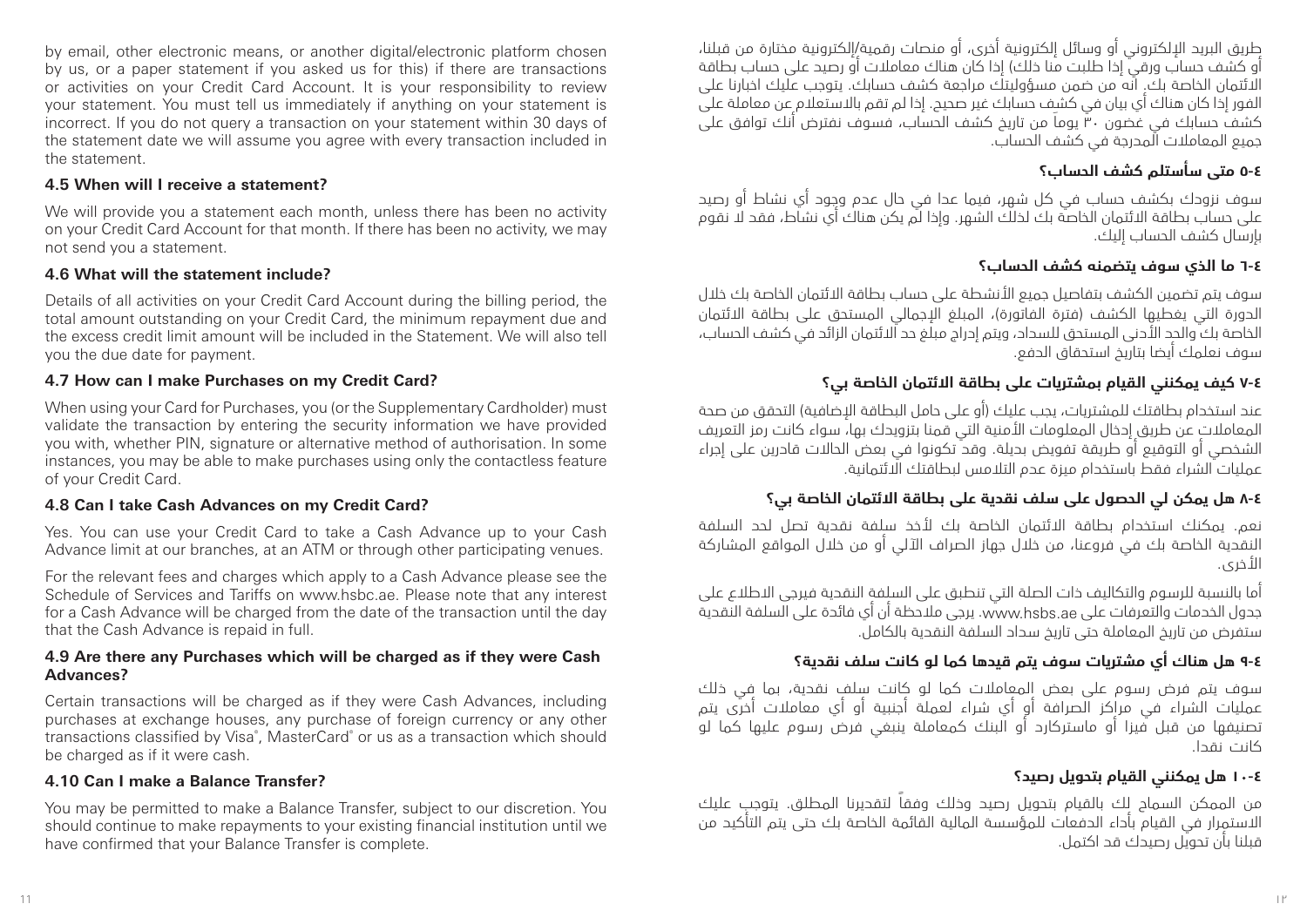# **١١-٤ هل يمكنني استخدام بطاقة االئتمان في أجهزة الصراف اآللي؟**

### **4.11 Can I use my Credit Card at ATMs?**

You can use your Credit Card at HSBC ATMs or other institution's ATMs on selected networks.

You can also use your Credit Card at ATMs on the same networks abroad, so long as they are situated in countries where withdrawals are permitted pursuant to the laws of the UAE and such use would not involve a breach of any international financial sanctions.

We will not be responsible if you are unable to use your Credit Card in any other institution's ATMs. In addition, there may be particular countries where, due to local legal or regulatory reasons, you cannot use your Credit Card.

Our record of ATM transactions, be it a HSBC ATM or non HSBC ATM is conclusive. If you would like to dispute an ATM transaction please call us within 30 days of your last statement date.

#### **4.12 Can I use my Credit Card at an ATM to withdraw money from my HSBC current or savings accounts?**

You can choose to link your Credit Card to your HSBC saving or current account to allow you to use your Credit Card to make withdrawals from those HSBC accounts. The Supplementary Cardholder may not be permitted to make such withdrawals. There is a fee charged for this service, as set out in our Schedule of Services and Tariffs.

We will debit the account nominated by you to be linked to the Credit Card with the amount of any transaction performed at that ATM.

#### **4.13 Can I revoke a Purchase?**

You cannot rescind or revoke a Purchase or other transaction made by use of the Credit Card or Credit Card details once you have authorised the transaction to us or the payee (for example, a retailer or supplier). We will credit the Credit Card Account with a refund only if the payee refunds us.

#### **4.14 Can I make payments to put the Account in credit?**

You should not make payments that place the Credit Card Account in credit. If you do, we may restrict the use of the Credit Card completely or restrict the account to the amount of your credit limit. We may also return the excess to you.

### **5. Supplementary Cards**

### **5.1 Can I apply for a Supplementary Card?**

Yes, you can apply for a Supplementary Credit Card. We may also require the Supplementary Cardholder to sign an application form or provide further information.

You can either choose to share your credit limit with the Supplementary Cardholder or to segregate part of your credit limit so that the Supplementary Cardholder has a separate limit.

يمكنك استخدام بطاقة االئتمان الخاصة بك في أجهزة الصراف اآللي التابعة لمؤسسات أخرى على شبكات معينة.

يمكنك أيضا استخدام بطاقة االئتمان الخاصة بك في أجهزة الصراف اآللي على نفس الشبكات في الخارج، طالما أنها تقع في البلدان التي يسمح بالسحب فيها وفقا لقوانين دولة اإلمارات العربية المتحدة وأن مثل هذا االستخدام يؤدي الى اإلخالل في أي عقوبات مالية دولية.

اننا غير مسؤولين في حال كنت غير قادر على استخدام بطاقة االئتمان الخاصة بك في أجهزة الصراف اآللي ألي مؤسسة أخرى. باإلضافة إلى ذلك، قد يكون هناك بلدان معينة ال يمكنك استخدام بطاقة االئتمان الخاصة بك فيها وذلك ألسباب قانونية أو نظامية محلية.

إن سجل معامالت أجهزة الصراف اآللي لدينا، سواء كان ذلك خاص بأجهزة الصراف اآللي لـ HSBC أو أجهزة الصراف اآللي لغير HSBC هو سجل قطعي. إذا كنت ترغب في االعتراض على اي معاملة على أجهزة الصراف االلي، يرجى االتصال بنا في غضون 30 يوما من تاريخ آخر كشف لكم.

### **١٢-٤ هل يمكنني استخدام بطاقة االئتمان في جهاز الصراف اآللي لسحب اموال من حساب التوفير أو الحساب الجاري الخاص بي لدى HSBC ؟**

يمكنك أن تختار ربط بطاقة االئتمان الخاصة بك مع حساب التوفير أو الحساب الجاري الخاص بك لدى HSBC وذلك للسماح لك باستخدام بطاقة االئتمان الخاصة بك للقيام بعمليات السحب من حسابات HSBC هذه. ال يسمح لحامل البطاقة اإلضافية القيام بمثل هذه السحوبات. هناك رسوم تفرض على هذه الخدمة، وذلك على النحو المبين في جدول الخدمات والتعرفات الخاص بنا.

سوف نقوم بخصم مبلغ أي معاملة تمت عبر أجهزة الصراف اآللي من الحساب المرتبط ببطاقة االئتمان المسمى من قبلك.

# **١٣-٤ هل يمكنني إلغاء الشراء؟**

ال يمكنك إلغاء أو إبطال قرار الشراء أو المعامالت األخرى التي تمت باستخدام بطاقة االئتمان أو تفاصيل بطاقة االئتمان بعد قيامك بإجازة المعاملة لنا أو للمستفيد )على سبيل المثال، للتاجر أو المورد). سوف نقوم بإيداع الرديات في حساب بطاقة الائتمان وذلك فقط في حال قام المستفيد برد المبالغ لنا.

### **١٤-٤ هل يمكنني القيام بدفعات ترفع الحساب حد االئتمان؟**

يتوجب عليك عدم القيام بدفعات ترفع حد بطاقة االئتمان يتجاوز حد االئتمان. إذا قمت بذلك، فقد نحد من استخدام بطاقة االئتمان كليا أو نقيد الحساب إلى مبلغ حد االئتمان الخاص بك. يجوز لنا أيضا إعادة الدفعات اإلضافية لك.

#### **.5 البطاقات االضافية**

# **١-٥ هل يمكنني التقدم بطلب للحصول على بطاقة اضافية؟**

نعم، يمكنك التقدم للحصول على بطاقة ائتمان اضافية. يمكننا أيضا طلب قيام حامل البطاقة االضافية بالتوقيع على استمارة الطلب أو تقديم مزيد من المعلومات.

يمكنك أن تختار إما تقاسم الحد االئتماني الخاص بك مع حامل البطاقة االضافية أو فصل جزء من حد االئتمان الخاص بك بحيث يكون لحامل البطاقة االضافية حد ائتمان منفصل.

قد توجد هناك قيود على عدد البطاقات اإلضافية التي يمكنك التقدم بطلب للحصول عليها وقد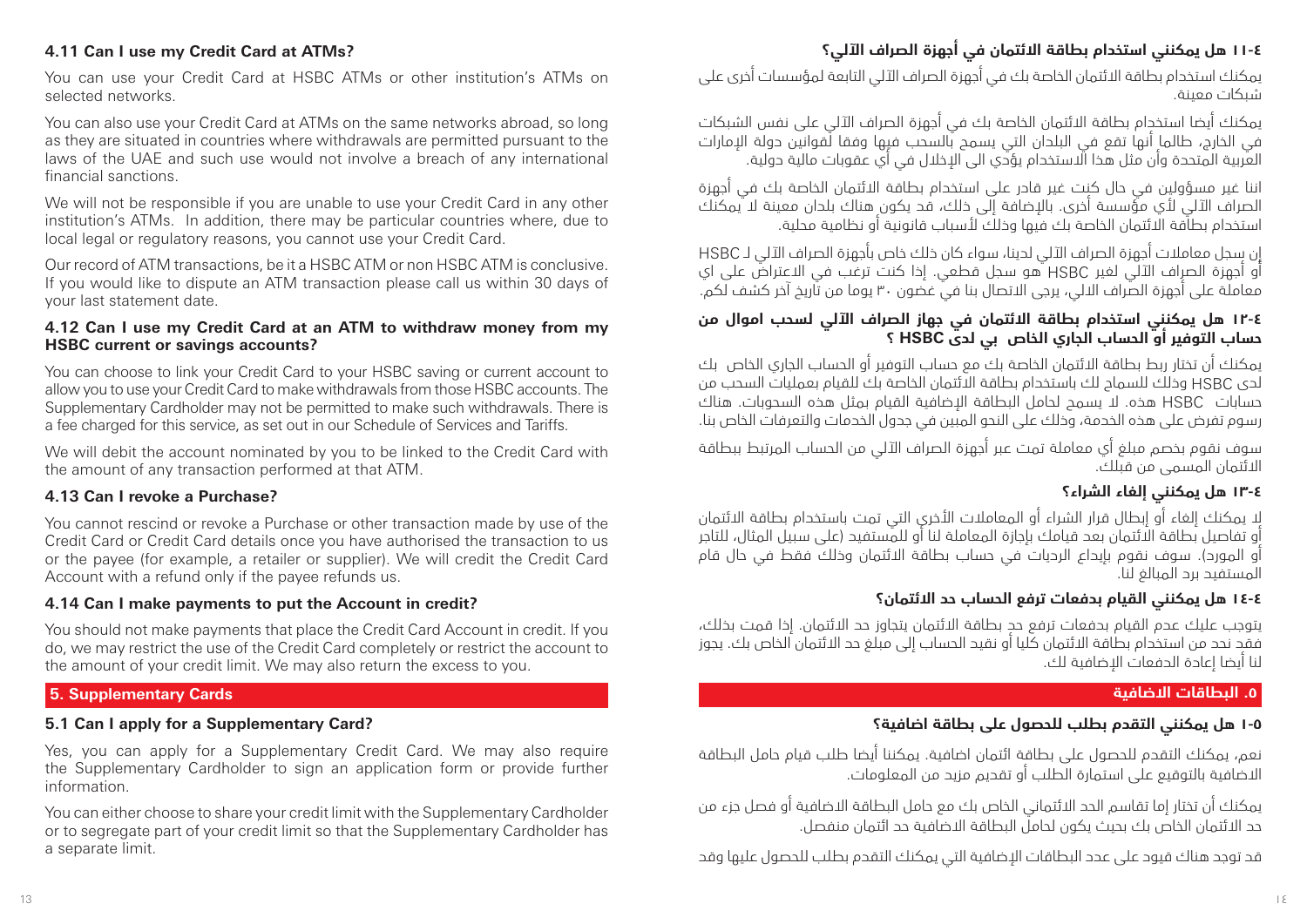يتم فرض رسوم على البطاقات اإلضافية، وذلك على النحو المبين في جدول الخدمات والتعرفات.

# **٢-٥ هل سوف تقومون باصدار كشوف حساب منفصلة لبطاقات االئتمان االضافية؟**

ســنــقــوم فــقط باإلرسال إلى حامل البطاقة اإلضافي كشف حساب منفصل إذا كنت قد طلبت منا إنشاء حد ائتماني منفصل لحامل البطاقة اإلضافي. تنطبق نفس الشروط واألحكام بموجب هذه االتفاقية على أية بيانات صادرة لحامل البطاقة اإلضافي.

# **٣-٥ من هو المسؤول عن المبلغ المستحق على البطاقة اإلضافية؟**

أنت مسؤول عن كل استخدام لبطاقة االئتمان من قبل حامل البطاقة اإلضافية، بما في ذلك أي استخدام يخالف هذه الشروط. يجب عليك التأكد من أن حامل البطاقة اإلضافية يلتزم بهذه الشروط، بما في ذلك األحكام المتعلقة باستخدام وحماية ومنع سوء استخدام بطاقات االئتمان. في جميع الحاالت وسواء كنت تشارك حد االئتمان الخاص بك مع حامل البطاقة اإلضافية أو كنت تفصل حدود االئتمان، فإنك مسؤول عن دفع كامل رصيد كال البطاقتين.

# **٤-٥ هل يمكننا إلغاء البطاقة اإلضافية؟**

نعم، يجوز لنا إلغاء أي بطاقة إضافية أو تقييد استخدامها أو إلغاء الحد األقصى في أي وقت وطلب إعادة جميع البطاقات اإلضافية دون إشعار.

# **٥-٥ متى سيتم تجديد البطاقة اإلضافية؟**

سوف نقوم بإصدار بطاقات ائتمان جديدة لحامل البطاقة اإلضافية عند تاريخ انتهاء سريان البطاقة ما لم تقم بإعالمنا خطياً بالتوقف عن فعل ذلك.

# **٦-٥ ماذا يحدث إذا كان لدي نزاع مع حامل البطاقة اإلضافية الخاصة بي؟**

إن البنك لن يتدخل في أي نزاع بينك وبين حامل البطاقة االضافية. يمكن لنا مشاركة المعلومات حول بطاقة االئتمان والبطاقة اإلضافية، مع كل منكما عند الطلب إلى أن يتم إغالق البطاقة الاضافية. يسمد فقط لحامل البطاقة الأساسية بإغلاق البطاقة الائتمانية الاضافية، ولن يطلب موافقة حامل البطاقة اإلضافية.

### **.6 حدود االئتمان**

# **١-٦ كيف يتم تحديد حد االئتمان الخاص بي؟**

سوف نقوم بتحديد الحد االئتماني لحساب بطاقة االئتمان لدينا على أساس تقييمنا الداخلي لظروفك.

# **٢-٦ هل يمكنكم تعديل الحد اإلئتماني الخاص بي؟**

لن نقوم بزيادة الحد االئتماني الخاص بك دون الحصول على موافقتك الخطية. ومع ذلك، يجوز لنا إلغاء أو تقليل الحد االئتماني الخاص بك في أي وقت، وفقاً لتقديرنا. وسنقوم بإخطارك بشأن أي من هذه التغييرات في أقرب وقت ممكن عمليا.ً

توافق على أن أي طريقة إلكترونية للقبول ستشكل موافقتك على شروطنا، وعلى أي تغييرات نجريها على شروطنا، كما لو أنك قد قبلتها بشكل خطي.

There may be limits on the number of Supplementary Cards you can apply for and charges may apply for Supplementary Cards, as set out in the Schedule of Services and Tariffs.

# **5.2 Will you issue separate statements for Supplementary Credit Cards?**

We will only send the Supplementary Cardholder a separate statement if you have asked us to create a separate limit for the Supplementary Cardholder. The same provisions under these Terms shall apply to any statements issued to the Supplementary Cardholder.

# **5.3 Who is liable for the outstanding amount on the Supplementary Card?**

You are responsible for all use of the Credit Card by the Supplementary Cardholder, including any use in breach of these Terms. You must ensure that the Supplementary Cardholder complies with these Terms, including the relevant

Terms regarding the use, safeguarding and preventing misuse of the Credit Card. At any times, whether you share your limit with the Supplementary Cardholder or segregate the limit you are liable to pay the entire balance on both cards.

# **5.4 Can you cancel a Supplementary Card?**

Yes, we may cancel any Supplementary Card or restrict its use or cancel the limit at any time and ask for return of all Supplementary Cards without notice.

# **5.5 When will a Supplementary Card be renewed?**

We will provide renewal Credit Cards for the Supplementary Cardholder on expiry unless you tell us in writing to stop doing this.

# **5.6 What happens if I have a dispute with my Supplementary Cardholder?**

The Bank will not get involved in any dispute between you and the Supplementary Cardholder. We may share information about the Supplementary Card, with each of you upon request until the supplementary card is closed. Only the primary cardholder is permitted to close the supplementary credit card and the supplementary cardholder's consent is not required.

# **6. Credit Limits**

# **6.1 How will my credit limit be assigned?**

We will assign a credit limit to the Credit Card Account based on our internal evaluation of your circumstances.

# **6.2 Can you change my credit limit?**

We will not increase your limit without your written consent. However, we may cancel or decrease your limit at any time, at our discretion. We will notify of any such changes as soon as is reasonably practicable.

You agree that any electronic method of acceptance shall constitute your acceptance of our terms, and changes to our terms, as if you had accepted in writing.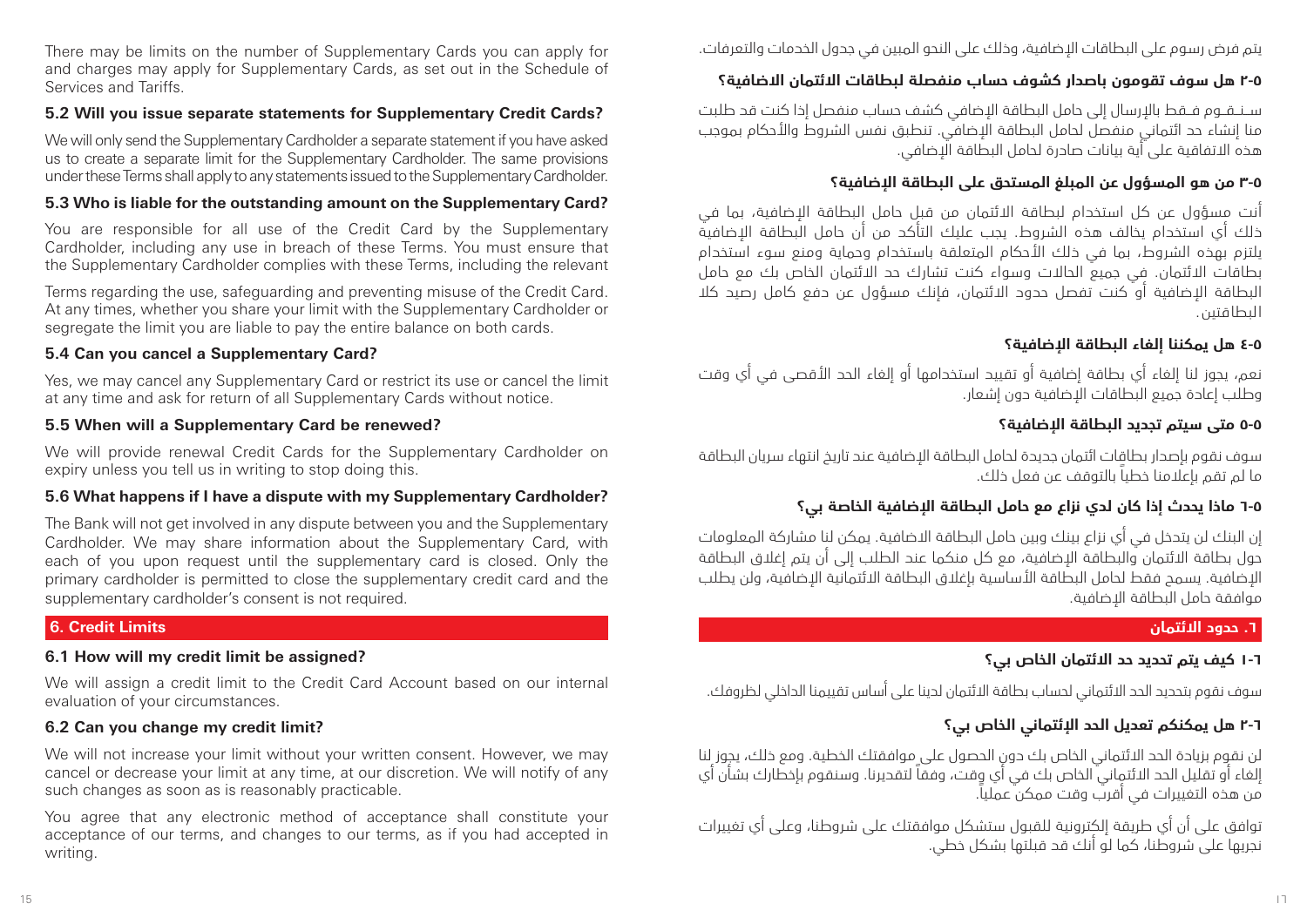# **٣-٦ ماذا يحدث إذا تجاوزت حد االئتمان الخاص بي؟**

### **6.3 What happens if I exceed my credit limit?**

You may not exceed your credit limit. However in some cases, your credit limit may be exceeded by your outstanding balance due to either (a) charging of any interest and fees, (b) transactions being authorized in excess of your credit limit, (c) your credit limit has decreased (either by us or upon your request), or (d) any other valid reason.

If you do exceed your credit limit the balance in excess of your credit limit will be immediately due and payable. This amount will appear in your statement if it remains unpaid when we generate your statement.

We will charge an overlimit fee to your Credit Card Account if you (or the Supplementary Cardholder) exceed the credit limit. Details of this fee can be found in in our Schedule of Services and Tariffs and this might change from time to time. This fee will continue to be charged for each billing period until you clear the balance in excess of your credit limit at the beginning of the next cycle.

In some circumstances, we may cancel the Credit Card (or Supplementary Card), without notice. In these cases, the outstanding balance and any outstanding liabilities become due and payable immediately.

#### **7. Charges**

#### **7.1 What will you charge my Credit Card Account?**

We will charge your Credit Card Account with:

- a) all amounts incurred by the use of the Credit Card and all interest, fees, charges, costs and liabilities referred to in these Terms or the Schedule of Services and Tariffs;
- b) our costs of seeking to enforce our rights under this Agreement, any costs we incur in tracing you, any costs of using a collection agency and any legal costs; and
- c) the amount of any tax or other duty imposed upon this Agreement or the use of your Credit Card(s).

#### **7.2 Where can I find out which fees and charges apply to me?**

In our Schedule of Services and Tariffs which may change from time to time therefore please ensure you refer to the most up to date version which can be found at www.hsbc.ae

#### **7.3 How will international transactions (other than ATM transactions) be charged to my Credit Card?**

Where you choose to pay in a currency other than your billing currency, the transaction will be converted into your billing currency by the card scheme (Visa® or MasterCard®) using their applicable exchange rates on the day conversion is made (which may involve a conversion to US dollars first). Where you choose to pay in your billing currency at the time of the transaction, the transaction will be

الا يمكنك تجاوز حد الائتمان الخاص بك ولكن في بعض الحالات، قد يتم تجاوز الرصيد المستحق لحد االئتمان بسبب إما )أ( فرض أي فائدة ورسوم، أو )ب( تم التصريح بمعامالت بما تتجاوز حد االئتمان الخاص ً بك، أو )ج( خفض حدك االئتماني )إما من قبلنا أو بناء على طلبك(، أو )د( ألي سبب وجيه آخر.

إذا قمت بتجاوز حد االئتمان الخاص بك فإن الرصيد الزائد من حد االئتمان الخاص بك سوف يكون مستحق وواجب السداد فورا،ً وسيظهر هذا المبلغ في كشف حسابك إن بقي غير مدفوع عند إنشاء كشف حسابك.

ســنــفــرض رســمــاً في حال تــجــاوز حــد الحساب االئتماني الخاص ببطاقتك االئتمانية إذا )أو حامل البطاقة الإضافي) تجاوزت الحد الائتماني. يمكنك العثور على تفاصيل هذه الرسوم في جدول رسوم الخدمات والتعرفات، وقد تتغير من حين آلخر.

سيستمر فرض هذا الرسم على كل فترة محاسبة إلى أن تقوم بتصفية الرصيد الزائد عن حدك االئتماني في بداية الدورة الجديدة.

في بعض الحاالت، يمكننا إلغاء بطاقة االئتمان أو البطاقة اإلضافية، دون اشعار. في هذه الحاالت، يصبح الرصيد القائم غير المسدد وأية مبالغ أخرى مستحقة واجبة السداد فورا.

# **.7 الرسوم**

# **١-٧ ما الذي سوف تقومون بتقييده على حساب بطاقة االئتمان الخاص بي؟**

سوف نقوم بقيد حساب بطاقة االئتمان الخاص بك بـ:

- أ) جميع المبالغ المدفوعة عن طريق استخدام بطاقة الائتمان وجميع الفوائد والرسوم والمصاريف والتكاليف وااللتزامات المشار إليها في هذه الشروط أو في جدول الخدمات والتعرفات؛ و
- ب) التكاليف التي نتكبدها للسعي في تنفيذ حقوقنا بموجب هذا الِاتفاقية، وأي تكاليف نتكبدها في البحث عنك، وأي تكاليف تتعلق باستخدام وكالة تحصيل وأي تكاليف قانونية؛ و
- ج( مبلغ أي ضريبــة أو رســــم اخر مفروض عــــلى هذه االتفاقية أو عــــلى استخدام بطاقــة (بطاقات) الائتمان الخاصة بك.

# **٢-٧ أين يمكنني إيجاد ما هي الرسوم والمصاريف التي تنطبق علي؟**

فـــي جدول الخدمات والتعرفات الـخـــاص بـنـا والذي يمكن أن يوجد على موقعنا اإللـكتروني .<br>www.hsbc.ae والذي قد يتغير من حين لآخر، لذلك يرجى ضمان مراجعتك لآخر نسخة محدثة والتي يمكن أن توجد على ae.hsbc.www

### **3-7 كيف يتم فرض رسوم المعامالت الدولية على بطاقتي االئتمانية )بخالف معامالت الصراف اآللي(؟**

في حال اخترت الدفع بعملة غير عملة المحاسبة الخاصة بك، سيتم تحويل المعاملة إلى عملة المحاسبة الخاصة بك من خلال برنامج البطاقات (فيزا® أو ماستر كارد®) باستخدام أسعار ً صرف عمالتها المطبقة في يوم إجراء التحويل )الذي قد يتضمن تحويال إلى الدوالر األمريكي ً أوال(. أما في حال اخترت الدفع بعملة المحاسبة في وقت المعاملة، سيتم تحويل المعاملة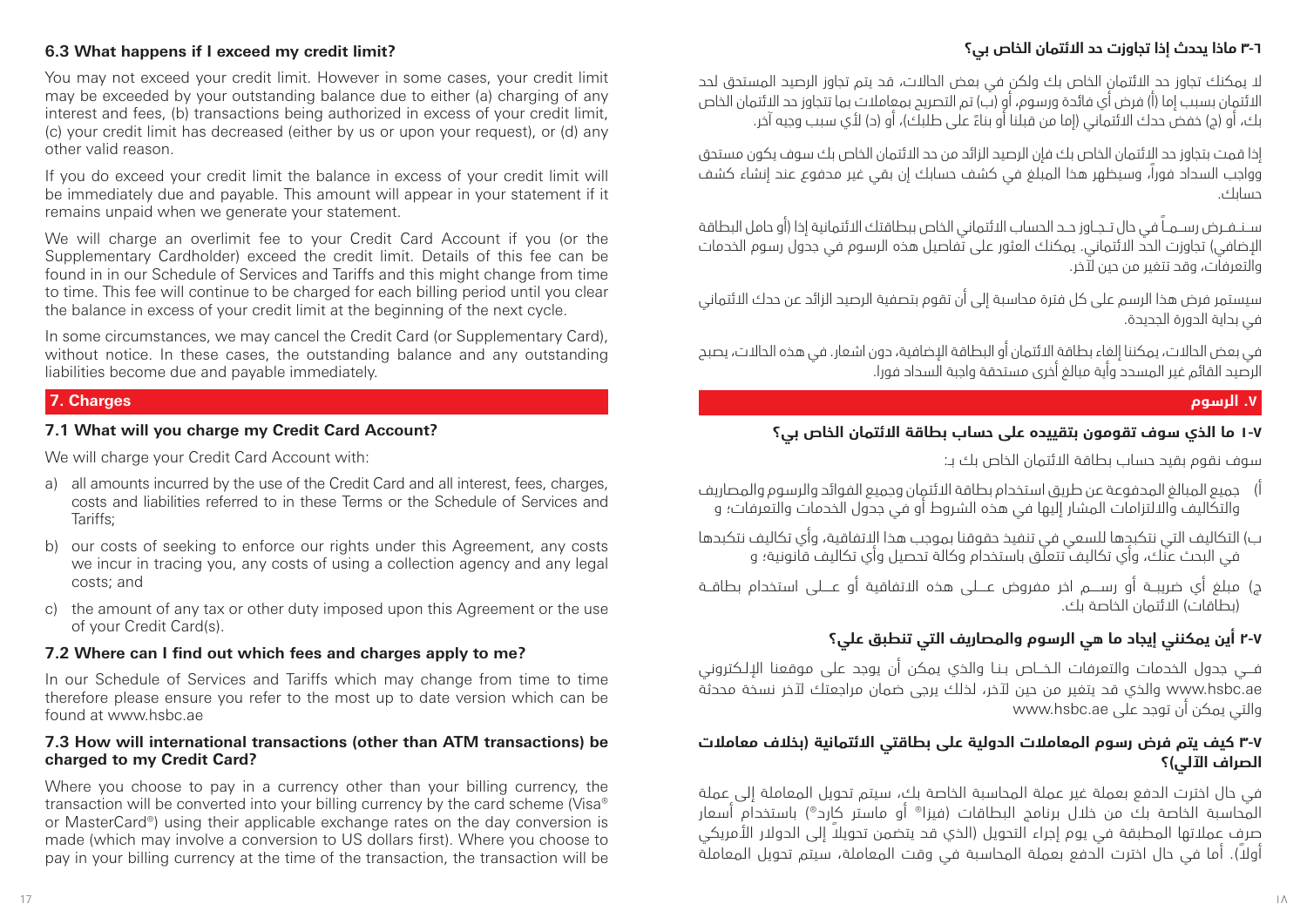عن طريق التاجر ذي الصلة أو مزود خدماته باستخدام أسعار صرف العمالت لديهم في يوم إجراء التحويل.

تتضمن المعامالت الدولية المعامالت عبر اإلنترنت التي تبدأ في اإلمارات العربية المتحدة وقد عالجها تاجر خارج اإلمارات العربية المتحدة. وقد يحصل هذا على سبيل المثال عندما يباشر التاجر محفوعاته من خلال وسيط خارج البلاد أو عندما يكون التاجر مسجلاً كتاجر خارج الدولة بغض النظر عن موقعه الفعلي.

باإلضافة إلى عملية تحويل سعر الصرف هذه، قد نفرض رسم تنفيذ )كنسبة مئوية لمبلغ المعاملة) بحسب المنصوص عليه في جدولنا للخدمات والتعرفات، كما قد نمرر لك أية تكاليف ترتبت علينا بسبب معاملتك.

### **4-7 كيف يتم فرض رسوم على عمليات السحب الدولية أو بالعملة األجنبية من الصراف اآللي على بطاقتي االئتمانية؟**

يتم تحويل المعامالت الدولية بالعملة األجنبية التي تتم عن طريق الصراف اآللي إلى عملة المحاسبة عن طريق استخدامنا لسعر صرف العمالت المطبق لدينا. ويمكن تحويل المعامالت ً أوال إلى الدوالر األمريكي أو دوالر هونج كونج إما من قبلنا أو باستخدام برنامج البطاقات )فيزاR أو ماستر كاردR( وذلك باستخدام أسعار صرف عمالتها المطبقة في يوم إجراء التحويل. أما عند إجراء المعامالت بالعملة األجنبية باستخدام الصراف اآللي في شبكات معينة، مثل الشبكة الخليجية للمدفوعات )GCCnet)، يمكن إتمام التحويل عن طريق شبكة محلية بالسعر والوقت الذي يحددونه. في حال قمت بسحب من صراف آلي دولي، وفي وقت المعاملة التي تختار فوترتها بعملة المحاسبة الخاصة بك، عندها سيتم تحويل المعاملة أولًا من خلال مشغل الصراف الآلي باستخدام سعر صرف العمالت المطبق لديهم في يوم إجراء التحويل.

باإلضافة إلى تحويل سعر الصرف هذا، يمكننا فرض رسم تنفيذ كنسبة مئوية لمبلغ المعاملة بحسب المنصوص عليه في جدول الخدمات والتعرفات لدينا، كما قد نمرر لك أية تكاليف ترتبت علينا بسبب معاملتك. وسيطبق رسم السلفة النقدية المعتاد أيضا،ً بحسب المنصوص عليه في جدول الخدمات والتعرفات لدينا.

قد تطبق بعض مشغالت الماكينات النقدية رسماً مباشراً على السحوبات من أجهزة ذات الخدمة الذاتية لديها (الصراف الآلي). يجب الإخطار بذلك وقبوله على الشاشة في وقت السحب.

بالنسبة لكافة الرسوم والمصاريف المطبقة، يرجى االطالع على جدول الخدمات والتعرفات الذي يمكن أن تجدونه على ae.hsbc.www

# **٥-٧ هل من رسوم سنوية تقييد لبطاقة االئتمان الخاصة بي؟**

قد نتقاضى رسوم سنوية لبطاقة الائتمان (وأية بطاقات إضافية). إن الرسوم السنوية مدرجة في جدول الخدمات والتعرفات، إن وجدت. إن هذا الرسم السنوي غير قابل لالسترداد.

# **٦-٧ هل يوجد أية رسوم إضافية على السحوبات النقدية أو السلف؟**

ســـوف نـــفـــرض رســــمــــاً عــــن كــل ســـحــب نـــقــدي/ســـلـــفـــة كــمـــا ذكـــر في جدول الخدمات والتعرفات.

converted by the relevant merchant or their service provider using their applicable exchange rates on the day the conversion is made.

International transactions include online transactions initiated in the UAE which are processed by a merchant outside of the UAE. This may occur for example where a merchant processes their payments through an overseas intermediary or, where a merchant is registered as an overseas merchant irrespective of its actual location.

In addition to this exchange rate conversion, we may charge a processing fee (as a percentage of the transaction amount) as set out in our Schedule of Services and Tariffs, and may also pass on to you any costs incurred by us as a result of your transaction.

### **7.4 How will foreign currency or international withdrawals from ATMs be charged to my Credit Card?**

International Foreign Currency Transactions performed at an ATM will be converted into your billing currency by us using our applicable exchange rate. The transactions may have first been converted to US dollars or Hong Kong dollars either by us or by the card scheme (Visa® or MasterCard®) using their applicable exchange rates on the day conversion is made. When making Foreign Currency Transactions at ATMs on certain networks, such as GCCnet, the conversion may be completed by a local network at a rate and time determined by them. Where you make a withdrawal at an international ATM, and at the time of the transaction you choose to be billed in your billing currency, then the transaction will first be converted by the ATM operator using their applicable exchange rate on the day the conversion is made.

In addition to this exchange rate conversion, we may charge a processing fee as a percentage of the transaction amount as set out in our Schedule of Services and Tariffs, and may also pass on to you any costs incurred by us as a result of your transaction. The usual Cash Advance fee will also apply, as set out in the Schedule of Services and Tariffs.

Some cash machine operators may apply a direct charge for withdrawals from their self-service machines (ATM). This should be advised and accepted on screen at the time of the withdrawal.

For all applicable fees and charges, please see the Schedule of Services and Tariffs, which can be found at www.hsbc.ae.

# **7.5 Will I be charged an annual fee for my Credit Card?**

We may charge an annual fee for the Credit Card (and any Supplementary Cards). Annual fees are included in the Schedule of Services and Tariffs if applicable. This annual fee is non-refundable.

# **7.6 Are there any additional fees for cash withdrawals or advances?**

We will charge a fee for each cash withdrawal/advance as set out in the Schedule of Services and Tariffs.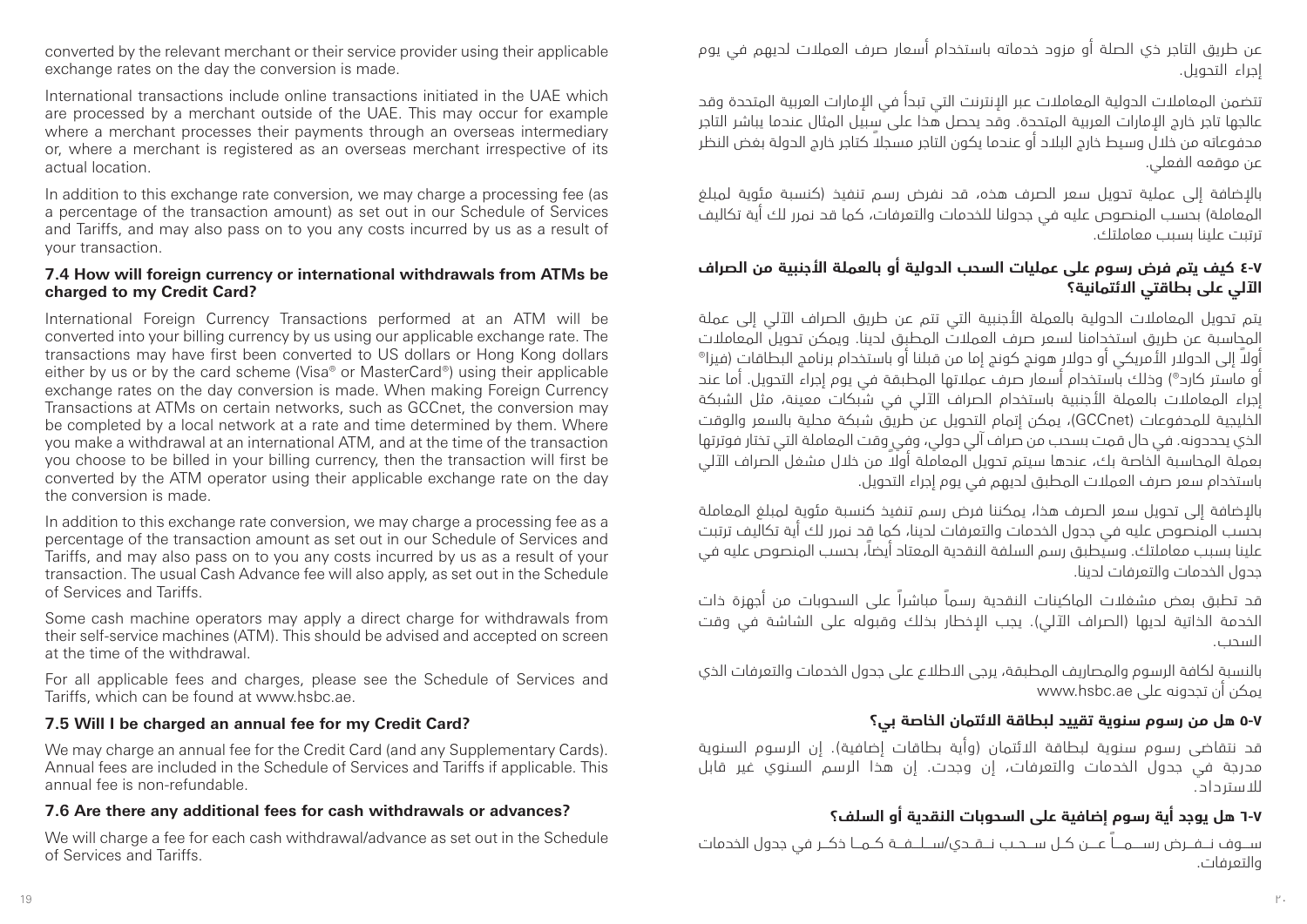#### **8. Interest**

#### **8.1 What will the interest rate be?**

The interest rate you will be charged is set out in the Schedule of Services and Tariffs, sometimes also referred to as a "Finance Charge" or as we may advise you from time to time. The rate we will charge you may differ for Purchases, Cash Advances, Cash Instalment Plan, Flexible Instalment Plans, Balance Transfers and Easy Cash.

#### **8.2 When and how will interest be charged?**

Interest will be charged to your Credit Card Account if:

- (a) you do not pay us the full Credit Card outstanding amount in cleared funds by the due date; or
- (b) you have taken a Cash Advance, Cash Instalment Plan or Easy Cash or any other Credit Card Feature where we have stated we will charge interest; or
- (c) you have accepted an interest bearing instalment product on your Credit Card Account.

The interest is calculated and charged from the date of the transaction based on your daily outstanding balance. We calculate interest on the basis of a 365 day calendar year and it accrues daily unless otherwise specified. Interest is payable monthly.

Balance Transfers and other card features we offer from time to time may be subject to interest, in accordance with the individual terms and conditions.

#### **8.3 Is there an interest free period?**

The interest free period is a maximum of up to 56 days from the date of the Purchase if you pay your whole balance in full and on time. The exact duration of an interest free period will depend on the time between your transaction date and your next payment due date. There is no interest free period for the Cash Advances, Cash Instalment Plan and Easy Cash. These are charged with interest from the date of the transactions.

#### **8.4 Will interest be charged on fees and interest?**

We will charge interest on fees which remain unpaid by their due date. We will not charge interest on accrued interest.

#### **8.5 Will you charge interest on unpaid insurance premiums?**

Yes. We will charge interest on unpaid insurance premiums charged to the Credit Card Account at the same rate which applies to the relevant transaction to which they relate or, if there is no relevant transaction, at the rate applying to Purchases.

#### **8.6 Do you offer promotional rates?**

We may offer promotional rates from time to time to a selected set of customers based on our internal criteria. The conditions for taking advantage of these إن سعر الفائدة الذي سيفرض عليك مذكور في جدول الخدمات والتعرفات، يشار إليها في بعض األحيان بـ »رسوم التمويل« أو حسبما نبلغك به من حين آلخر. قد يختلف سعر الفائدة الذي سنفرضه عليك بالنسبة للمشتريات، السلف النقدية، خطة التقسيط النقدي، خطط التقسيط المرن، تحويالت الرصيد والنقد السهل.

#### **٢-٨ متى وكيف يتم فرض الفائدة؟**

سوف يتم قيد الفائدة لحساب بطاقة االئتمان الخاصة بك إذا:

- )أ( لم تقم بدفع كامل المبلغ المستحق على بطاقة االئتمان لنا بمبالغ حرة وغير مقيدة في الموعد المحدد؛ أو
- )ب( قمت بأخذ سلفة نقدية، خطة تقسيط نقدي أو النقد السهل؛ أو أي مزايا للبطاقة االئتمانية حيث ذكرنا بأننا سوف نفرض عليك فائدة؛ أو

)ج( كنت قد قبلت دفعة تحمل فائدة على حساب بطاقة االئتمان الخاصة بك.

يتم و احتساب الفائدة اعتباراً من تاريخ المعاملة على أساس الرصيد المستحق اليومي. وسنقوم باحتساب الفائدة على أساس السنة التقويمية المكونة من 365 يوما،ً وتترتب يومياً ما لم يحدد خالف ذلك. وستكون الفائدة واجبة الدفع شهريا.ً

عمليات تحويل الرصيد والميزات األخرى للبطاقات التي نوفرها من وقت آلخر، قد يتم إخضاعها لفائدة وذلك وفقا للشروط واألحكام الفردية.

#### **٣-٨ هل هناك فترة معفاة من الفائدة؟**

إن الفترة المعفاة من الفائدة هي 56 يوماً كحد أقصى من تاريخ الشراء إذا كنت قد دفعت رصيدك بالكامل وفي حينه. وتعتمد الفترة التحديدة للإعفاء من الفائدة على الوقت بين تاريخ المعاملة وتاريخ استحقاق الدفع التالي. ال يوجد هناك فترات معفاة من الفائدة على السلف النقدية، خطة التقسيط النقدي والنقد السهل، فتلك يفرض عليها فائدة من تاريخ المعامالت.

# **٤-٨ هل سيتم إحتساب فوائد علي الرسوم و الفوائد؟**

سنقوم باحتساب الفائدة على الرسوم التي تبقى غير مسددة بحلول تاريخ استحقاقها. ولن نفرض أي فائدة على الفائدة المترتبة.

# **٥-٨ هل يتم تقاضي الفائدة على أقساط التأمين غير المسددة؟**

نعم. سوف نتقاضى فائدة على أقساط التأمين غير المسددة المحملة على حساب بطاقة االئتمان بنفس النسبة التي تطبق على المعامالت المتعلقة بها، أو إذا لم يكن هناك معاملة متعلقة أو مرتبطة بأقساط التأمين فيتم تقاضي الفائدة بالنسبة المطبقة على المشتريات.

#### **6-٨ هل تقومون بتقديم معدالت ترويجية؟**

قد نقوم بتقديم أسعار ترويجية من وقت آلخر لمجموعة مختارة من العمالء لدينا على أساس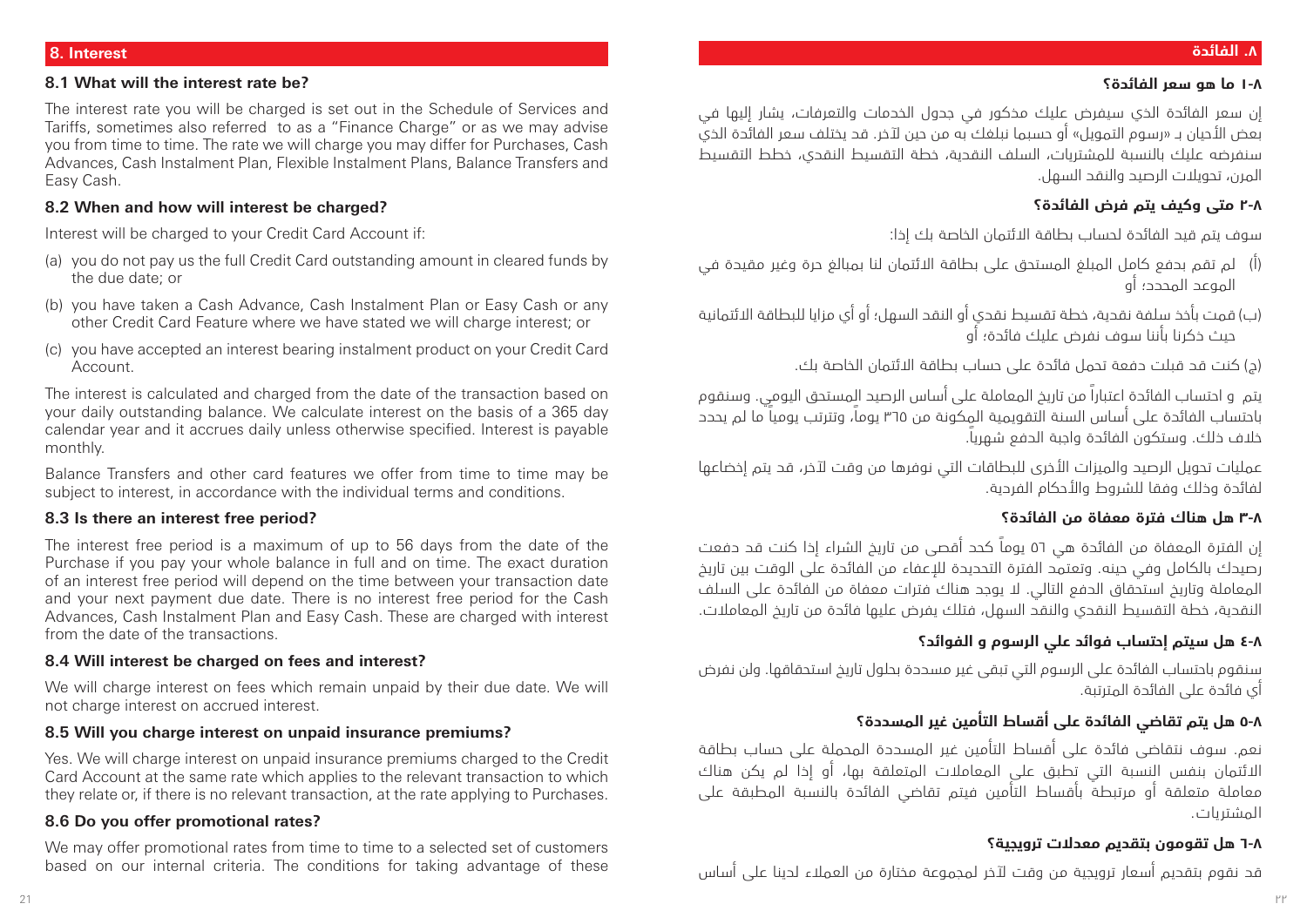rates will be included in the offer terms and conditions. Promotional rates are conditional upon you complying with the offer Terms.

#### **8.7 Is interest charged where I make a partial payment by the payment due date?**

Yes. We calculate and accrue interest on a daily basis from the date of your transaction. If you do not pay us the full Credit Card outstanding amount in cleared funds by the due date, then we will charge you the accrued interest that we have calculated. Interest will also continue to accrue on your outstanding principal balance until the transaction is fully repaid. We will not charge interest on accrued interest. Any partial payments made will be allocated to your Credit Card Account in accordance with these Terms to reduce your outstanding balance.

### **9. Repayments**

### **9.1 When do I have to pay my balance?**

You must pay us at least the minimum payment due shown as due for payment by the due date indicated on your statement. However, any amount over your credit limit will need to be paid immediately. This amount will only show in your statement if it remains unpaid at the time your statement is generated.

Charges relating to paper and e-statements (including extra copies) if any, are set out in the Schedule of Services and Tariffs.

We may allow other persons to make payments to the Credit Card Account on your behalf.

### **9.2 What is the minimum repayment?**

This is the minimum amount you need to repay to us by the due date indicated on your statement.

Your minimum repayment shall be the total of:

- (A) The total of the monthly instalments due under FIP, Cash Instalment Plan and any other flexible instalment monthly payment plan and any relevant insurance premium; and
- (B) For each purchase, Cash Advance, Balance Transfer, Easy Cash, or any other Credit Card Features you have taken out, the greater of:
	- i. the total plan balance or AED 100 (whichever is lower); or
	- ii. 5% of the balance of that category of transactions on your Credit Card Account (which includes any excess amount over your credit limit); and
- (C) the total monthly interest and fees charged including any annual membership fee;

المعايير الداخلية الخاصة بنا. سيتم تضمين شروط االستفادة من أسعار الفائدة هذه في شروط وأحكام العرض. األسعار الترويجية مشروطة على التزامك بأحكام العرض.

# **7.8 هل يتم احتساب الفائدة حيث أقوم بالدفع الجزئي بحلول تاريخ استحقاق الدفعة؟**

نعم، نقوم باحتساب الفائدة وترتيبها على أساس يومي اعتباراً من تاريخ معاملتك. وإذا لم تدفع لنا المبلغ المستحق على بطاقتك االئتمانية بأموال خالصة بحلول تاريخ االستحقاق، فسنقوم عندئذ بتحميلك الفائدة المترتبة التي قمنا باحتسابها. وستستمر الفائدة بالترتب على الرصيد األصلي المستحق إلى أن يتم سداد قيمة المعاملة بالكامل. ولن نقوم باحتساب أي فائدة على الفائدة المستحقة. وأي دفعات جزئية مسددة سيتم تخصيصها لحساب بطاقتك االئتمانية وفقاً لهذه الشروط لتقليل رصيدك المستحق.

# **.9 التسديدات**

# **١-٩ متى يتوجب علي أن أدفع رصيدي المستحق؟**

يجب عليك أن تدفع لنا ما ال يقل عن إجمالي الحد األدنى المبين على انه مستحق الدفع وذلك في الموعد المحدد المشار إليه على كشفكم. إال أنه ينبغي سداد أي مبلغ يزيد عن حدك االئتماني بشكل فوري. وسيظهر هذا المبلغ في كشف حسابك فقط في حال بقي غير مسدد في وقت إنشاء كشف حسابك. ويتم تحديد الرسوم المرتبطة بكشوفات الحساب الورقية والرقمية )بما في .<br>خلك النسخ الإضافية)، إن وجدت، في جدول رسوم الخدمات والتعرفات. وقد نسمح لأشخاص آخرين بتقديم دفعات لحساب بطاقة االئتمان نيابة عنك.

# **٢-٩ ما هو الحد األدنى للسداد؟**

هو الحد األدنى للمبلغ الذي يتعين عليك سداده إلينا بحلول تاريخ االستحقاق المبين في كشف الحساب.

وسيتكون الحد األدنى للسدادمن إجمالي:

- )أ( الدفعات الشهرية المستحقة بموجب خطة التقسيط المرن، التقسيط النقدي، وأي خطة تقسيط شهرية مرنة، وأي قسط تأمين ذي صلة؛ و
- )ب( لكل عملية شراء، سلفة نقدية، أو تحويل رصيد، أو النقد السهل، أو أي مزايا أخري للبطاقة االئتمانية حصلت عليها، تزيد عن:
	- (١) إجمالي رصيد الخطة أو ١٠٠ درهم إماراتي (أيهما كان أقل)؛ أو
- )2( %5 من رصيد هذه الفئة من المعامالت على حساب بطاقتك االئتمانية )الذي يتضمن أي مبلغ زائد يتجاوز حدك الائتماني)؛ و
	- )ج( إجمالي الفائدة والرسوم الشهرية المفروضة بما في ذلك أي رسم عضوية سنوي؛ و
		- )د( أي حد أدنى من المبالغ غير المدفوعة من فترة الفاتورة السابقة.

وتستطيع في أي وقت من األوقات، على أن يتم سداد الحد األدني للدفعات الشهرية، سداد كافة أو أية مبالغ مستحقة عليك بموجب تلك الشروط.

and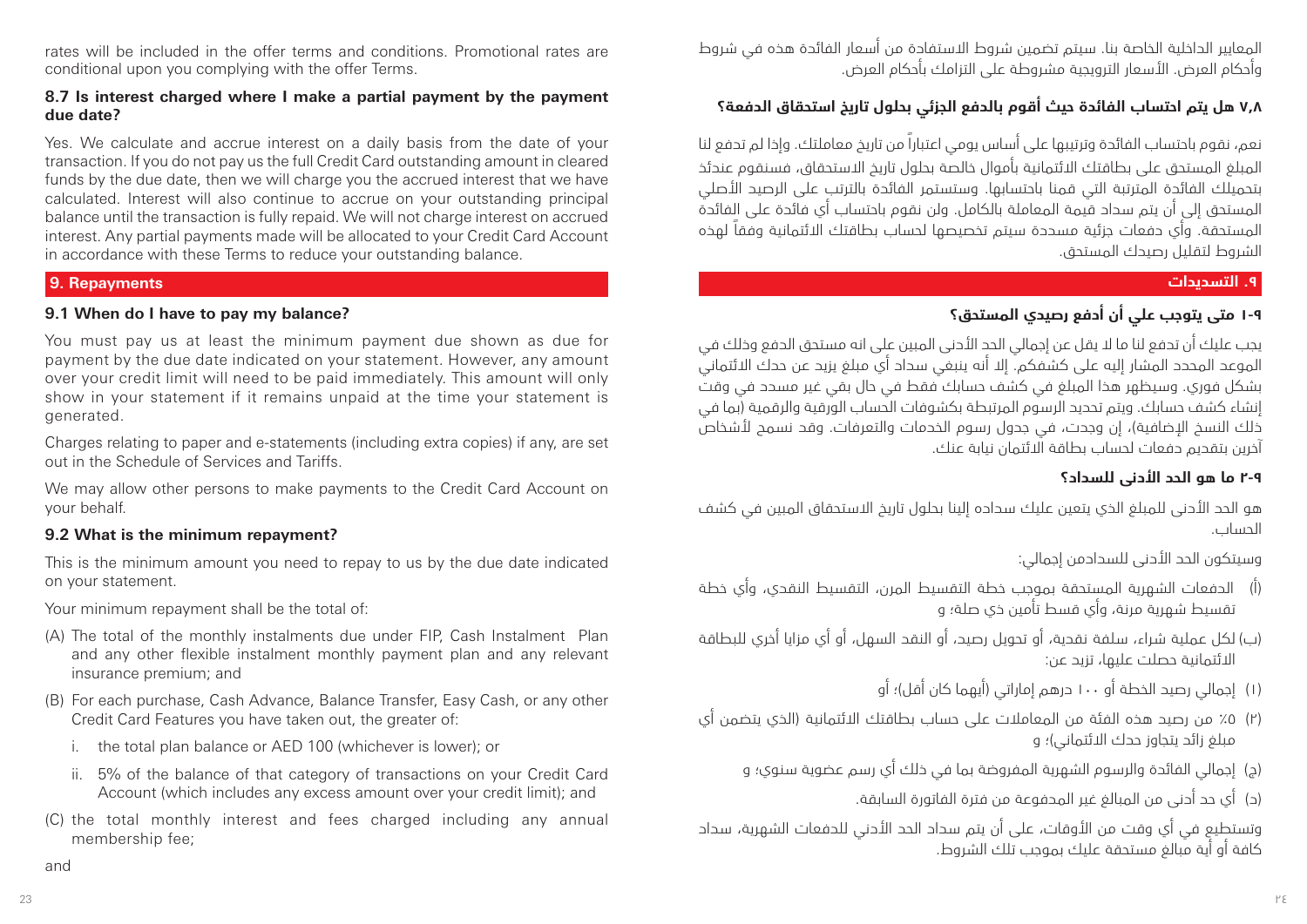(D) any unpaid minimum amounts from the previous billing period.

You can at any time, subject to making the minimum monthly repayment, repay all or any sums owing under these Terms.

#### **We recommend that you pay more than the minimum payment whenever possible. If you make only the minimum payment each month, it will take you longer and cost you more to clear your balance.**

#### **9.3 How will my payments be allocated?**

Payments by you will only take effect when received by us in cleared funds.

Payments received from you are applied to pay off (i) the minimum payment shown on your statement of accounts (which may only include a portion of the amount over your credit limit as explained in clause 9.2 of these Terms), (ii) then the remaining balance on your statement of accounts and (iii) then items not yet included in your statement of account.

We apply your payment to categories of balance in the following order from highest interest to lowest interest plan after clearing the minimum repayment amount:

- $\blacktriangleright$  Fee and Charges
- Finance Charge/interest
- <sup>u</sup> Outstanding principal balance (comprising of different categories of balance e.g. Purchases, Easy Cash, Cash Advances, Cash Instalment Plan, Balance Transfers, any other Credit Card Features you have taken out etc. from highest interest to lowest interest plan).

If you make multiple payments in the billing period they will be treated separately in the order in which we receive them as cleared funds.

### **9.4 What happens if I pay by cheque?**

The funds will be credited to your Credit Card Account once the cheque is cleared (including for cheques deposited at ATMs). Please allow a reasonable amount of time (and we would recommend at least 4 Business Days) for the cheque amount to be credited to your Credit Card Account.

Please note that if you choose to pay by cheque and this cheque bounced, you may be charged as set out in our Schedule of Services and Tariffs.

### **9.5 What about cash deposits?**

Any cash deposit towards repayment of your outstanding balance at an ATM shall only be regarded as having been received by us upon verification and crediting of the cash deposit to your Credit Card Account.

#### **9.6 Can I issue a standing instruction to pay my outstanding balance on my Credit Card? How will standing instructions be applied for payment to my outstanding balance?**

You may issue a standing instruction on your HSBC savings or current account to

# **نوصي بأن تسدد أكثر من الحد األدنى للدفع عند اإلمكان. إذا قمت فقط بتسديد الحد األدنى من الدفع كل شهر، سيستغرق منك وقت أطول ويكلفك أكثر لتصفية رصيدك.**

# **٣-٩ كيف سيتم تخصيص المبالغ التي يتوجب علي سدادها؟**

يتم فقط احتساب المبالغ التي تسددها بعد استالمها بأموال خالصة.

يتم تخصيص المبالغ التي تدفعها لنا لسداد (١) الحد الأدنى للسداد الموضح في كشف حسابك )والذي قد يتضمن جزء من المبلغ الزائد عن حدك االئتماني وفق ما هو موضح في البند 2.9 من هذه الشروط)، (٢) ثم الرصيد المتبقي في كشوف حساباتك، و (٣) ثم البنود التي لم يتم تضمينها بعد في كشف حسابك.

يتم استخدام الدفعات التي تسددها للوفاء بالفئات التالية من المبالغ بحسب الترتيب المبين أدناه على أساس الفائدة األعلى ثم األدنى وهكذا بعد تصفية دفعة الحد األدنى:

- <sup>t</sup> الرسوم والمصاريف
- <sup>t</sup> رسوم/فوائد التمويل
- <sup>t</sup> الرصيد األساسي المستحق )مؤلف من فئات مختلفة للرصيد أي المشتريات، النقد السهل، السلف النقدية، خطة التقسيط النقدي، تحويالت الرصيد، وأية مزايا أخرى لبطاقة االئتمان .<br>التي قد حصلت عليها إلخ، من أعلى خطة فائدة إلى أدناها).

إذا قمت بتسديد دفعات متعددة في فترة المحاسبة ستتم معاملتها بصورة منفصلة بالترتيب التي استلمناها به كأموال تمت تسويتها.

# **٤-٩ ماذا يحدث إذا قمت بالدفع بواسطة الشيكات؟**

يتم تقييد األموال إلى حساب بطاقة االئتمان الخاصة بك عند التأكد من وجود رصيد وتسوية قيمة الشيك (بما في ذلك الشيكات المودعة في أجهزة الصراف الآلي). يرجى السماح بفترة معقولة من الوقت (نوصي بفترة ٤ أيام عمل على الَّأقل) لقيد مبلغ الشيك في حساب بطاقة الائتمان الخاص بك.

يرجى مالحظة أنه إذا اخترت الدفع بواسطة الشيك وكان ذلك الشيك دون رصيد، قد يفرض عليك رسوم كما ذكر في جدول الخدمات والتعرفات الخاص بنا.

# **٥-٩ ماذا عن االيداع النقدي؟**

ان أي ايداع نقدي لسداد الرصيد المستحق من خالل أجهزة الصراف اآللي يعتبر أنه استلم من قبلنا فقط عند قيامنا بالتحقق من صحة االيداع وقيد االيداع النقدي في حساب بطاقة االئتمان الخاص بك.

# **٦-٩ هل يمكنني إصدار تعليمات دائمة لدفع رصيدي المستحق على بطاقة االئتمان الخاصة بي؟ كيف يتم تطبيق تعليمات الدفع الدائمة على رصيدي المستحق؟**

تستطيع إصدار أمر دفع دائم على حــــساب التوفير أو الحــــساب الجــــاري الخاص بــــك لــــدى HSBC لتســــويــــة المبالغ المستحقة )بالكامل أو جزئيا( على حساب بطاقة االئتمان الخاص بك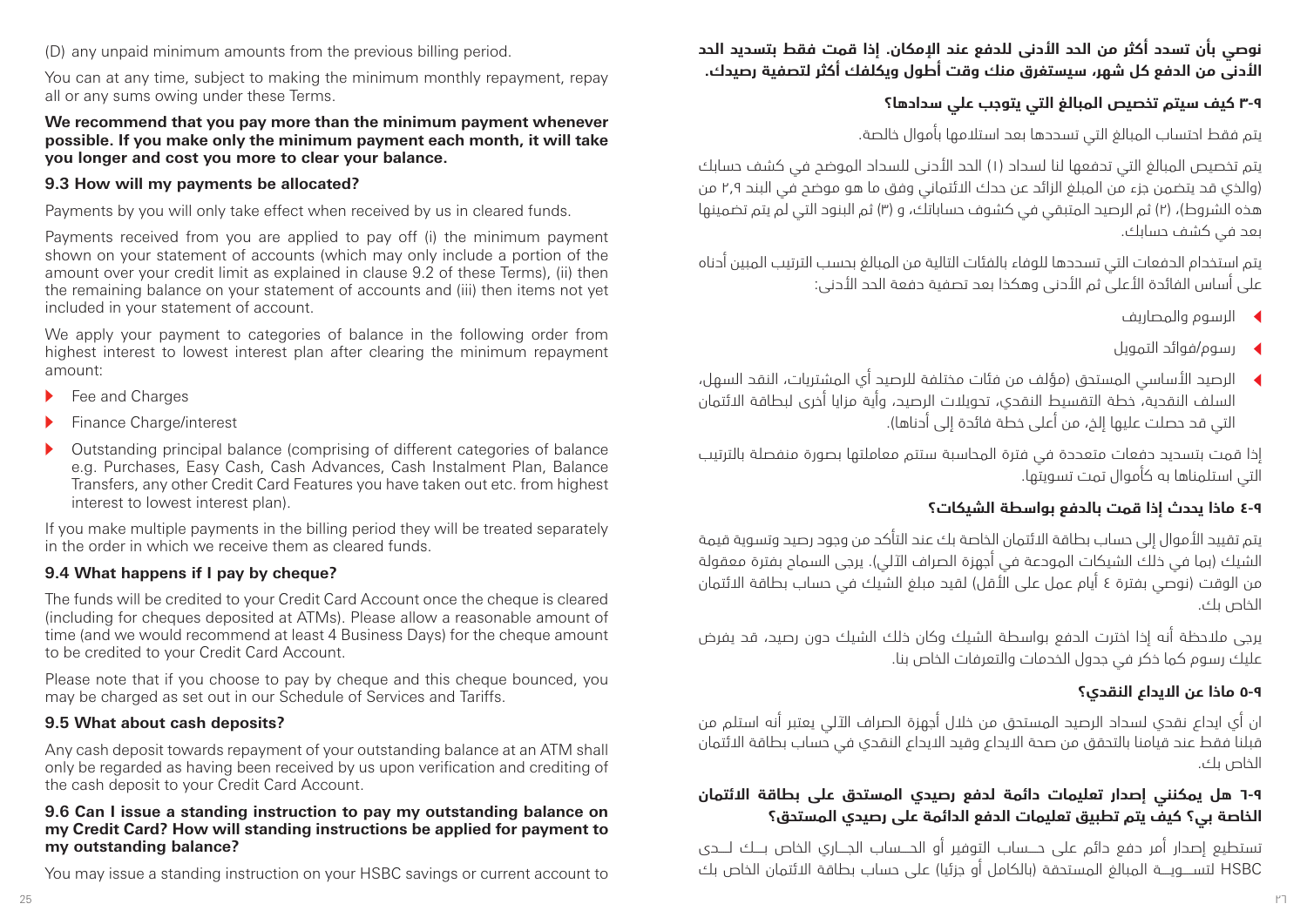settle the amount outstanding (in full or in part) on your Credit Card Account on the payment due date.

If there are insufficient funds in your savings or current account at the date of the standing instruction, your Credit Card Account may become overdue. If you are overdue you will have to pay a late payment fee.

We will determine the priority of the standing instructions against any cheques presented for payment.

You will be debited for the amount/percentage specified in your standing instruction regardless of any manual repayments that were made within 1 Business Day of the date of the standing instruction.

We ask that you notify us of any changes to standing instructions at least 5 Business Days before the next payment due date.

#### **9.7 What about direct debits?**

We may permit you to make repayments to your Credit Card using direct debits or to make payments to third parties using a direct debit from your Credit Card Account. In each case a separate form containing additional terms will need to be completed by you.

#### **10. What happens if I do not pay on time?**

#### **10.1 What happens if I do not make payment in full by the due date?**

If you do not pay us the whole of the outstanding amount in cleared funds by the due date interest which has accrued will be charged to your Credit Card Account. Interest will be calculated based on your average daily balance, which shall include any relevant fees and exclude any accrued interest.

Any standing instruction you give us for the whole amount outstanding or the minimum payment may be processed more than once and on different days. You may be charged for this failure to have available funds when the standing instruction is applied to your account.

#### **10.2 What happens if I do not make the minimum payment by the due date?**

If you do not make the minimum payment by the due date, one or more of the following will occur:

- (a) your Credit Card may immediately stop working and you will be considered in breach of these Terms;
- (b) we will charge you the interest that has accrued in accordance with clause 8. Interest will continue to accrue on the unpaid principal balance until is repaid to us in full;
- (c) you will be charged late payment fees at the rate set out in the Schedule of Services and Tariffs from the day after the due date;

وذلك بتاريخ استحقاق الدفع.

إذا لم يكن هناك أموال كافية في حساب التوفير أو الحساب الجاري الخاص بك بتاريخ تنفيذ أمر الدفع الدائم، قد يصبح حساب بطاقتك االئتمانية مستحق األداء وغير مدفوع. وفي هذه الحالة سوف يتوجب عليك دفع رسوم تأخر السداد.

سوف نقوم بتحديد األولوية فيما يتعلق بأمر الدفع الدائم مقابل أي شيكات مقدمة للدفع.

سوف يتم قيد المبلغ/النسبة المحددة في أمر الدفع الدائم عليكم بغض النظر عن أي تسديدات يدوية تم إجراؤها خالل يوم عمل واحد من تاريخ أمر الدفع الدائم.

نطلب منك أن تعلمنا بــــأي تغييرات على التعليمات الدائمــــة مسبقاً قبل خمسة )5 أيام عمل على الأقل من تاريخ الدفعة التالية المستحقة.

### **٧-٩ ماذا عن الخصم المباشر؟**

قد نسمح لك باستخدام الخصــــم المباشر للقيام بالدفعات تجاه بطاقــــة االئتــــمان الخــــاصة بـك. وقد نسمح لك بالقيام بالدفع لأطراف ثالثة من خلال استخدام الخصم المباشر من حساب بطاقة االئـــتمان الـخاصــــة بــــك. هناك نموذج منفصل يحتوي على شروط إضافية تتعلق بكل حالة يجب أن يتم استكماله من قبلك.

#### **.10 ماذا يحدث اذا لم أقم بالدفع بالوقت المحدد؟**

# **١-١٠ ماذا يحدث إذا لم أقم بأداء مبلغ بالكامل في تاريخ اإلستحقاق؟**

إذا لم تقم بدفع كامل المبلغ المستحق لنا بأموال خالصة وغير مقيدة بحلول تاريخ اإلستحقاق، فسيتم قيد الفائدة المترتبة على حساب بطاقة االئتمان الخاص بك. يتم احتساب الفائدة على أساس متوسط الرصيد اليومي الخاص بك والذي من الممكن أن يتضمن أية رسوم مترتبة واستثناء أي فائدة مستحقة.

إن أي أوامر دفع دائمة تعطيها لنا فيما يتعلق بكامل المبلغ المستحق أو الحد األدنى للدفع يمكن القيام بها أكثر من مرة واحدة وفي أيام مختلفة. يمكن فرض مبالغ عليك في حال عدم وجود أموال كافية عند اجراء أمر الدفع الدائم على حسابك.

# **٢-١٠ ماذا يحدث إذا لم أقم بسداد الحد األدني في تاريخ اإلستحقاق؟**

إذا لم تقم بأداء الدفعة تجاه الحد األدنى للدفع بتاريخ استحقاق الدفع فإن إحدى هذه اإلجراءات أو عدد منها قد تتخذ:

- )أ( يمكن وقف بطاقتك عن العمل فورا وسوف تعتبر مخال بهذه الشروط؛ و
- )ب( سنخصم منك الفائدة المستحقة وفقاً للبند .8 وستستمر الفائدة في الترتب على الرصيد األصلي المستحق حتى يتم سداده إلينا بالكامل.
- )ج( سوف يتم احتساب رسوم التأخر في السداد عليك بالنسبة الواردة في جدول الخدمات والتعرفات ابتداء من اليوم التالي لتاريخ االستحقاق؛
	- )د( و يمكن فرض فائدة أعلى عليك من اليوم التالي لتاريخ االستحقاق
	- )ه( يمكن أن تتأثر المالءة االئتمانية الخاصة بك معنا ومع البنوك األخرى سلبا؛ و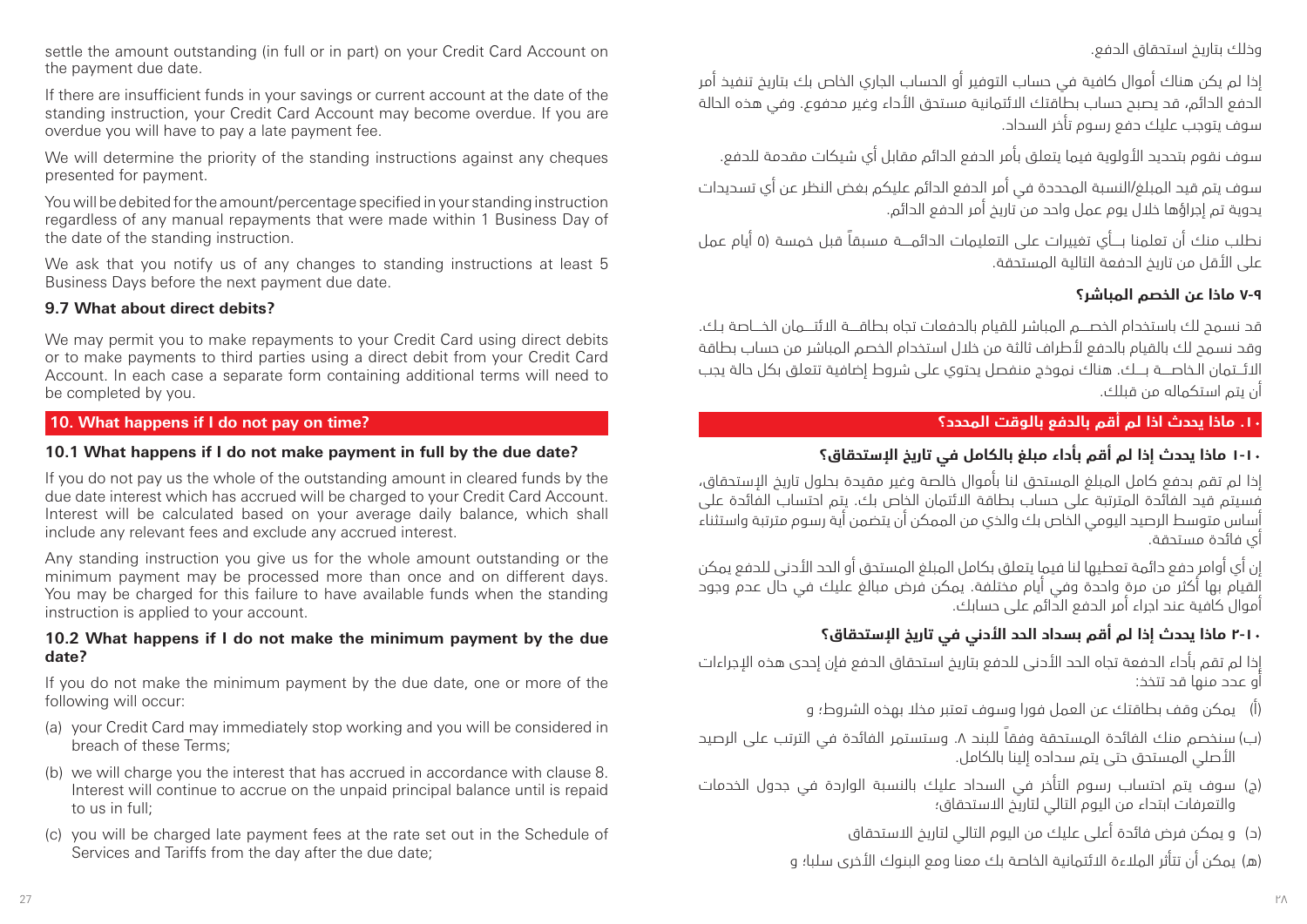- (d) you may be charged a higher interest rate from the day after the due date;
- (e) your credit worthiness with us and with other banks could be impacted negatively;
- (f) you may be denied credit by us or other banks in future, since we may inform a credit bureau;
- (g) you may be contacted by us or third party agencies for debt collection purpose and we may take enforcement action against you;
- (h) your instalment plans may be converted to retail plans and treated as purchases;
- (i) you may be required to pay the total outstanding balance on your Credit Card Account in full. Please see section 16 for more information; and/or
- (j) any rewards, benefits, card features, accrued Air Miles or accrued cashback may no longer be available or provided.

#### **10.3 Will you use debt collection agencies?**

Yes, we might appoint debt recovery agents in the UAE or overseas if you do not pay on the due date. You will be liable for the cost of appointing a debt recovery agent and any related expenses we incur. You will also be liable for our legal costs if we have to take legal action.

To facilitate debt recovery overseas, we may appoint another member of the HSBC Group to act on our behalf. You agree that we, or our third party agents, may visit you at the address you have provided us for your home or office or such other address as we (or you and our third party agent) may from time to time agree to meet.

#### **10.4 What does "set-off" mean?**

If you:

- $\blacktriangleright$  have money in sole or joint accounts with us or if we owe you money, and
- $\triangleright$  owe us money on another sole or joint account (such as your Credit Card)

We can use this money you have with us to reduce or repay the amount you owe us.

This is our right of "set-off". We might use this right if you do not repay us in accordance with these Terms.

There are detailed clauses in our HSBC Personal Banking General Terms and Conditions (UAE), about our right of set-off and how we might use this. Please make sure you read and understand those clauses before applying for a Credit Card.

- )و( قد يتم رفض تقديم االئتمان لك من قبل البنوك األخرى أو من قبلنا في المستقبل، حيث قد نقوم بتبليغ احدى مكاتب معلومات االئتمان؛ و
- )ز( قد يتم االتصال بك من قبلنا أو من قبــــل وكاالت تحصيــــل الديون كما اننا قد نقوم باتخاذ إجراءات تنفيذية ضدك.
- )ح( قد يتم تحويل خطط التقسيط الخاصة بك إلى خطط البيع بالتجزئة ومعاملتها على أنها مشتريات؛ و
- )ط( ُ قد يطلب منك دفع إجمالي الرصيد المستحق على حساب بطاقتك االئتمانية بالكامل. يرجى العودة إلى القسم 16 للمزيد من المعلومات؛ و
- )ي( قد ال تتوفر أو يتم توفير أي مكافآت أو مزايا أو فوائد البطاقة أو نقاط Miles Air أو أي مبلغ استرداد نقدي مستحق.

#### **٣-١٠ هل ستقوموا باستخدام وكاالت تحصيل الديون؟**

نعم، قد نقوم بتعيين وكالء لتحصيل الديون في اإلمارات العربية المتحدة أو في الخارج في حال عدم قيامك بالدفع في تاريخ االستحقاق. سوف تكون مسؤوال عن تكلفة تعيين وكيل تحصيل الديون وأي مصاريف ذات عالقة نتكبدها. كما انك سوف تكون مسؤوال عن التكاليف القانونية في حال اضطررنا إتخاذ إجراءات قانونية.

لغايات تسهيل عملية تحصيل الديون في الخارج، قد نقوم بتسمية عضوا آخر من مجموعة HSBC للتصرف بالنيابة عنا. كما توافق على أنه يجوز لنا، أو وكالئنا من الطراف األخرى، زيارتك على العنوان الذي قدمته لنا لسكنك أو مكتبك أو أي عنوان آخر قد نتفق على اللقاء فيه )أو أنت ووكيلنا من الطرف اآلخر( من وقت آلخر.

كما توافق على أنه يجوز لنا، أو وكالئنا من الطراف األخرى، زيارتك على العنوان الذي قدمته لنا ر<br>لسكنك أو مكتبك أو أي عنوان آخر قد نتفق على اللقاء فيه (أو أنت ووكيلنا من الطرف الآخر) من وقت آلخر.

#### **٤-١٠ ماذا تعني عبارة »المقاصة«؟**

في حال:

<sup>t</sup> كان لديك أموال في حسابات فردية أو مشتركة لدينا أو إذا كنا مدينين لك بمال، و

▶ كنت مديناً لنا بمال فيما يتعلق بحساب آخر منفرد أو مشترك (مثل بطاقة الائتمان الخاصة بك)

يمكننا استخدام هذه األموال التي تمتلكها لدينا لغايات خفض أو سداد المبلغ الذي تكون مدينا لنا به.

هذا هو حقـنا بـاجراء »المقاصــــة«. ونــــحن قد نقوم باستخدام هذا الحق إذا لم تقم بالسداد لنا وفقا لهذه الشروط.

توجد بنود مفصلة في الشروط و األحكام العامة للخدمات المصرفية الشخصية لبنك HSBC( اإلمارات العربية المتحدة(، حول حقنا في المقاصة وكيف يجوز لنا استخدام هذا. يرجى التأكد بأنك قرأت وفهمت تلك البنود قبل تقديم طلب للحصول على بطاقة ائتمانية.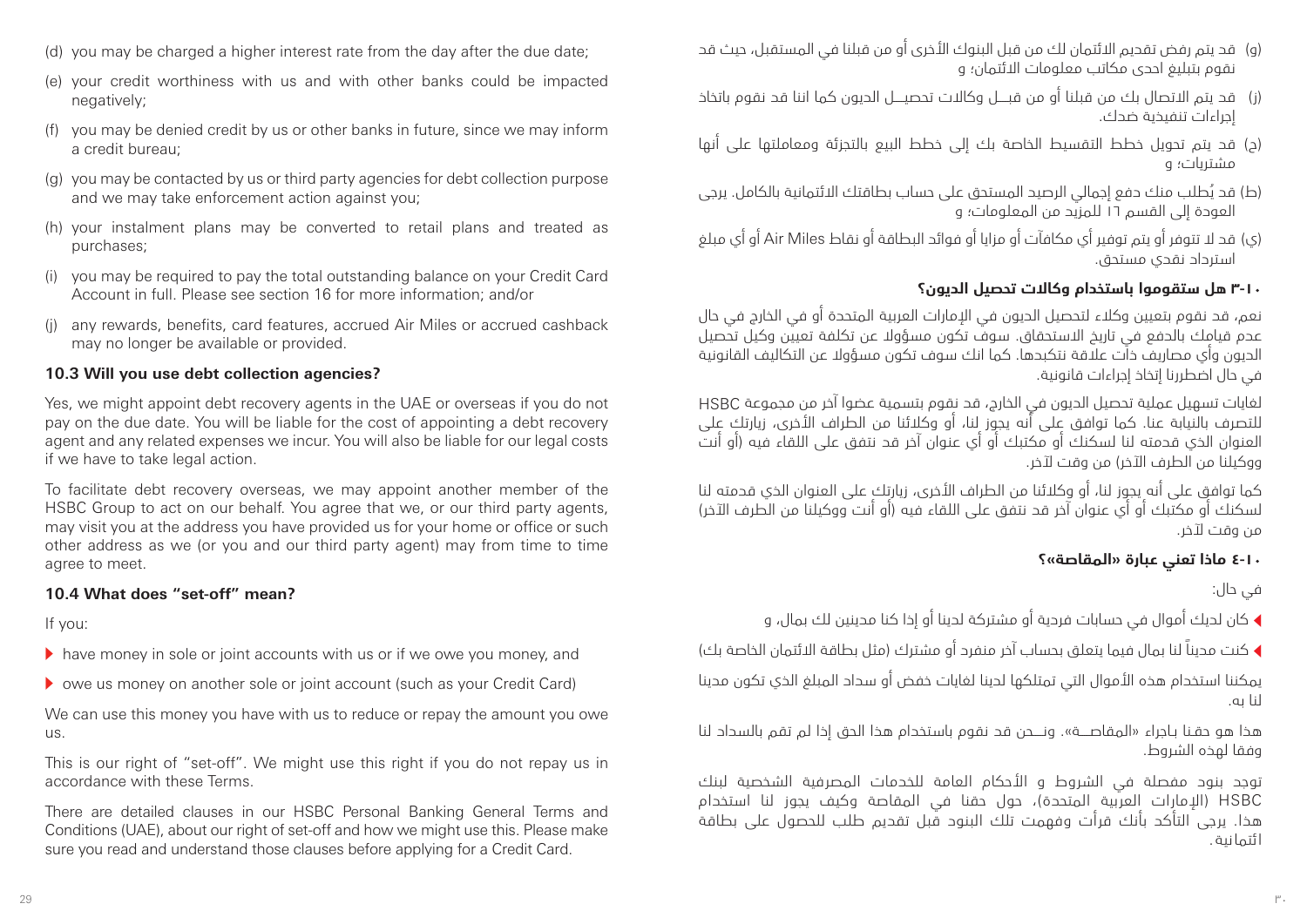#### **.11 التأمين**

#### **11. Insurance**

#### **11.1 Is there personal insurance coverage with my Credit Card?**

It may be an optional feature of your Credit Card that you receive insurance. This may cover you or the Supplementary Cardholder in the event of different types of loss, but this will depend on the features available on your Credit Card and the policy terms. Both the features and the policy terms can be found on our website, www.hsbc.ae. These might change from time to time and we will communicate these to using a method we believe is appropriate.

The insurance policy is made available by a third party insurer, so it is important that you read the policy Terms and understand that any claim you have under any insurance which is a feature of your Credit Card will be against that insurer, not HSBC Bank Middle East Limited or any member of the HSBC Group.

The insurance company who provides the policy will have access to your personal information and if you agree to apply for your Credit Card you are giving your consent for them to have this access.

#### **12. Lost/Stolen Credit Cards**

#### **12.1 What happens if my Credit Card is lost or stolen, or I think there is an unauthorized transaction?**

You must call us straight away using the numbers listed on our Website, on the back of your Card or on HSBC Mobile Banking or visiting one of our Branches. You might be charged a card replacement fee for a new Credit Card. Your new card may have a new number, expiry date and/or CVV. If we charge you a fee it will be set out in our Schedule of Services and Tariffs.

#### **13. Misuse of the Credit Card**

#### **13.1 When am I responsible for Unauthorised Transactions?**

We will be responsible for any money lost due to an Unauthorised Transaction after you have reported the loss, theft or Unauthorised Transaction of/on your Credit Card to us. We will also be responsible for any Unauthorised Transactions on your Credit Card before you receive it. Where we are responsible we will refund the amount of the Unauthorised Transaction, including any resulting interest or charges relating to the transaction. If we later become aware of evidence that shows we are not responsible for the transaction, we will recover an amount equal to the refund from your account.

You are responsible for all losses if

- a) you act fraudulently
- b) you act without Vigilant Care (described below)
- c) any Unauthorised Transactions which occurred before you reported the loss, theft or Unauthorised Transaction.

We may decide to investigate any Unauthorised Transactions. You must co-operate with us and the police to recover lost or stolen Credit Cards and to investigate any

قد تكون ميزة اختيارية لبطاقة االئتمان الخاصة بك بأن تتلقى تغطية تأمين. هذا التأمين قد يغطيك أنت أو حامل البطاقة اإلضافية في حاالت مختلفة من الخسارة، ولكن هذا سوف يعتمد على الميزات المتوفرة على بطاقة االئتمان الخاصة بك وشروط وثيقة التامين. يمكن االطالع على كل من الميزات وشروط وثيقة التامين عبر موقعنا على شبكة اإلنترنت، ae.hsbc.www. قد تتغير هذه الميزات والشروط من وقت آلخر وسنقوم بإبالغك بها باستخدام أي طريقة نراها مناسبة.

يتم تقديم وثيقة التأمين من قبل شركة تأمين منفصلة، لذلك من المهم أن تقرأ شروط الوثيقة وتفهم أن أي مطالبة لديك بموجب أي تأمين ممنوح لك ضمن ميزات بطاقة االئتمان الخاصة بك سوف تكون ضد ذلك المؤمن، وليس ضد بنك HSBC الشرق األوسط المحدود أو أي عضو من أعضاء مجموعة HSBC.

إن شركة التأمين التي تقدم الوثيقة سوف يكون لها حق االطالع على المعلومات الشخصية الخاصة بك، وإذا وافقت على التقدم بطلب للحصول على بطــــاقة االئتمان الخاصة بك فأنك تعطي موافقتك الضمنية لهم ليكون لهم هذا الحق.

#### **.12 البطاقة االئتمان المفقودة / المسروقة**

### **١-١٢ ماذا يحدث إذا فقدت أو سرقت بطاقة االئتمان الخاصة بي أو اعتقدت بوجود معاملة غير مصرح بها؟**

يجب عليك االتصال بنا على الفور باستخدام األرقام الموجودة على موقعنا اإللكتروني، أو على ظهر بطاقتك أو على الخدمات المصرفية عبر الهاتف المتحرك من HSBC أو زيارة أحد فروعنا. قد يتم فرض رسوم استبدال البطاقة للحصول على بطاقة ائتمان جديدة. قد يكون لبطاقتك الحديدة رقم جديد وتاريخ انتهاء و/أو رمز تفويض معامالت جديد. وإذا قمنا بتحميلك رسوم بهذا الخصوص فسوف يتم تحديدها في جدول الخدمات والتعرفات الخاص بنا.

### **.13 اساءة استخدام بطاقة االئتمان**

# **١-١3 متى أكون مسؤوال عن المعامالت غير المصرح بها؟**

سوف نكون مسؤولين عن أي أموال فقدت بسبب عملية غير مصرح بها بعد قيامك بابالغنا عن فقدان أو سرقة بطاقة االئتمان الخاصة بك أو بإبالغنا عن عملية غير مصرح بها تمت من/على بطاقة االئتمان الخاصة بك. سوف نكون مسؤولين أيضاً عن أي معامالت غير مصرح بها على بطاقة االئتمان الخاصة بك قبل استالمك لها. في الحاالت التي نكون فيها مسؤولين، فإننا سوف نقوم برد مبلغ العملية غير المصرح بها، بما في ذلك أي فائدة أو رسوم ناتجة من تلك المعاملة. إذا أصبحنا في وقت الحق على علم بأدلة تبين أننا لسنا مسؤولين عن هذه المعاملة، فإننا سوف نسترد مبلغ يساوي المبلغ الذي قمنا برده اليك من حسابك.

سوف تكون مسؤوال عن جميع الخسائر في حال:

- أ( تصرفت بطرق احتيالية
- ب) تصرفت دون بذل العناية الحذرة (موضحة أدناه)
- ج( عن أي معامالت غير مصرح بها تمت قبل قيامك باإلبالغ عن فقدان أو سرقة بطاقة االئتمان أو عملية غير مصرح بها.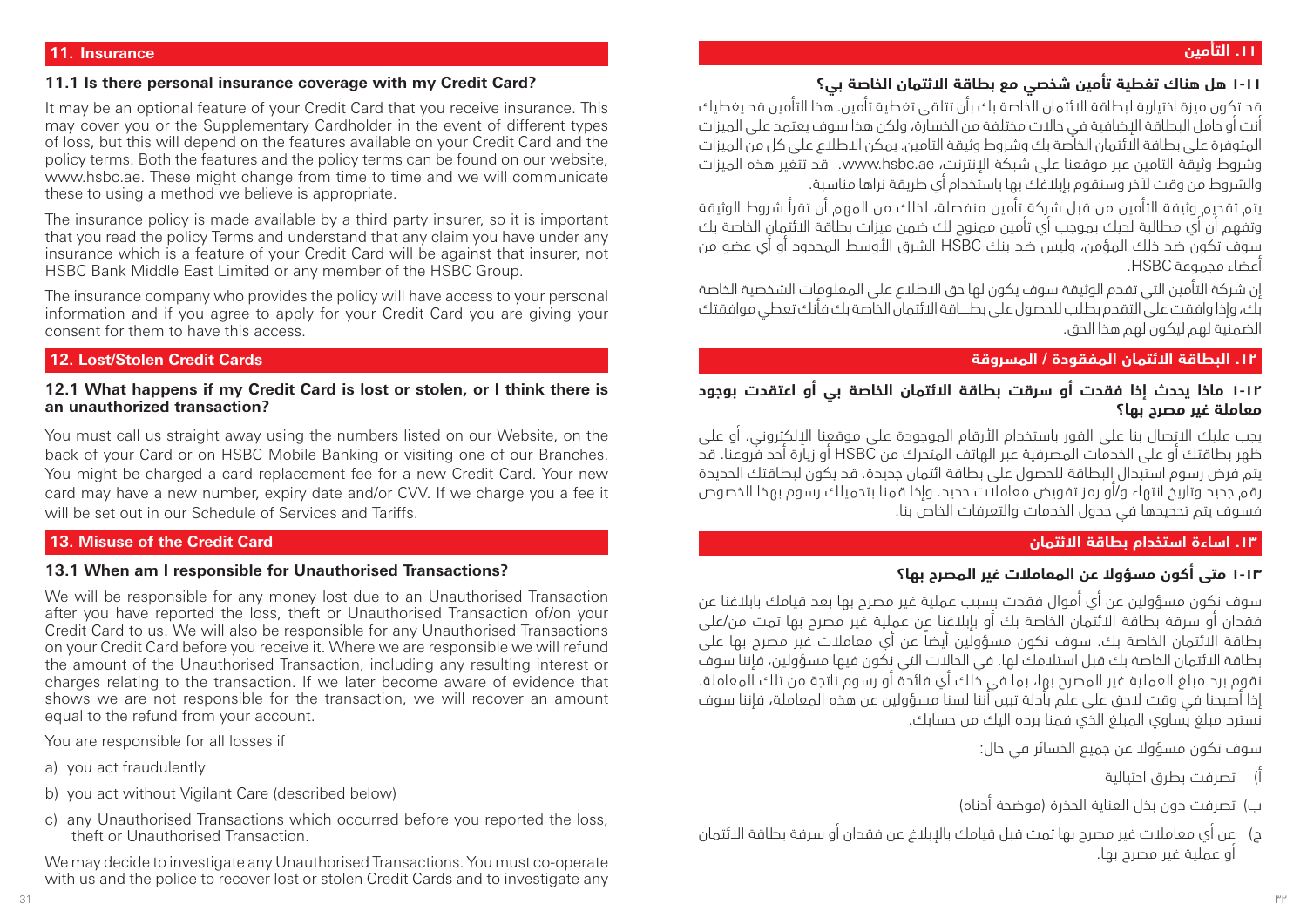Unauthorised Transactions. If you are asked to report Unauthorised Transactions, lost or stolen cards to the police, you must do so immediately and in any event within 7 days of being asked. If you recover the Credit Cards you must not use them and should cut them in half and return them to us.

#### **13.2 What does exercising Vigilant Care mean?**

Exercising Vigilant Care means taking the following precautions as a minimum:

- a) Signing the Credit Card as soon as it is received and complying with any security instructions;
- b) Protecting the Credit Card and the Credit Card security details;
- c) Not allowing anyone else to have or use the Credit Card (and this includes disclosing your PIN, passwords (including, but not limited to, OTP passwords) to anyone or allowing anyone else's biometrics to be stored on your mobile device).;
- d) Destroying any notification of the Credit Card security details;
- e) Not writing down the Credit Card security details nor disclosing them to anyone else, including the police and/or our staff;
- f) If you change your Credit Card security details to make them more memorable to you, do not choose sequences of letters or numbers that may be easy to guess;
- g) Not tampering with the Credit Card;
- h) Keeping Credit Card receipts secure and disposing them carefully;
- i) Cutting any old Credit Cards into at least 6 pieces;
- j) Keeping your Credit Card in your sight at all times; and
- k) Not allowing anyone else to use your Credit Card.

# **13.3 Can I use my Credit Card for business purposes?**

You cannot misuse your Credit Card for business purposes. If you do misuse your Credit Card, we may cancel your Credit Card.

### **13.4 What happens if I dispute a transaction which is valid?**

You may be charged a fee in line with the Schedule of Services and Tariffs.

### **14. Flexible Instalment Plan, Easy Cash, Balance Transfer, Air Miles, Credit Shield**

### **14.1 What additional terms apply for special features?**

You can find on our website www.hsbc.ae the following additional terms: Flexible Instalment Plan, Cash Instalment Plan, Balance Transfer, and Air Miles. Please make sure you read and understand these Terms before

يحق لنا أن نقرر إجراء التحقيق في أي معامالت غير مصرح بها. ويتوجب عليك أن تتعاون معنا ومع الشرطة الستعادة بطاقات االئتمان المفقودة أو المسروقة، والتحقيق في أي معامالت غير مصرح بها. إذا طلب منك إبالغ الشرطة عن المعامالت غير المصرح بها أو البطاقات المفقودة أو المسروقة، يتوجب عليك أن تفعل ذلك على الفور، وعلى أي حال في غضون 7 أيام من تاريخ الطلب. إذا قمت باسترداد بطاقات االئتمان فيتوجب عليك عدم استخدامها، وينبغي قطعها الى نصفين وإعادتها لنا.

# **٢-13 ماذا يعني بذل العناية الحذرة؟**

ان بذل العناية الحذرة يعني اتخاذ االحتياطات التالية كحد أدنى:

أ) التوقيع على بطاقة الائتمان فور استلامها والامتثال لأي تعليمات أمنية؛ و

ب( حماية بطاقة االئتمان والتفاصيل األمنية الخاصة بها؛ و

- ج( عدم السماح ألي شخص آخر أن يحصل على أو يستخدم البطاقة االئتمانية )ويتضمن هذا كشف رقم التعريف الشخصي وكلمات المرور )بما في ذلك، على سبيل المثال ال الحصر، كلمة المرور لمرة واحدة OTP )ألي شخص أو السماح ألي شخص بتخزين مؤشراته الحيوية علي هاتفك المتحرك؛ و
	- د) إتلاف أي إخطار بالتفاصيل الأمنية الخاصة لبطاقة الائتمان؛ و
- ه) عدم تدوين التفاصيل الأمنية لبطاقة الائتمان وعدم الكشف عنها إلى أي شخص آخر، بما في ذلك الشرطة و/أو الموظفين العاملين لدينا؛ و
- و) إذا قمت بتغيير التفاصيل الأمنية الخاصة ببطاقة الائتمان الخاصة بك لجعلها قابلة للتذكر أكثر بالنسبة لك، ال تختار تسلسل الحروف أو األرقام التي قد يكون من السهل معرفتها؛ و
	- ز( عدم العبث ببطاقة االئتمان؛ و
	- ح) \_حفظ ابصالات بطاقات الائتمان بشكل آمن والتخلص منها بعناية؛ و
		- ط) قطع أية بطاقات ائتمانية قديمة إلى ٦ قطع على الأقل؛
	- ي) مراقبة بطاقة الائتمان الخاصة بك وحفظها في مكان واضح للعيان في جميع الأوقات؛ و

ك( عدم السماح ألي شخص آخر باستخدام بطاقتك.

# **٣-١٣ هل يمكنني استخدام بطاقتي االئتمانية ألغراض تجارية؟**

ال يمكنك إساءة استخدام بطاقتك االئتمانية ألغراض تجارية. إذا قمت بإساءة استخدام بطاقتك االئتمانية، قد نقوم بإلغاء بطاقتك االئتمانية.

# **٤-١٣ ماذا يحدث إذا قمت باالعتراض على معاملة صحيحة؟**

يتم فرض رسوم عليك وفقاً لجدول الخدمات والتعرفات.

**.14 خطة القسط المرن، النقد السهل، تحويل الرصيد، إير مايلز )Miles Air)، الدرع االئتماني**

# **١-١4 ما هي الشروط اإلضافية التي تنطبق على الميزات الخاصة؟**

يمكنك العثور في موقعنا على االنترنت ae.hsbc.www على الشروط اإلضافية التالية: خطة التقسيط المرن، خطة التقسيط النقدي، تحويل الرصيد، و Miles Air. يرجى التأكد من قراءة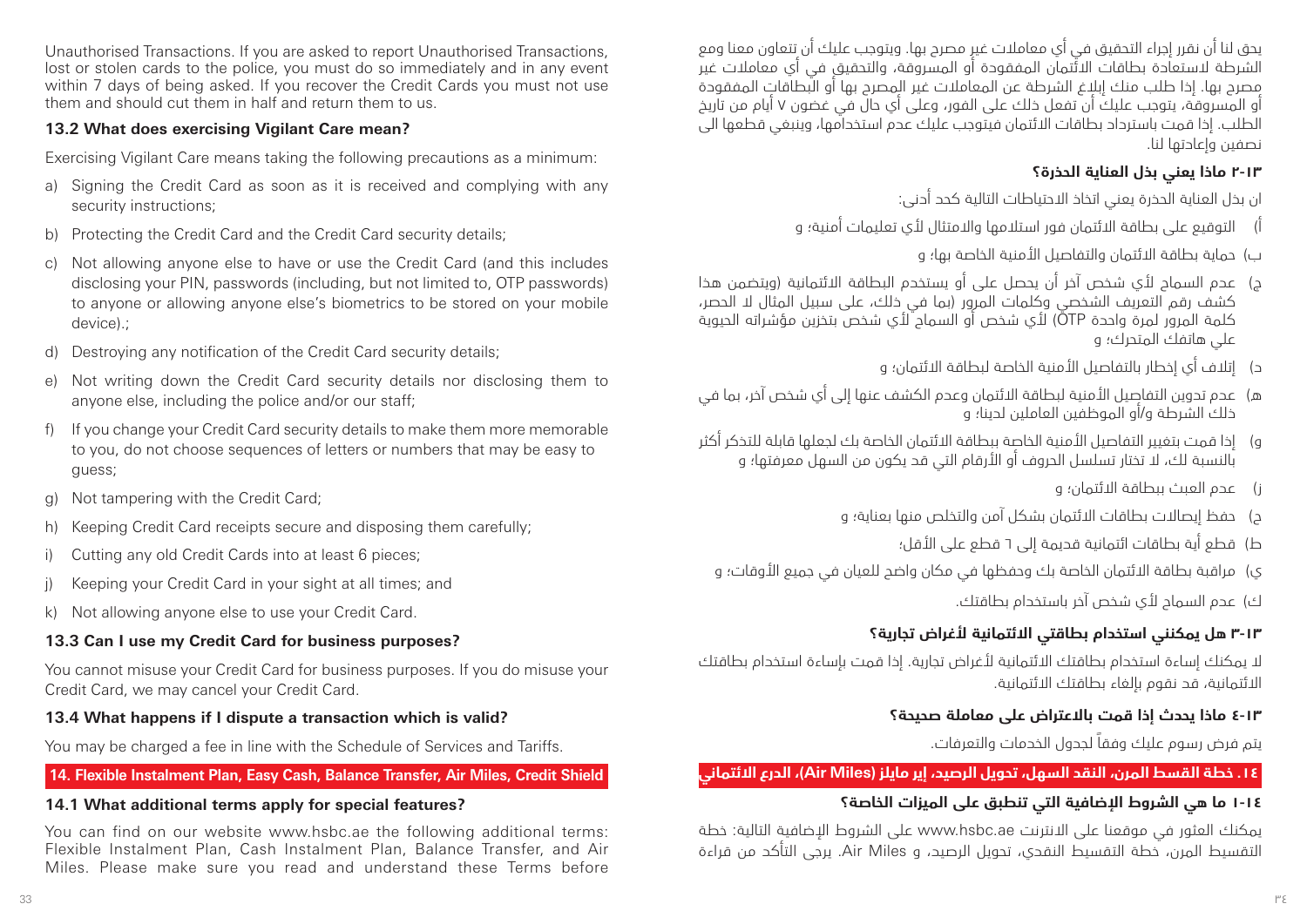agreeing to accept one of these special features. Please visit the Download Centre on the website to find the additional terms. These Terms may be updated from time to time so please ensure you visit our website for the latest terms that apply.

#### **15. Changing these Terms**

#### **15.1 Will you change these Terms, fees or charges?**

We will not change the terms and conditions for granting the Credit Card without your written consent. For these purposes, you agree that any electronic method of acceptance shall constitute your acceptance of our terms, and changes to our terms, as if you had accepted in writing.

Notwithstanding the above, we may change these Terms, or any other Card terms that you subsequently enter into and reference in this section:

- (i) Immediately if required under Laws or applicable regulation; or
- (ii) By providing you with 60 days' notice in advance to reflect:
- 1) a change in industry code or market practice;
- 2) a change to our way of doing business including the introduction of new technology or changes to our existing technology or any of the platforms on which our Services are provided;
- 3) changes to our product or Services features (including how we operate them), or internal policies;
- (4) changes for your benefit; or
- (5) to make them clearer to you.

For these purposes, you agree that your non objection during the notice period, or continued use of the Credit Card, will be considered as your acceptance to these changes.

Notwithstanding anything else in this Agreement, you agree that we may change:

- (a) fees and charges described in the Schedule of Services and Tariffs (or introduce new fees and charges, or remove them) by providing you with 60 days' advance Notice; and/or
- (b) interest rates (either generally or on specific promotions) subject to us providing you with 60 days' advance notice; and/or
- (c) the method we use to calculate fees, charges and interest rate by providing you with 60 days' advance notice.

In particular, we may vary the interest rate(s) depending on our assessment of your ability to meet your financial commitments (including considering your credit history and information held about you by credit reference agencies) and how you conduct your Credit Card Account from time to time. These changes may be personal to you and we do this to ensure a fair allocation of the risks and costs of borrowing between our different customers.

وفهم هذه الشروط قبل الموافقة على قبول أي من هذه الميزات الخاصة. يرجى زيارة مركز التحميل على الموقع االلكتروني للعثور على هذه الشروط اإلضافية. قد يتم تحديث هذه الشروط من حين آلخر، لذا نرجو منك التأكد من زيارة موقعنا االلكتروني لالطالع على آخر الشروط المنطبقة.

#### **.15 تغيير هذه الشروط**

# **١-١٥ هل ستقومون بتغيير هذه الشروط والرسوم أو المصاريف؟**

لن نقوم بتغيير شروط وأحكام منح بطاقة االئتمان دون الحصول على موافقتك الخطية. ولهذه األغراض، توافق على أن أي طريقة إلكترونية للقبول ستشكل موافقتك على شروطنا، وعلى أي . تعصر في الوسي على الله على شروع المستقدم في المستقدم في الله على شروط الله على شروط الله على الله على الله ع<br>تغييرات نجريها على شروطنا، كما لو أنك قد قبلتها بشكل خطي.

وبصرف النظر عما ورد أعاله، فإنه يجوز لنا تغيير هذه الشروط أو أي من شروط البطاقة األخرى نقوم بإدخالها الحقاً وتشير إلى هذا القسم:

- )1( على الفور إذا كان ذلك مطلوباً بموجب القوانين أو اللوائح التنظيمية المعمول بها؛ أو
	- )2( تزويدك بإشعار قبل 60 يوماً ليعكس:
	- أ) أي تغيير في قطاع الأعمال أو ممارسة السوق؛
- ب) اي تغيير في طٍربِقة ممارستنا للأعمال بما في ذلك إحخال تقنية جديدة او تغييرات على تقنياتنا الحالية أو أي من المنصات التي يتم تقديم خدماتنا عليها؛
- ج) أي تغييرات على ميزات منتجاتنا أو خدماتنا (بما في ذلك كيفية تشغيلنا لها)، أو السياسات الداخلية؛
	- د( أي تغييرات لصالحك؛ أو
		- ه) توضيحها لك.

ولهذه األغراض، توافق على أن عدم اعتراضك خالل فترة اإلخطار، أو استمرارك باستخدام بطاقة االئتمان، سيعتبر بمثابة موافقة منك على هذه التغييرات.

بصرف النظر عن أي شيء آخر وارد في هذه االتفاقية، فإنك توافق على أنه يجوز لنا تغيير

- ا) الرسوم والمصاريف الموضحة في جدول رسوم الخدمات والتعرفات (او إدخال رسوم ومصاريف جديدة، أو إلغائها) بإخطارك بها مسبقًا قبل ٦٠ يوماً و/أو
- ب) معدلات الفائدة (سواءً بشكل عام أو بعروض ترويجية محددة) مع مراعاة قيامنا بإخطارك بذلك مسبقاً قبل 60 يوماً؛ و/أو.
- ج( الطريقة التي نستخدمها الحتساب الرسوم والمصاريف ومعدالت الفائدة بموجب إخطارك بذلك مسبقاً قبل 60 يوما.ً

وعلى وجه الخصوص، قد نقوم بتغيير سعر (أسعار) الفائدة اعتماداً على تقييمنا لقدرتك على الوفاء بالتزاماتك المالية (بما في ذلك النظر إلى سجلك الائتماني والمعلومات التي تحتفظ بها عنك من قبل الوكاالت المرجعية االئتمانية( وكيفية قيامك بإدارة حساب بطاقتك االئتمانية من وقت آلخر. وقد تكون هذه التغييرات شخصية بالنسبة لك ولكننا نقوم بذلك لضمان التوزيع العادل للمخاطر وتكاليف االقتراض بين مختلف فئات عمالئنا.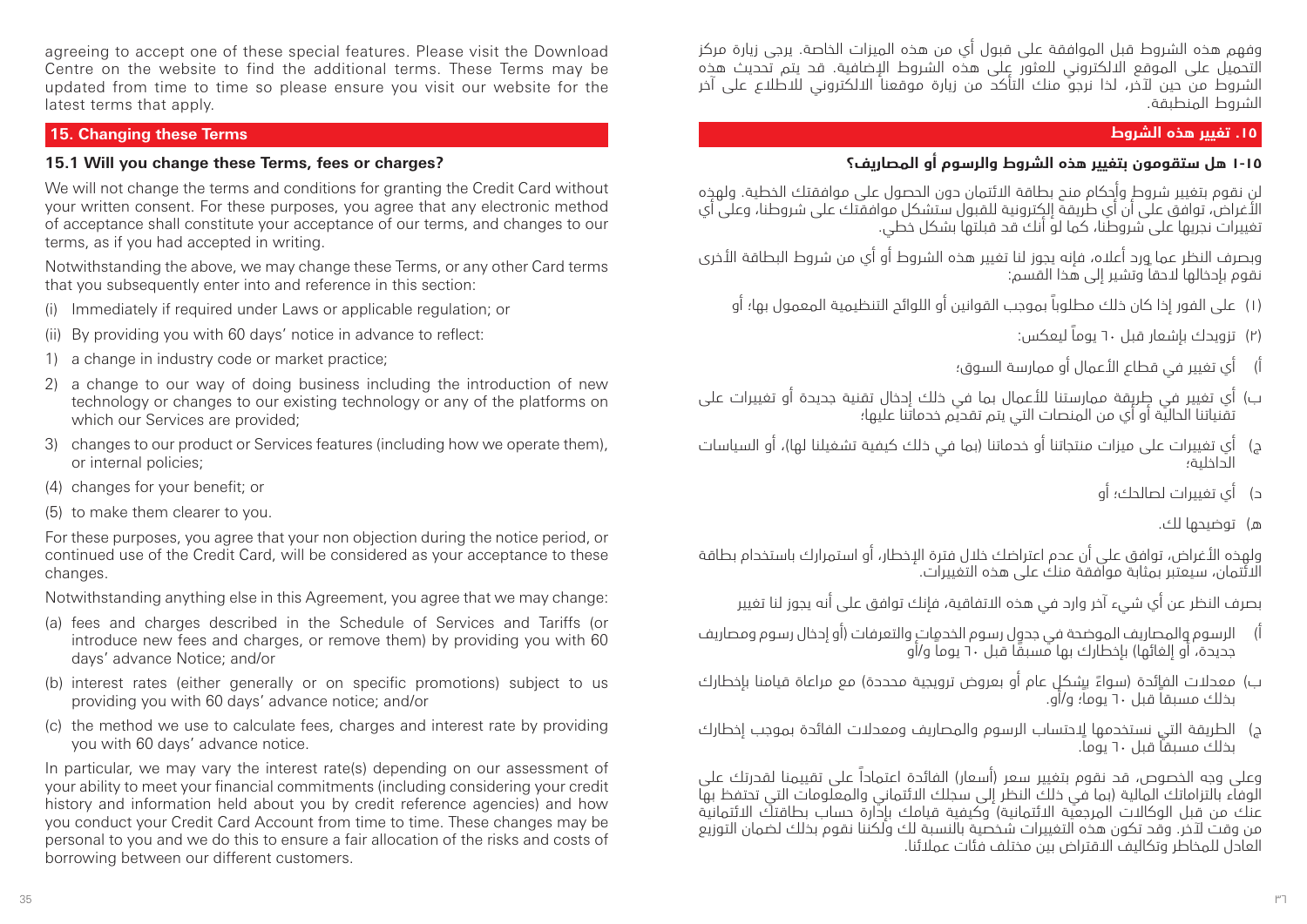You agree that we may make changes to the eligibility criteria, terms and conditions, fulfilment and scope of the benefits, rewards and loyalty programs offered with your Card. Where these are offered and managed solely by us, we'll provide you with 60 days' advance notice. Where these are offered or managed (including in part) by third party providers, we'll provide you with notice where it is reasonably practicable for us to do so.

#### **15.2 How will you notify me of a variation?**

We will always contact you using methods we think are appropriate, which might include a notification online via our Website, email, courier, messages through Personal Internet Banking and Mobile Banking or via SMS alerts etc.

#### **15.3 Could the Credit Card, account number and PIN change if there is a variation?**

If we change the Terms of this Agreement, we might change your Credit Card and Credit Card Account number and cancel the Credit Card that the new Credit Card replaces. The balance on the Credit Card Account will become subject to the new Terms.

### **15.4 What if I do not agree with the variation?**

If:

(i) We ask for your consent to change terms relating to the granting of your Credit Card and you do not provide this to us; or

(ii) We provide you with notice of a change, and you tell us you do not agree within this notice period,

then we shall have the discretion to either suspend your Credit Card or terminate this Agreement. If we terminate your agreement, you shall immediately be liable to pay any and all outstanding balance liabilities on your Credit Card Account.

At any time during this Agreement, if you are unhappy with any changes made by us you have the option to end this Agreement and close your Credit Card Account in accordance with section 16 of these terms.

### **16. Restricting Credit Card use and ending this Agreement**

#### **16.1 Can you ask me to pay the outstanding balance on my Credit Card Account in full at any time?**

Your Credit Card debt is repayable on demand. This means that the Bank could choose to demand repayment of the entire amount on demand at any time. We will communicate this to you through a channel we believe is appropriate, which may include statements.

### **16.2 When will my Credit Card be refused or restricted?**

In accordance with our right to demand the Credit Card balance back in full at any time we have the right to restrict or refuse a transaction on your Credit Card at توافق على أنه يجوز لنا اجراء تغييرات على معايير الأهلية والشروط والأحكام والاستيفاء ونطاق المزايا والمكافآت وبرامج الوالء المقدمة مع بطاقتك. وحيثما يتم تقديم هذه األشياء وإدارتها معرب وحدد.<br>من قبلنا وحدنا، فإننا سنزودك بإشعار مسبق بذلك قبل ٦٠ يوماً. وعندما يتم عرضها أو إدارتها )بما في ذلك جزئياً( من قبل مزودي الطرف اآلخر، فسنقدم لك إشعاراً بذلك حيثما يكون ذلك ممكناً عملياَ بالنسبة لنا.

# **2-١٥ كيف ستقومون بإبالغي بشأن أي تغييرات أو تعديالت؟**

سنتواصل معك دائماً باستخدام الطرق التي نعتقد أنها مناسبة، والتي قد تتضمن اإلشعار عن طريق االنترنت عبر موقعنا اإللكتروني والبريد اإللكتروني والبريد السريع والرسائل العادية من خالل الخدمات المصرفية الشخصية عبر االنترنت والخدمات المصرفية عبر الهاتف المتحرك أو عبر تنبيهات الرسائل النصية القصيرة وما إلى ذلك.

### **٣-١٥ هل يمكن لبطاقة االئتمان ورقم الحساب والرقم السري أن تتغير إذا كان هناك تغيير في الشروط؟**

إذا قمنا بتغيير شروط هذا االتفاقية، فقد نغير بطاقة االئتمان الخاصة بك ورقم حساب بطاقة االئتمان وإلغاء بطاقة االئتمان التي تحل محلها بطاقة االئتمان الجديدة. سوف يصبح رصيد حساب بطاقة االئتمان خاضعا للشروط الجديدة.

# **٤-١٥ ماذا لو أنني ال اوافق على التغيير؟**

إذا:

- 1( طلبنا موافقتك على تغيير الشروط المتعلقة بمنح بطاقة االئتمان الخاصة بك ولم تقدم بتزويدنا بها؛ أو
	- 2( قدمنا لك إشعاراً بالتغيير، وأبلغتنا بعدم موافقتك خالل فترة اإلشعار هذه،

عندها سيكون لدينا الصلاحية التقديرية إما لتعليق بطاقتك الائتمانية أو إنماء هذه الاتفافية. وإذا قمنا بإنهاء اتفاقيتك، فستكون مسؤوال على الفور عن دفع أي وجميع االلتزامات المالية المستحقة على حساب بطاقتك االئتمانية.

ٍ وإذا كنت غير راض عن أي تغييرات أجريناها، في أي وقت خالل هذه االتفاقية، فسيكون .<br>لديك خيار إنهاء هذه الاتفاقية وإغلاق حساب بطاقة الائتمان الخاصة بك وفقاً للمادة ١٦ من هذه الشروط.

### **.16 تقييد استخدام بطاقة االئتمان وانهاء هذه االتفاقية**

# **١-١٦ هل يمكنكم أن تطلبوا مني دفع الرصيد المتبقي في حساب بطاقة االئتمان الخاصة بي بالكامل في أي وقت؟**

ان ديون بطاقة االئتمان الخاصة بك تسدد عند الطلب. هذا يعني أن البنك يمكن أن يختار المطالبة بسداد كامل المبلغ عند الطلب في أي وقت. وسنبلغك بهذا عبر الطريقة التي نعتقد بأنها مناسبة، والتي قد تتضمن كشف الحساب.

# **٢-١٦ متى سوف يتم رفض بطاقة االئتمان الخاصة بي أو تقييدها؟**

استناداً لحقنا بالمطالبة باسترداد رصيد بطاقة االئتمان بالكامل في أي وقت، فإن لدينا الحق في تقييد أو رفض المعاملة على بطاقة االئتمان الخاصة بك في أي وقت. دون تقييد لهذا الحق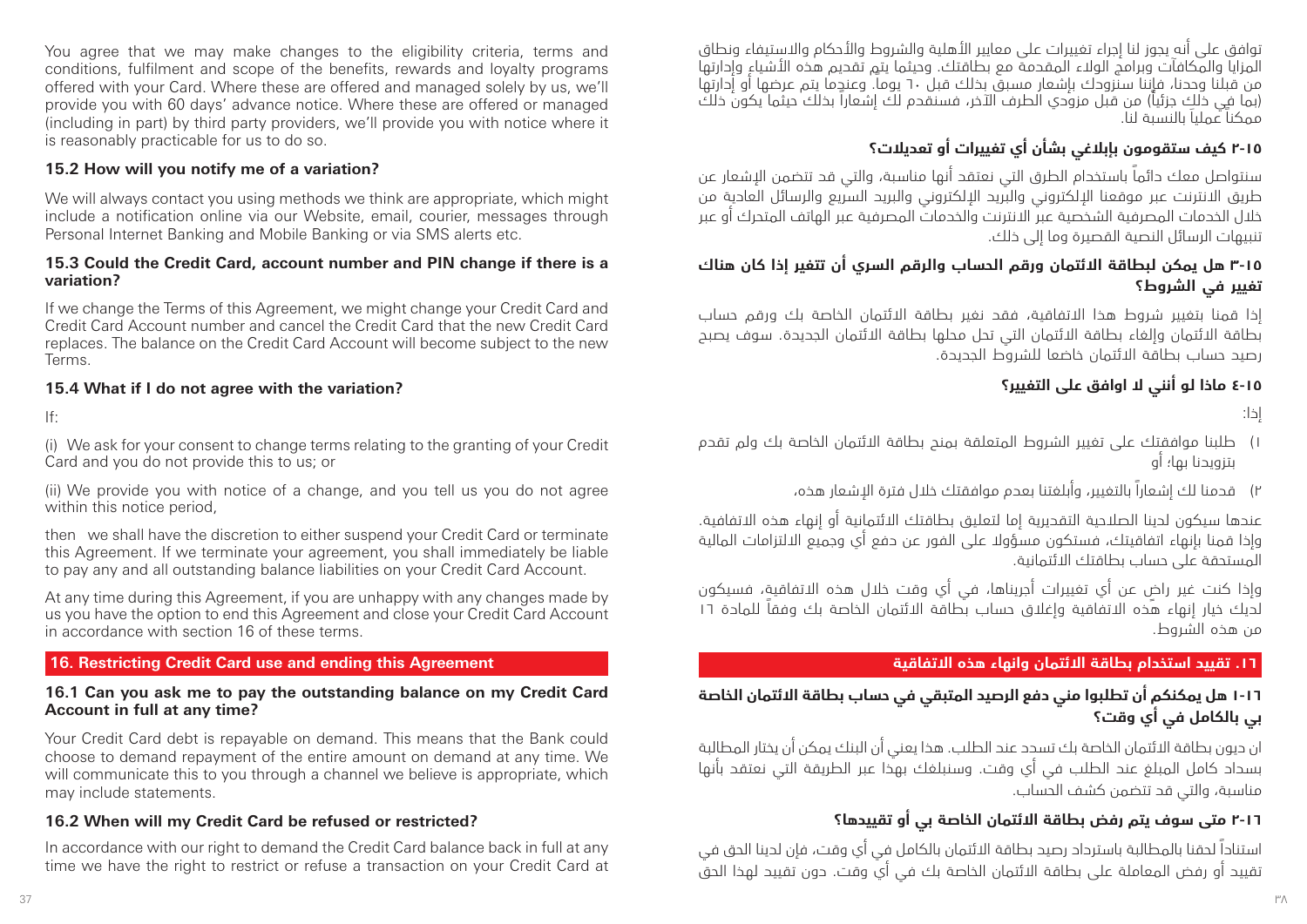any time. Without restricting this general right, we are likely to restrict or refuse a transaction on your Credit Card in the following circumstances:

- a the use is causing, or would cause a breach of these Terms;
- b we believe that there is a significantly increased risk that you may not be able to fulfil your duty to repay the credit in line with this Agreement and this includes situations such as you applying for a settlement plan, bankruptcy/insolvency or any other similar proceedings commenced (or about to be) against you;
- c if any of the information you have given us turns out to be incorrect or is suspected to be untrue;
- d if your bank account with us or any member of the HSBC Group is frozen;
- e if adverse information is received from a credit reference agency about you;
- f your residence visa has expired or is cancelled;
- g we have reasonable grounds for suspecting that you, any Supplementary Cardholder or third party has committed or is about to commit a crime or other abuse, including a regulatory, international sanctions, bribery or money laundering offence, in connection with use of the Credit Card or the Credit Card Account;
- h we suspect fraud or misuse of your Credit Card. (you may be asked for further information, including verification of your identity, when we are asked to authorise a transaction);
- i if you do not use your PIN when you use your Chip and PIN Credit Card at a facility which requires you to use a PIN;
- if you do not provide us with up to date and valid ID documentation; or
- k for any other justifiable reason.

If a transaction is refused by us we will give notice of this refusal via the supplier, retailer or other organisation with whom you try to make the transaction. We are not liable for any loss you suffer as a result of this action. If a merchant or third party refuses to accept your Credit Card, we are not responsible to you (or the Supplementary Cardholder). If you have a complaint you should discuss this with the third party or merchant.

If we restrict your Credit Card we will try to give you reasonable notice, but there may be circumstances where we are not able to give you notice (e.g. for regulatory reasons) or provide you with the reasons for this, and your Credit Card will be restricted immediately. We will not be liable for any loss you suffer as a result of this action.

#### **16.3 Does this Agreement have a fixed duration?**

No. This Agreement has no fixed or minimum duration.

#### **16.4 Can you cancel my Credit Card?**

العام، فمن المرجح أن نقيد أو نرفض معاملة على بطاقة االئتمان الخاصة بك في الحاالت التالية:

- )أ( ً االستخدام يسبب، أو من شأنه أن يسبب اخالال بهذه الشروط؛
- )ب( اعتقادنا بأن هناك زيادة كبيرة في المخاطر بسبب أنك قد ال تكون قادرا على الوفاء بواجبك ر<br>لسداد الائتمان بما يتوافق مع شروط هذه الاتفاقية وهذا يشمل حالات مثل التقدم لطلب خطة تسوية، أو إفلاس/إعسار أو أي إجراءات مماثلة تم البدء فيها (أو على وشك البدء فيها) اتخذت ضدك؛
- )ج( إذا تبين أن أيا من المعلومات التي قدمتها لنا هي معلومات غير صحيحة أو يشتبه في أن تكون غير صحيحة؛
	- )د( إذا تم تجميد حسابك المصرفي معنا أو مع أي عضو من أعضاء مجموعة HSBC؛
		- )ه( إذا تم تلقي معلومات سلبية من وكالة االئتمان المرجعية عنك؛
		- )و( إذا انتهت صالحية أو تأشيرة اإلقامة الخاصة بك أو تم الغاءها؛
- )ز( وجدت لدينا أسباب معقولة لالشتباه بأنك أو أي حامل لبطاقة اضافية أو طرف ثالث قد ارتكب أو على وشك ارتكاب جريمة أو مخالفة أخرى، بما في ذلك أي مخالفات تنظيمية أو عقوبات دولية، أو رشوة أو جريمة غسل أموال مرتبطة باستخدام بطاقة االئتمان أو حساب بطاقة االئتمان؛
- (د) وجد لدينا شك بوجود غش أو إساءة استخدام لبطاقة الائتمان الخاصة بك. (قد يطلب منك مزيد من المعلومات، بما في ذلك التحقق من الهوية الخاصة بك عندما يطلب منا اجازة معاملة(؛
- )ط( إذا كنت ال تستخدم رمز التعريف الشخصي الخاص بك عند استخدام الشريحة الخاصة بك ورمز التعريف الشخصي ببطاقة االئتمان في منشأة تتطلب استخدام رمز التعريف الشخصي؛
	- )ي( إذا لم تقم بتزويدنا بوثائق هوية محدثة وصالحة؛ أو

)ك( ألي سبب مبرر اخر.

إذا تم رفض معاملة من قبلنا فسوف نقدم إشعارا بهذا الرفض عن طريق المورد أو التاجر التجزئة أو أي جهة أخرى تحاول اجراء هذه المعاملة معها. ولن نتحمل المسؤولية عن أي خسارة تعاني منها نتيجة لهذا اإلجراء. إذا كان التاجر أو الطرف الثالث يرفض قبول بطاقة االئتمان الخاصة بك، فنحن لسنا مسؤولين تجاهك (أو تجاه حامل البطاقة الإضافية). إذا كان لديك اعتراض فيجب عليك مناقشة هذا األمر مع الطرف الثالث أو التاجر.

إذا قمنا بتقييد استخدام بطاقة االئتمان الخاصة بك فسوف نحاول أن نقدم لك إشعاراً ضمن فترة معقولة، ولكن قد تكون هناك ظروف حيث لا نكون قادرين على تقديم الإشعار لك (على سبيل المثال لأسباب تنظيمية) أو إعطاءك بمبررات لذلك، حيث يتم تقييد استخدام بطاقة الائتمان الخاصة بك على الفور. إننا غير مسؤولين عن أي خسارة تتكبدها نتيجة لهذا اإلجراء.

# **٣-١٦ هل لهذه االتفاقية مدة محددة؟**

ال. هذه االتفاقية ليس لها مدة محددة أو حد زمني أدنى.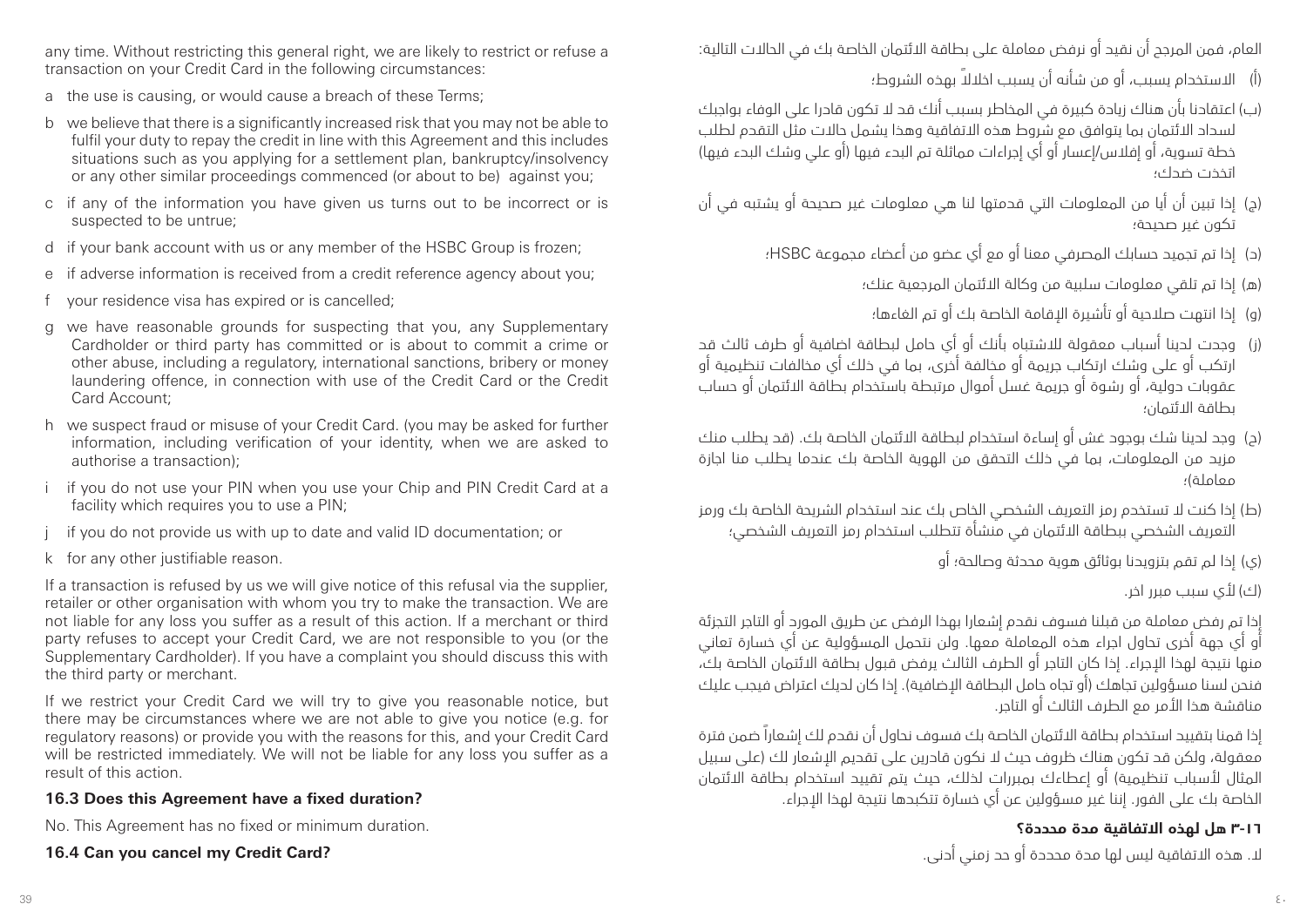# **٤-١٦ هل يمكننا إلغاء بطاقة االئتمان الخاصة بك؟**

نعم. ملكية البطاقات تعود لنا وعلى الرغم من اننا سوف نحاول أن نقدم لك إشعاراً ً معقوال إذا قمنا بإلغاء البطاقة، إال انه قد تكون هناك ظروف حيث سوف نكون بحاجة إلى إلغاء البطاقة فورا ودون إشعار.

سوف تكون مسؤوال عن جميع المبالغ التي تدين بها لنا بموجب هذه الشروط، حتى لو قمنا بإلغاء بطاقة االئتمان الخاصة بك أو إغالق الحساب المرتبط ببطاقة االئتمان الخاصة بك. سوف تصبح المبالغ المستحقة واجبة السداد فورا.

### **٥-١٦ كيف يمكنني إلغاء بطاقتي االئتمانية؟**

يجوز لك إلغاء بطاقتك االئتمانية وإغالق حساب بطاقتك االئتمانية في أي وقت بواسطة إشعار خطي إلينا أو باالتصال بنا. يمكن العثور على تفاصيل إلغاء بطاقة االئتمان الخاصة بك خالل فترة التراجع في مقدمة هذه االتفاقية. إذا ألغيت بطاقتك االئتمانية بعد انتهاء فترة التراجع، فإنه يجوز أن تعيد إلينا بطاقتك االئتمانية وكافة البطاقات اإلضافية التي أصدرناها على حساب بطاقتك االئتمانية أو تقطيع البطاقات االئتمانية 6 قطع على األقل. ينبغي عليك أيضاً دفع رصيدك الكلي المستحق وأية مطالبات مستحقة على حساب بطاقتك االئتمانية بالكامل وفورا.ً يتضمن هذا أن تسدد لنا عن أية معامالت قيدت علي حساب بطاقتك االئتمانية بعد اإلغالق.

# **٦-١٦ ماذا يحدث للمبالغ المستحقة على حسابي عند اإللغاء؟**

 قد نقوم بالخصم من حسابك عن أي معاملة قمت بها قبل أو بعد انتهاء االتفاقية. سوف نطلب منك التسديد الفوري للحساب.

يتوجب عليك عدم استخدام بطاقة الائتمان الخاصة بك (أو أي بطاقة إضافية) بعد الغائها او إيقافها.

إن هذه الشروط سوف تظل مطبقة عليك حتى يتم سداد جميع المبالغ بالكامل.

### **7-١٦ ما الذي سيحدث إذا خرقت هذه الشروط أو أي شروط أخرى تنطبق على بطاقتي االئتمانية؟**

من المهم استيفائك أنت وأي حامل بطاقة اضافية لهذه الشروط وأي شروط أخرى تنطبق على بطاقتك االئتمانية قبل وأثناء مدة استخدامك لبطاقتك االئتمانية. وقد تنطبق العواقب التالية في حالة عدم قيامك بذلك:

)أ( قد ال نوافق على بطاقتك االئتمانية؛

)ب( يجوز لنا حظر بطاقتك االئتمانية على الفور و/أو تعليق أي معاملة أو دفعة؛

- )ج( يجوز لنا المضي قدماً في إجراءات إغالق حساب بطاقتك االئتمانية، وفي هذه الحالة فإن إجمالي الرصيد المستحق وأي التزامات مستحقة ستكون واجبة السداد بالكامل وعلى الفور. وستستمر الفوائد والرسوم والمصاريف في الترتب لحين قيامك بالسداد لنا بالكامل؛
- )د( قد ال تتوفر أو يتم توفير أي مكافآت أو مزايا أو فوائد البطاقة أو نقاط Miles Air أو الحصول على أي استرداد نقدي مستحق؛
- )ه( يرجى االطالع على القسم 10 من هذه الشروط للمزيد من المعلومات حول ما الي سيحدث إذا لم تقم بالسداد بالكامل في تواريخ اإلستحقاق. فهو يتضمن معلومات مهمة تتعلق بحقنا في اتخاذ اإلجراءات القانونية، ومقاصة األموال الموجودة في حساباتك لدينا، وتعيين

Yes. Cards belong to us and while we will try to give you reasonable notice if we cancel your Card, there may be circumstances where we need to cancel your Card straightaway without notice.

You will be responsible for all of the amounts you owe us under these Terms, even if we have cancelled your Credit Card or closed the account(s) linked to your Credit Card. The outstanding amounts would become due and payable immediately.

#### **16.5 How can I cancel my Credit Card?**

You may cancel your Credit Card and close your Credit Card Account at any time by written notice to us or by calling us. Details of cancelling your Credit Card during the cooling off period can be found at the front of this Agreement. If you cancel your Credit Card after the expiry of the cooling off period, you may return to us your Credit Card and all Supplementary Cards we issued on your Credit Card Account or cut the Credit Cards into at least 6 pieces. You must also pay your total outstanding balance and any outstanding liabilities on your Credit Card Account in full immediately. This includes repaying us for any transactions posted to your Credit Card Account after closure.

#### **16.6 What happens to my outstanding amounts upon cancellation?**

We might debit your account for any transaction made by you before or after the Agreement ended. We will require immediate repayment of the account.

You must not use your Credit Card (or any Supplementary Card) after we have cancelled or suspended it.

These Terms still apply to you until all amounts are repaid in full.

#### **16.7 What happens if I breach these Terms or any other terms applicable to my Credit Card?**

It is important that you, and any Supplementary Cardholder, meets these Terms and any other terms applicable to your Credit Card before and during the term of your Credit Card. The following consequences may apply in case you do not:

- (a) we may not approve your Credit Card;
- (b) we may immediately block your Credit Card and/or suspend a transaction or payment;
- (c) we may proceed to close your Credit Card Account, in which case the total outstanding balance and any outstanding liabilities are immediately due and payable in full. Interest, fees and charges will continue to accrue until you have fully repaid us;
- (d) any rewards, benefits, card features, accrued Air Miles or accrued cashback may no longer be available or provided;
- (e) please see section 10 of these Terms for more information on what happens if you do not pay in full on time. It contains important information in relation to our right to take legal action, set off against monies in our accounts you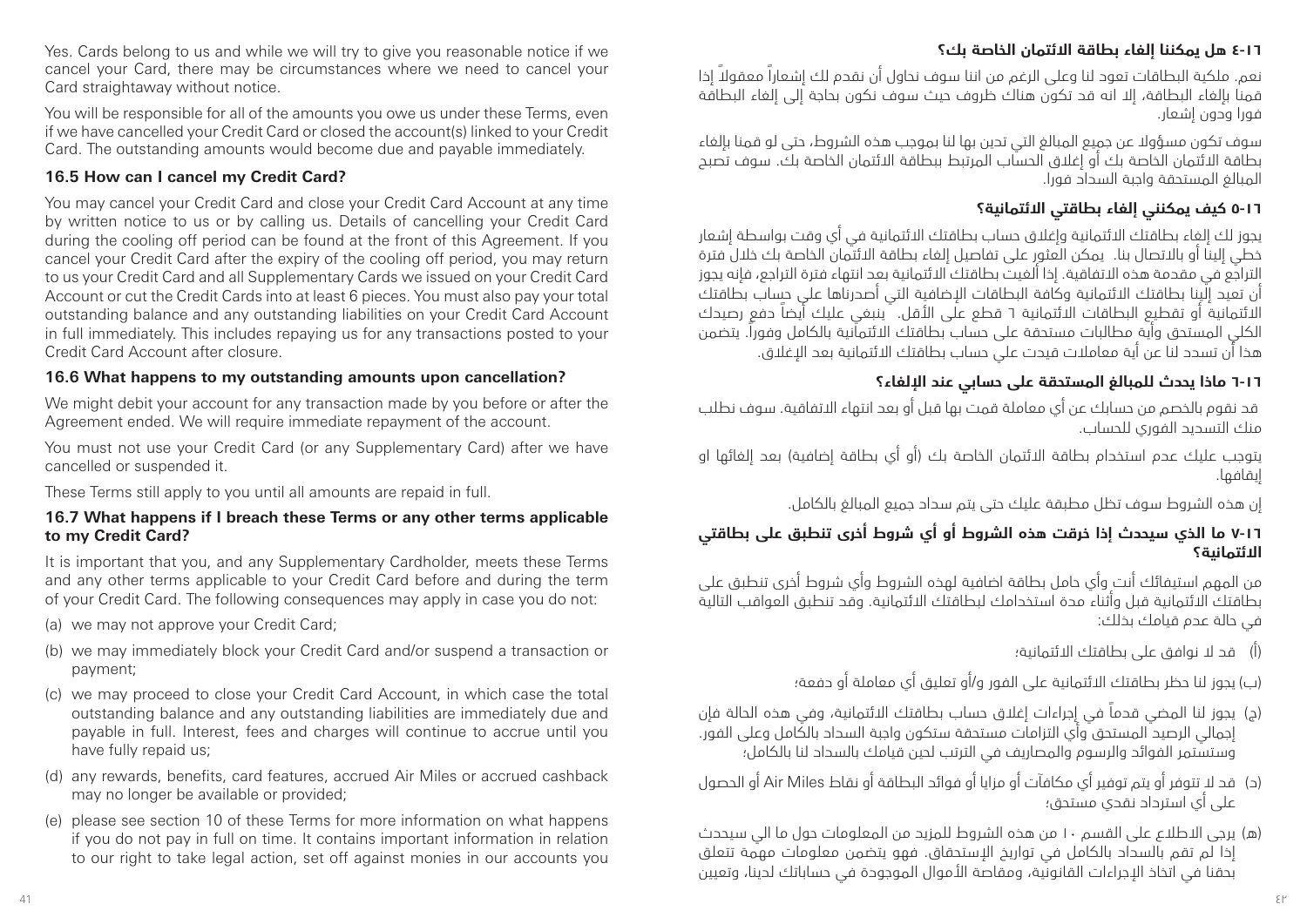hold with us, appoint debt collection agents and report your account status to credit reference agencies/bureaus.

- (f) we may charge you the relevant interest and fees that apply until you have fully repaid us. Please refer to the Schedule of Services and Tariffs; and/or
- (g) you will be responsible for transactions where you have not exercised Vigilant Care. Please see section 13 of these Terms for more information.

### **17. Death and Bankruptcy**

#### **17.1 What happens if I die?**

In the event of your death, your heirs need to give us notice as soon as possible, along with any documents necessary under the applicable law. Your heirs will be responsible for settling the balance, unless you have taken out insurance cover.

### **17.2 What happens if I become bankrupt?**

If you file for, or are subject to proceedings relating to, a settlement plan, insolvency, or any other similar insolvency or bankruptcy proceedings in the UAE then:

- You must let us know immediately;
- the balance and any outstanding liabilities shall become immediately due and payable; and
- you (and the Supplementary Cardholder) must immediately stop using the Credit Card and return it to us immediately.

#### **17.3 What happens if a Supplementary Cardholder dies?**

You remain responsible for settling the outstanding balance and any outstanding liabilities on the Supplementary Card.

If a Supplementary Cardholder dies and they are a joint holder of the bank account linked to your Credit Card, you must immediately stop using the Credit Card and all Credit Cards must be returned to us.

#### **18. Your Information**

#### **18.1 What is the importance of this section?**

This section is important because it explains how we will handle your Customer Information.

Please read this section carefully as it affects the way your Customer Information is treated, how and with whom it is shared and disclosed.

By accepting these Terms you agree that the treatment of your Customer Information will be in accordance with this section.

Any consents, authorisations and permissions that you have already given to us in relation to your information will continue to apply, in addition to the consents you give us pursuant to this section.

وكلاء تحصيل الديون والإبلاغ عن وضع حسابك إلى وكالات/ مكاتب المراجع الائتمانية.

- )و( قد نفرض عليك الفوائد والرسوم المطبقة ذات الصلة حتى تقوم بالسداد لنا بالكامل. يرجى العودة إلى جدول رسوم الخدمات والتعرفات؛ و/أو
- )ز( ً ستكون مسؤوال عن المعامالت التي لم تتبع فيها الحذر والحيطة. يرجى مراجعة القسم 13 من هذه الشروط للمزيد من المعلومات.

### **.17 الوفاة واالفالس**

# **١-١٧ ماذا يحدث في حال وفاتي؟**

في حال وفاتك، يتوجب على ورثتك تقديم إشعار لنا في أقرب وقت ممكن، باإلضافة إلى أي وثائق الزمة بموجب القانون المطبق. سـوف يكون ورثتك مسؤولين عن تسوية الرصيد، ما لم تكن قد حصلت على تغطـية من خـالل التأمين.

# **٢-١٧ ماذا يحدث في حال إفالسي؟**

إذا تقدمت بطلب أو خضعت إلجراءات تتعلق بخطة تسوية أو إعسار أو أي إجراءات إفالس أو إعسار أخرى مماثلة في دولة اإلمارات العربية المتحدة، فيتعين عليك عندئذ:

- إبالغنا بذلك على الفور؛
- سيصبح الرصيد وأي مطلوبات مستحقة واجبة الدفع على الفور؛ و
- يجب عليك (وعلى حامل البطاقة الإضافية) التوقف على الفور عن استخدام البطاقة االئتمانية وإعادتها إلينا على الفور.

# **٣-١٧ ماذا يحدث في حال وفاة حامل البطاقة اإلضافية؟**

سوف تبقى مسؤوال عن تسوية الرصيد المستحق وأية مبالغ أخرى مستحقة وأية مبالغ أخرى مستحقة على البطاقة اإلضافية.

في حال وفاة حامل البطاقة اإلضافية وإذا كان مالكاً مشتركاً للحساب المصرفي المرتبط ببطاقة االئتمان الخاصة بك، يتوجب عليك أن تتوقف فورا عن استخدام بطاقة االئتمان، كما يتوجب كذلك اعادة جميع بطاقات االئتمان إلينا.

### **.18 معلوماتك**

# **١-١٨ ما هي أهمية هذا القسم؟**

هذا القسم مهم ألنه يوضح كيفية قيامنا بالتعامل مع معلومات العمالء الخاصة بك.

يرجى قراءة هذا القسم بعناية كونه يؤثر على الطريقة التي يتم بها التعامل مع معلومات العمالء الخاصة بك، وكيف ومع من يتم تبادلها والكشف عنها.

من خالل قبولك لهذه الشروط فأنت توافق على أن التعامل مع معلومات العميل الخاصة بك سوف تكون وفقا للشروط واالحكام الواردة في هذا القسم.

ان أي موافقات وتصاريح وتفويضات قد قمت بتقديمها لنا سابقا فيما يتعلق بمعلوماتك سوف تبقى نافذة، وذلك باإلضافة إلى الموافقات التي تعطيها لنا عمال بهذا القسم.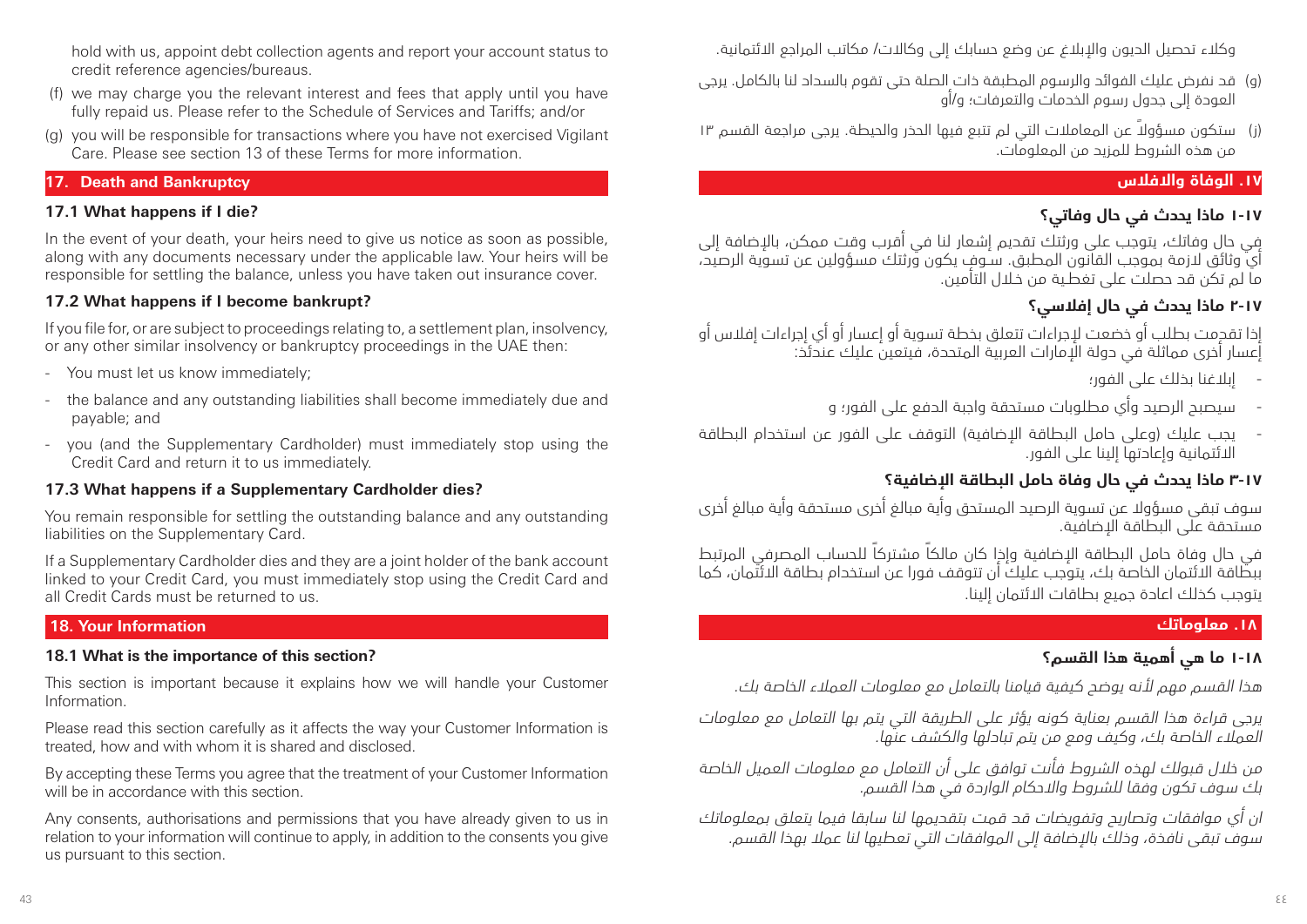#### **18.2 When will you disclose my information?**

Customer Information will not be disclosed to anyone (including other members of the HSBC Group), other than where:

- $\blacktriangleright$  We are legally required to disclose;
- $\blacktriangleright$  We have a public duty to disclose:
- ▶ Our or an HSBC third party's legitimate business purposes require disclosure;
- $\blacktriangleright$  The disclosure is made with your consent; or
- $\blacktriangleright$  It is disclosed as set out in these Terms.

### **18.3 What will you do with my information?**

You agree that we (including other members of the HSBC Group) may collect, use and share Customer Information (including relevant information about you, your transactions, your use of our products and services, and your relationships with the HSBC Group).

### **18.4 How will you collect my information?**

Customer Information may be requested by us or on our behalf or that of the HSBC Group, and may be collected from you directly, from a person acting on your behalf, from other sources (including from publicly available information), and it may be generated or combined with other information available to us or any member of the HSBC Group.

#### **18.5 For what purposes will you process my information?**

You agree that we (including other members of the HSBC Group) may collect, process, transfer, and disclose Customer Information in connection with the following purposes:

- (a) the provision of services and to approve, manage, administer or effect any transactions that you request or authorise;
- (b) meeting Compliance Obligations;
- (c) conducting Financial Crime Risk Management Activity;
- (d) collecting any amounts due and outstanding from you;
- (e) conducting credit checks and obtaining or providing credit references;
- (f) enforcing or defending our rights, or those of a member of the HSBC Group;
- (g) for our internal operational requirements or those of the HSBC Group (including credit and risk management, system or product development and planning, insurance, audit and administrative purposes);
- (h) carrying out your instructions accurately, to improve our service and security. For example, we may collect, store and analyse recordings of your voice to generate a 'voice print' that's unique to you, and use this voice print to identify you when you call us; and

# **٢-١٨ متى سوف تقومون باالفصاح عن المعلومات الخاصة بي؟**

لن يتم االفصاح عن معلومات العمالء إلى أي شخص )بما في ذلك األعضاء اآلخرين في مجموعة HSBC)، باستثناء الحاالت التالية:

- <sup>t</sup> اذا كنا مطالبين قانونا باالفصاح؛
- <sup>t</sup> اذا كان لدينا واجب عام باالفصاح؛
- <sup>t</sup> اذا كانت األغراض التجارية المشروعة الخاصة بنا أو بطرف ثالث لـ HSBC تتطلب اإلفصاح؛
	- <sup>t</sup> اذا تم االفصاح بموافقتك؛ أو
	- <sup>t</sup> اذا تم اإلفصاح على النحو المبين في هذه الشروط.

# **٣-١٨ كيف سيتم التعامل بالمعلومات الخاصة بي؟**

توافق على انه يحق لنا )بما في ذلك أعضاء آخرين في مجموعة HSBC )ان نجمع ونستخدم .<br>ونتبادل المعلومات الخاصة بالعملاء (بما في ذلك المعلومات المتعلقة بك، والمعاملات الخاصة بك واستخدامك لمنتجاتنا وخدماتنا وعالقاتك مع مجموعة HSBC).

# **٤-١٨ كيف سوف تقوموا بجمع المعلومات الخاصة بي؟**

قد تطلب معلومات العمالء من قبلنا أو نيابة عنا أو نيابة عن مجموعة HSBC، كما قد يتم جمع هذه المعلومات منك مباشرة أو من شخص يتصرف نيابة عنك أو من مصادر أخرى )بما في ذلك من المعلومات المتاحة للجمهور(، وقد يتم تحصيل هذه المعلومات أو تجميعها مع غيرها من المعلومات المتوفرة لدينا أو لدى أي عضو من أعضاء مجموعة HSBC.

# **٥-١٨ ماهي الغايات من التعامل بالمعلومات الخاصة بي؟**

توافق على أننا )بما في ذلك أعضاء آخرين في مجموعة HSBC )قد نقوم بالتعامل في جمع ونقل والكشف عن معلومات العميل للغايات التالية:

)أ( توفير الخدمات أو قبول أو إدارة أو تنفيذ أو االشراف على معامالت تطلبها أو تصرح بها؛

)ب(الوفاء بااللتزامات االمتثال؛

- )ج( إجراء نشاط إدارة مخاطر الجريمة المالية؛
- )د( تحصيل أي مبالغ مستحقة وغير مسددة من قبلك؛
- )ه( إجراء تدقيق االئتمان والحصول على أو توفير مراجع االئتمان؛
- )و( تنفيذ أو الدفاع عن حقوقنا، أو عن حقوق عضو بمجموعة HSBC؛
- )ز( للمتطلبات التشغيلية الداخلية الخاصة بنا أو بمجموعة HSBC( بما في ذلك إدارة االئتمان والمخاطر وتطوير وتخطيط الأنظمة أو المنتحات، التأمين، ولأغراض التدقيق الأغراض الإدارية)؛ و
- (د) تنفيذ تعليمات العميل بدقة لتحسين الخدمة والأمن. على سبيل المثال، قد نقوم بجمع وتخزين وتحليل تسجيلاتك الصوتية لإنشاء «بصمة صوتية» فريدة خاصة بك، واستخدام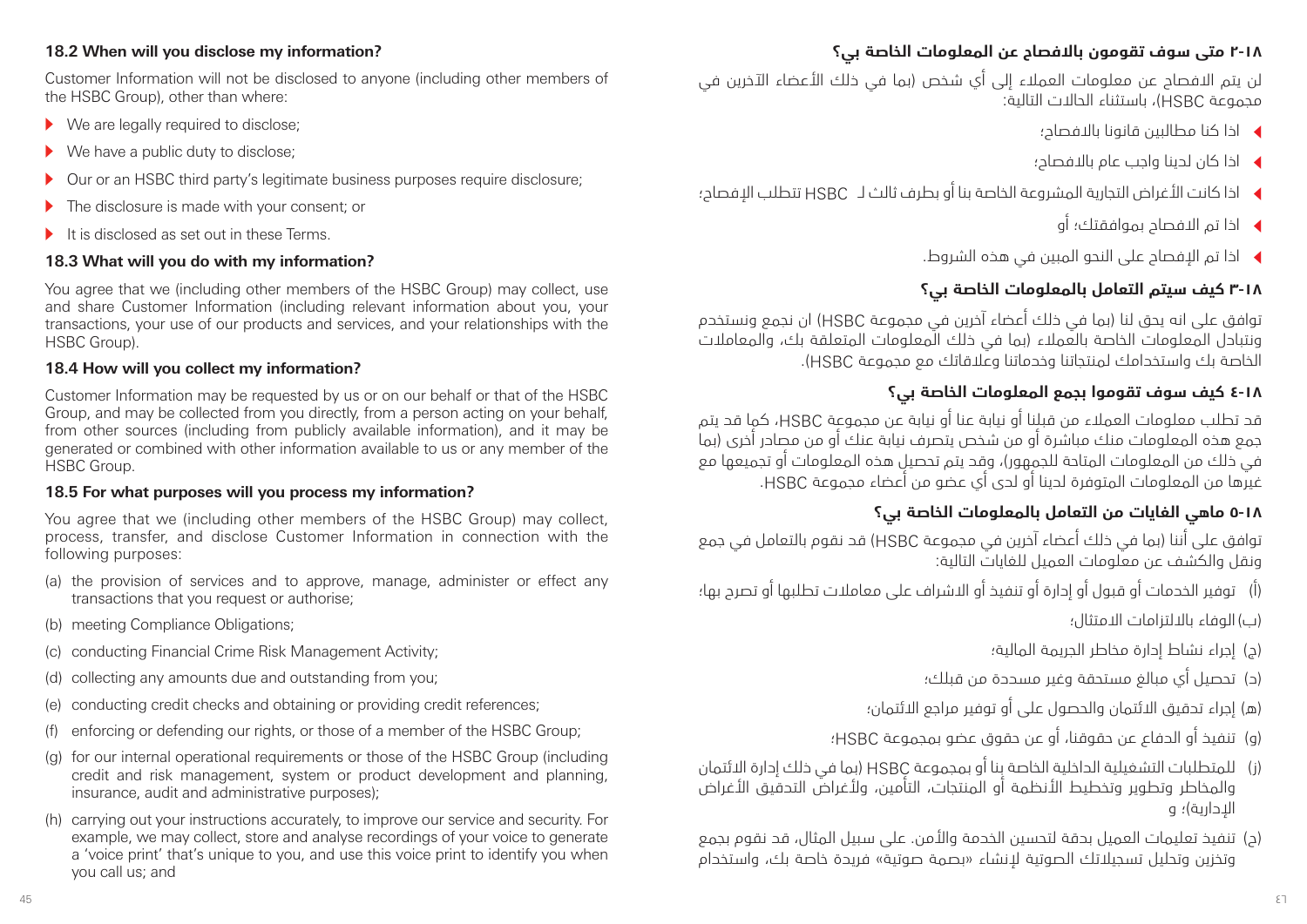هذه البصمة الصوتية لتحديد هويتك عند االتصال بنا؛ و

)ط( للحفاظ على عالقتنا العامة معك )بما في ذلك تسويق أو ترويج الخدمات المالية أو المنتحات ذات الصلة، وأبحاث السوق)

> سنقوم بجمع معلوماتك ومعالجتها وتحويلها والإفصاح عنها فقط عندما تكون للأغراض المشروعة. وتعتبر تلك الأغراض (باستثناء أغراض التسويق أو الترويج للمنتجات أو الخدمات) أمراً إلزامياً لتمكيننا من تزويدك بالمنتجات والخدمات.

# **٦-١٨ مع من سوف تتبادلوا المعلومات الخاصة بي؟**

توافق على أنه يجوز لنا، متى كان ذلك ضرورياً لتحقيق الغايات، نقل والكشف عن أي معلومات العميل إلى الجهات العالمية التالية )الذين يجوز لهم أيضا معالجة ونقل والكشف عن معلومات العملاء هذه لغايات تحقيق الغايات):

- أ. أي عضو من أعضاء مجموعة HSBC؛
- ب. أي من المتعاقدين من الباطن أو الوكالء أو مقدمي الخدمة أو الشركاء في مجموعة HSBC( بما في ذلك الموظفين والمدراء وكبار الموظفين(؛
	- ج. أي سلطات، وذلك استجابة لطلباتهم؛
- د. األشخاص الذين يتصرفون نيابة عنك أو مستلمي الدفعات أو المستفيدين أو المسمين على الحساب أو الوسيط أو البنوك المراسلة والوكيلة أو غرف المقاصة أو انظمة المقاصة أو التسوية أو اطراف السوق أو وكلاء احتجاز «أبستريم»(upstream withholding agents) أو أمناء المبادلة أو التجارة أو البورصات أو الشركات التي يكون لك مصلحة بأسهمها )وذلك في الحاالت التي يحتفظ بهذه األسهم نيابة عنك(؛
- هـ. أي طرف لمعاملة سيكون له فيها مصلحة أو يتحمل فيها مخاطر تتعلق بالخدمات أو تتصل بها؛
- و. المؤسسات المالية الأخرى أو مكتب الاتحاد الائتمان أو مكاتب معلومات الائتمان الأخرى أو وكاالت المرجعية االئتمانية األخرى وفقاً لخيار البنك من وقت آلخر ألغراض الحصول على أو توفير المراجع االئتمانية وغيرها من المعلومات؛
	- ز. أي مدير صندوق)manager fund)من الغير يقدم خدمات إدارة األصول لك؛
	- ح. أي وسيط تقديم (introducing broker) والذي نزوده بمقدمات أو نجري الإحالات؛ و
- ط. فيما يتعلق بأي نقل ألعمال أو موجودات HSBC أو أي بيع أو تصرف أو اندماج أو استحواذ يخص تلك الأعمال او الموجودات اينما وجدت، بما في ذلك في اي اختصاصات قضائية اخرى غير الإمارات العربية المتحدة وفي اي اماكن اخرى التي لا تتوفر فيها قوانين حماية البيانات.

يرجى مالحظة أنه بالنسبة لـ أير مايلز )AirMiles ) والمنتجات التي ال يتم توفيرها من قبل مجموعة HSBC، مثل التأمين، فاننا سوف نقوم بتبادل المعلومات الخاصة بك مع أطراف ثالثة. سوف تشمل هذه التبادالت االسم والعنوان ورقم بطاقة االئتمان الخاصة بك وغيرها من المعلومات ذات الصلة.

(i) maintaining our overall relationship with you (including marketing or promoting financial services or related products and market research) (together referred to as the "Purposes").

We will only collect, process, transfer and disclose Customer Information where the Purposes are lawful. The Purposes (excluding marketing or promoting products or services to you) are mandatory to enable us to provide you with products and Services.

# **18.6 Who will you share my information with?**

You agree that we may, as necessary and appropriate for the Purposes, transfer and disclose any Customer Information to the following recipients globally (who may also process, transfer and disclose such Customer Information for the Purposes):

- a. any member of the HSBC Group;
- b. any sub-contractors, agents, service providers, or associates of the HSBC Group (including their employees, directors and officers);
- c. any Authorities, in response to their requests;
- d. persons acting on your behalf, payment recipients, beneficiaries, account nominees, intermediary, correspondent and agent banks, clearing houses, clearing or settlement systems, market counterparties, upstream withholding agents, swap or trade repositories, stock exchanges, companies in which you have an interest in securities (where such securities are held by us for you);
- e. any party to a transaction acquiring interest in, or assuming risk in, or in connection with, the Services;
- f. other financial institutions, the Al Etihad Credit Bureau and other credit bureaus or credit reference agencies as the Bank chooses to use from time to time for the purposes of obtaining or providing credit references and other information;
- g. any third party fund manager who provides asset management services to you;
- h. any introducing broker to whom we provide introductions or referrals; and
- in connection with any HSBC business transfer, disposal, merger or acquisition

wherever located, including in jurisdictions other than the UAE and jurisdictions which do not have data protection laws.

Please note that for AirMiles and products which are not provided by the HSBC Group, such as insurance, we will exchange information about you with third parties. This will include changes to your name, address, Credit Card number and other relevant information.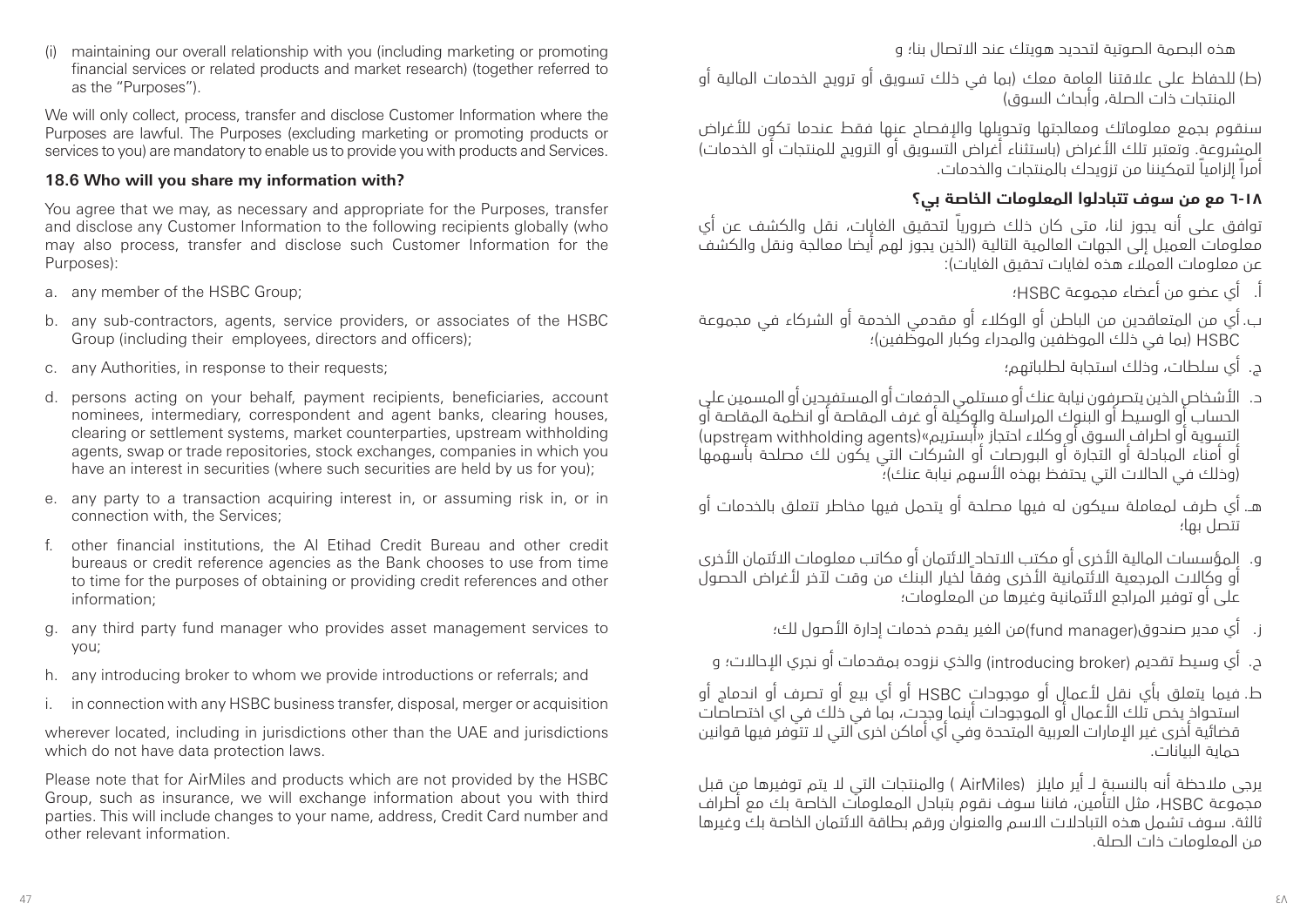#### **18.7 Will you use Credit Bureaus?**

Yes. You agree:

- that we can use information obtained from public sources and credit reference agencies/ bureaus:
- $\bullet$  to verify your identity;
- to assess your suitability for an Account;
- $\blacktriangleright$  for the provision of services and to approve, manage, administer or effect any transactions that you request or authorise;
- $\blacktriangleright$  to collect any amounts due and outstanding from you; and
- $\blacktriangleright$  to maintain our overall relationship with you (including marketing or promoting financial services or related products and market research); and
- during the term of your Account or any facility we provide to you, we may on an ongoing basis request a report from a credit reference agency/bureau to assess your ability to meet your financial commitments, without any further consent from you.

In addition, we may share your information with:

- (i) HSBC authorised external debt collection agencies for the purposes of collection of any overdue debts you may owe to us; and
- (ii) with credit reference agencies/bureaus where we are under a legal, regulatory or government requirement to do so.

You understand that to request multiple reports from credit reference agencies/ bureaus may negatively impact your credit score which may make it difficult for you to obtain credit in the future. Let us know if you believe any information we have reported to the credit reference agencies/bureaus is incorrect. We'll acknowledge your request, verify it and where required, correct this.

#### **18.8 Will you provide a reference to another bank about me?**

We will obtain your consent before providing a reference to another bank about you.

#### **18.9 What happens if I do not keep you updated with changes to my**

#### **information or if I refuse to give you information you request from me?**

If:

- $\blacktriangleright$  vou fail to provide promptly Customer Information that we requested, or
- $\triangleright$  you withhold or withdraw any consents that we may need to collect, process, transfer or disclose Customer Information for the Purposes (except for purposes connected with marketing or promoting products and services to you), or

### **٧-18 هل ستستخدمون مكاتب المراجعة االئتمانية؟**

نعم. توافق على أنه:

- يــمـكـنـنـا اسـتـخـدام الـمـعـلـومـات اآلتية مــن مـصـادر عـامـة وهــيـئـات/ مكاتب تصنيف ائتماني لكي:
	- <sup>t</sup> لنتحقق من هويتك؛
	- <sup>t</sup> لتقييم مدى مالئمتك للحساب؛
- <sup>t</sup> لتزويد الخدمات والموافقة على أو إدارة أو توجيه أو تفعيل أية معامالت تطلبها أو تفوض بها؛
	- <sup>t</sup> لتحصيل أية مبالغ مستحقة وواجبة الدفع من قبلك؛ و
- <sup>t</sup> الحفاظ على عالقتنا بشكل عام معك )بما في ذلك إجراء تقييم الحاجات أو تزويد تفاصيل بشأن الخدمات المالية أو المنتجات ذات الصلة أو دراسة السوق(
- وأثناء مدة حسابك أو أية تسهيالت نقدمها لك، يمكننا أن نطلب باستمرار تقريراً من هيئة/ مكتب تصنيف ائتماني لتقييم مدى قدرتك على أداء التزاماتك المالية و ذلك دونالحاجة ألي موافقة إضافية منك.

باإلضافة إلى ذلك، قد نشارك معلوماتك مع:

- )1( وكاالت تحصيل الديون الخارجية المفوضة من قبل HSBC ألغراض تحصيل أي ديون متأخرة قد تكون مديناً بها لنا؛ و
- )2( مع وكاالت/ مكاتب المراجع االئتمانية حيث نكون خاضعين لشرط قانوني أو تنظيمي أو حكومي للقيام بذلك.

تدرك أن طلب تقارير متعددة من وكاالت/ مكاتب المراجع االئتمانية قد يؤثر سلباً على درجة تقييمك االئتماني مما قد يجعل من الصعب عليك الحصول على التسهيالت االئتمانية في المستقبل. وإذا كنت تعتقد أن أي معلومات قمنا بإبالغ وكاالت/مكاتب المراجع االئتمانية بها غير صحيحة. فسنباشر طلبك، ونتحقق منه، وعند االقتضاء، تصحيحه.

# **٨-١٨ هل ستقومون بمنح أي بنك آخر تعريف عني؟**

سوف نحصل على موافقتك قبل تقديم تعريف عنك إلى أي بنك آخر.

# **٩-١٨ ماذا يحدث إذا لم أبقيكم على اطالع بالتغييرات على المعلومات الخاصة بي أو إذا رفضت أن أعطيكم المعلومات التي تطلبوها مني؟**

إذا:

- <sup>t</sup> فشلت في توفير معلومات العميل التي نقوم بطلبها بشكل فوري ، أو
- <sup>t</sup> قمت بحجب أو سحب أي موافقات التي قد نحتاج اليها للتعامل في جمع أو نقل أو الكشف عن معلومات العميل للغايات )باستثناء ما يتعلق بتسويق أو ترويج المنتجات والخدمات لك(، أو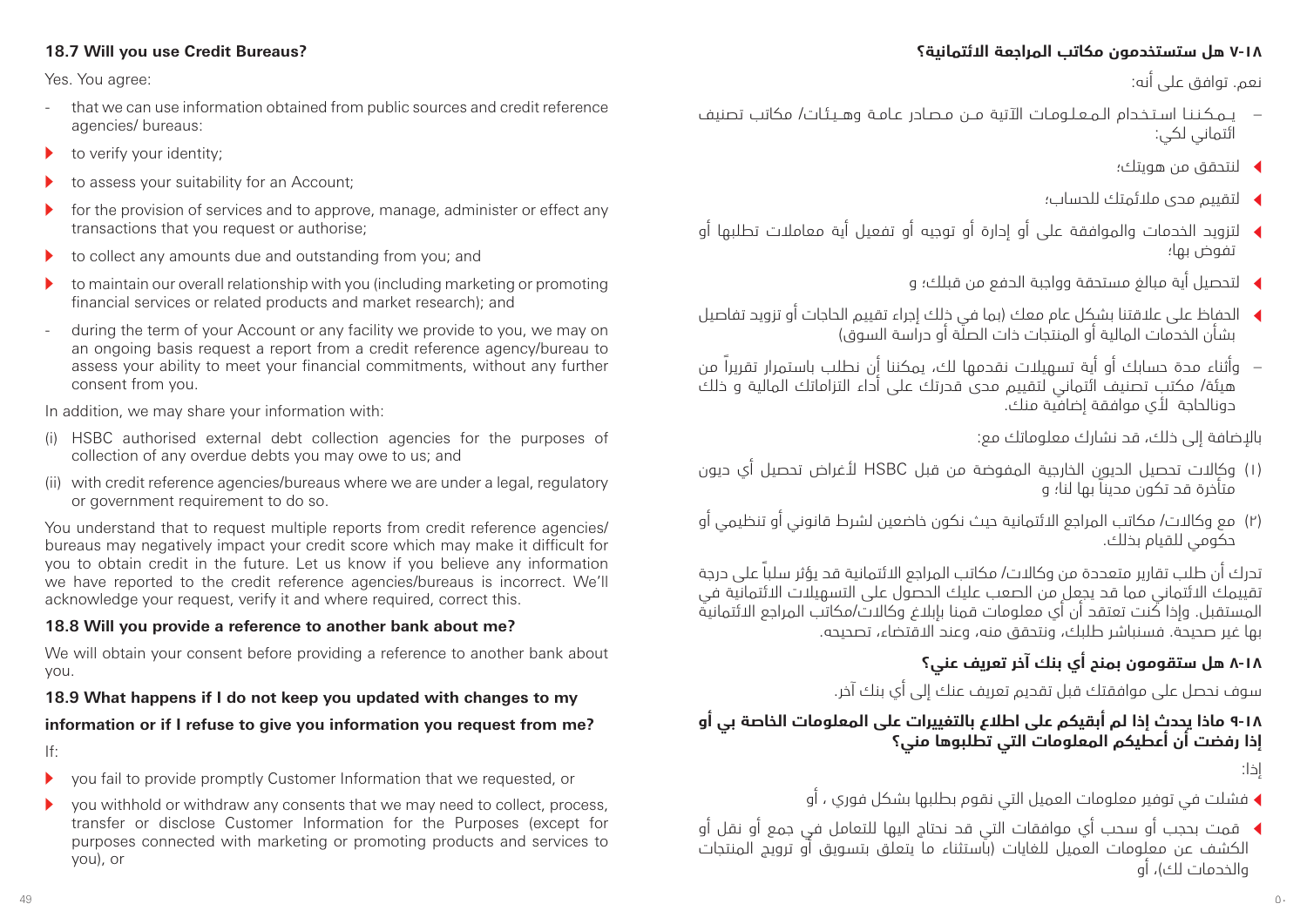- <sup>t</sup> لدينا، أو لدى عضوا في مجموعة HSBC، شكوك بشأن جريمة مالية أو مخاطر مرتبطة بها، فــــي هذه الحاالت يجوز لنا:
	- أ. أن نتوقف عن تقديم أو االستمرار بتقديم كل أو جزء من، الخدمات لك ونحتفظ بالحق في إنهاء عالقتــــنا معك؛
	- ب. اتخاذ اإلجــــراءات الضرورية لنا أو لعـضو في مجـموعة HSBC للـوفاء بالتزامات االمتثال؛ و / أو
	- ج. حجب أو نقل أو إغلاق الحساب (الحسابات) الخاصة بك بما يتوافق مع احكام القوانين المحلية.

باإلضافة إلى ذلك، إذا فشلت بأن تزودنا بشكل فوري بالمعلومات الضريبية والكشوفات المرتبطة والتنازالت والموافقات الخاصة بك، أو بالشخص المتصل، على النحو الذي نقوم بطلبه، فيجوز لنا في هذه الحالة اصدار القرار الخاص بحالتك، بما في ذلك إذا كان من المفروض االبالغ عنك لمصلحة الضرائب. قد يعني هذا اإلجراء بأننا أو غيرنا من األشخاص مطالبين باحتجاز المبالغ التي قد تكون مطلوبة قانونا من قبل أي مصلحة ضرائب ودفع هذه المبالغ لمصلحة الضرائب المختصة.

# **10-١٨ ماذا إذا تغيرت معلوماتي؟**

توافق على وجوب إعالمنا بالكتابة وعلى الفور، وفي أي حالة في غضون 30 يوما، في حال حدوث أية تغييرات على معلومات العميل المزودة الينا أو المزودة لعضوا في مجموعة HSBC من وقت آلخر، كما توافق على االستجابة فورا إلى أي طلب لمعلومات العمالء قد تصدر عنا أو عن أي عضو في مجموعة HSBC.

# **١١-١٨ ماذا لو أعطيتكم معلومات عن شخص آخر؟**

بالموافقة على هذه الشروط، فإنك تؤكد أن كل شخص قمت بتقديم معلومات عنه )بما في ذلك البيانات الشخصية أو المعلومات الضريبية( لنا أو لعضو في مجموعة HSBC قد تم )أو سيتم بالوقت المناسب( ووافق على التعامل في واإلفصاح عن ونقل المعلومات الخاصة به على النحو المبين في هذه الشروط.

# **١٢-١٨ كيف ستتم حماية المعلومات الخاصة بي؟**

سواء تم التعامل في معلومات العمالء في اإلمارات العربية المتحدة أو في الخارج، معلومات العمالء سوف تكون محمية بموجب وثيقة شديدة السرية وتتمتع بالحماية ويخضع لها جميع أعضاء مجموعة HSBC وموظفيها واألطراف الثالثة.

# **١٣-١٨ ماذا عن قوانين وأنظمة السرية المصرفية؟**

بالموافقة على هذه الشروط، فانك توافق لنا وبشكل صريح على تبادل المعلومات كما هو موضح في هذه الشروط كما انك تتنازل صراحة عن أي حق يتعلق بسرية المعلومات الخاصة بك بموجب قوانين وأنظمة السرية المصرفية في دولة اإلمارات العربية المتحدة في غيرها من الدول)»قوانين وأنظمة السرية المصرفية«(. كما انك توافق صراحة على عدم جعلنا أو جعل أي عضو من أعضاء مجموعة HSBC( بما في ذلك أي ضباط وموظفين ووكالء من الغير) مسؤولين فيما يتعلق بقوانين وأنظمة السرية المصرفية هذه ، وذلك ما لم يثبت اننا قمنا بالتصرف بطريقة احتيالية أو ارتكابنا لأي تقصير متعمد أو لاهمال جسيم.

We may:

- a. be unable to provide new, or continue to provide all or part of the, Services to you and reserve the right to end our relationship with you;
- b. take actions necessary for us or a member of the HSBC Group to meet the Compliance Obligations; and/or
- c. block, transfer or close your account(s) where permitted under the Law.

In addition, if you fail to supply promptly your, or a Connected Person's, Tax Information and accompanying statements, waivers and consents, as may be requested, then we may make our own judgment with respect to your status, including whether you are reportable to a Tax Authority. Such action may mean we or other persons are required to withhold amounts as may be legally required by any Tax Authority and pay such amounts to the appropriate Tax Authority.

# **18.10 What if my information changes?**

You agree to inform us promptly, and in any event within 30 days, in writing if there are any changes to Customer Information supplied to us or a member of the HSBC Group from time to time, and to respond promptly to any request for Customer Information from us or a member of the HSBC Group.

# **18.11 What if I give you someone else's information?**

By agreeing to these Terms, you are confirming that every person whose information (including Personal Data or Tax Information) you have provided to us or a member of the HSBC Group has (or will at the relevant time have) been notified of and agreed to the processing, disclosure and transfer of their information as set out in these Terms.

# **18.12 How will my information be protected?**

Whether it is processed in the UAE or overseas, Customer Information will be protected by a strict code of secrecy and security which all members of the HSBC Group, their staff and third parties are subject to.

# **18.13 What about banking secrecy laws and regulations?**

By agreeing to these Terms, you are expressly giving us your consent to share your information as described in these Terms and you are expressly giving up any right to secrecy you have under banking secrecy laws and regulations in the UAE and in other jurisdictions ("Banking Secrecy Laws and Regulations"). You expressly agree not to hold us or any member of the HSBC Group (including any officers, staff and third party agents) liable in relation to such Banking Secrecy Laws and Regulations, unless we have acted fraudulently or with willful misconduct or gross negligence.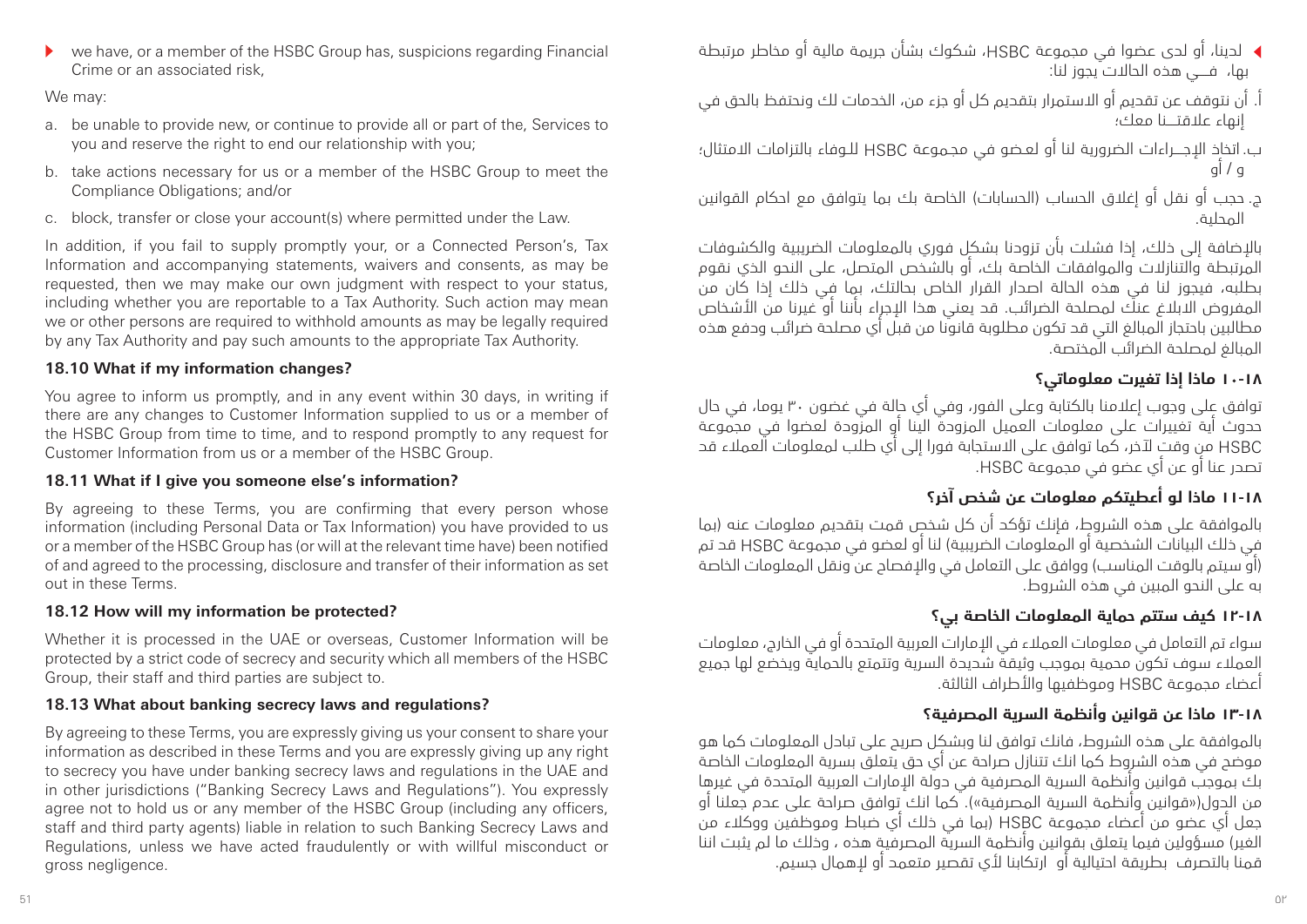#### **18.14 What happens to my information if my account is closed and/or my relationship with you ends?**

This section of these Terms will continue to apply even if we (or any other HSBC Group member) end the relationship with you and/or your Credit Card Account is closed.

#### **18.15 What if you ask me for more information?**

We might ask you for more information about your financial situation. We may verify this information. If you do not provide us with the information we ask for, we might refuse to renew your Credit Card or cancel your Credit Card.

#### **18.16 Can I withdraw any consents, permissions or authorisations in relation to my information that I have provided under this Section, or otherwise, to you?**

Yes. You will need to email us at customerexperienceuae@hsbc.com. If you request this in relation to Customer Information required for business purposes relating to products and/or Services, we may be unable to provide new, or continue to provide all or part of the, products or Services to you. We also reserve the right to end our relationship with you. You may be required to repay any outstanding liabilities immediately and pay fees and charges related to closing your relationship, products and Services – details of these can be found in the applicable terms and conditions of the product/Service and the Schedule of Services and Tariffs. We'll acknowledge your request within 7 Business Days and will also communicate how long this will take for us to fully process. This will not impact the lawfulness of any authorisations, permissions or consent you have provided to us before your request. We may continue to use your information for purposes for which we are not relying on your consent, for example where we are under a legal or regulatory obligation to continue to process, share and retain your information.

#### **18.17 Do I have any additional rights in relation to my Customer Information?**

Yes. You can:

- $\blacktriangleright$  ask us to give you a free copy of the Customer Information we hold about you;
- $\blacktriangleright$  ask us to update or correct any inaccurate Customer Information; and
- $\triangleright$  contact us with any questions you have or to raise a complaint in relation to your Customer Information.

Please email us at customerexperienceuae@hsbc.com.

#### **19. General**

#### **19.1 What happens if there is a malfunction or failure of the Credit Card or an ATM?**

We will not be liable to you for a malfunction or failure of the Credit Card or ATM.

We will not be liable to you for any loss if an ATM has insufficient funds to process

# **١٤-١٨ ماذا يحدث لمعلوماتي إذا تم إغالق حسابي و / أو انتهاء عالقتي معكم؟**

ان هذا القسم من هذه الشروط سيستمر بالنفاذ في مواجهتك حتى لو قمنا )أو قام أي عضو اخر بمجموعة HSBC )بانهاء العالقة معك و / أو في حال إغالق حساب بطاقة االئتمان الخاصة بك.

### **١٥-١٨ ماذا لو قمتم بطلب المزيد من المعلومات؟**

قد نطلب منك مزيداً من المعلومات حول وضعك المالي، كما قد نتحقق من هذه المعلومات. إذا لم تقم بتزويدنا بالمعلومات المطلوبة من قبلنا، فقد نرفض تجديد بطاقة االئتمان الخاصة بك أو قد نقوم بإلغاء بطاقة االئتمان الخاصة بك.

### **١6-١٨ هل يمكنني سحب أي موافقات أو أذونات أو تصاريح تتعلق بمعلوماتي التي قدمتها لكم بموجب هذا القسم، أو بأي طريقة أخرى؟**

نعم. سيتعين عليك امراسلتنا على customerexperienceuae@hsbc.com. وإذا طلبت ذلك فيما يتعلق بمعلومات العميل المطلوبة ألغراض العمل الخاصة بالمنتجات و/أو الخدمات، فقد ال نتمكن من تقديم منتجات أو خدمات جديدة أو االستمرار في توفير كل أو جزء من المنتجات أو الخدمات لك. كما نحتفظ أيضاً بالحق ُ في إنهاء عالقتنا معك. وقد يطلب منك سداد أي التزامات مستحقة على الفور ودفع الرسوم والمصاريف المتعلقة بانهاء علاقتك ومنتجاتك وخدماتك - ويمكن العثور على هذه التفاصيل في الشروط واألحكام المطبقة الخاصة بالمنتج/الخدمة وجدول رسوم الخدمات والتعرفات. وسنستلم طلبك في غضون 7 أيام عمل وسنبلغك ً أيض ّ ا بالمدة التي سيستغرقها هذا األمر حتى نتمكن من تنفيذه بشكل كامل. ولن يؤثر ذلك على قانونية أي تصاريح أو أذونات أو موافقات قدمتها إلينا قبل طلبك. وقد نستمر باستخدام معلوماتك لألغراض التي ال نعتمد من أجلها على موافقتك، على سبيل المثال عندما نكون مطالبين بموجب أي التزام قانوني أو تنظيمي لالستمرار في معالجة معلوماتك ومشاركتها واالحتفاظ بها.

# **-١٨ ١7 هل لدي أي حقوق إضافية فيما يتعلق بمعلومات العمالء الخاصة بي؟**

نعم، يحق لك:

- <sup>t</sup> مطالبتنا بتوفير نسخة مجانية من معلومات العميل التي نحتفظ بها عنك؛
- <sup>t</sup> مطالبتنا بتحديث أو تصحيح أي معلومات غير دقيقة متعلقة بالعميل؛ و
- <sup>t</sup> االتصال بنا لطرح أي أسئلة لديك أو تقديم أي شكوى متعلقة بمعلومات العميل الخاصة بك.

يرجى مراسلتنا عبر البريد إلكتروني على العنوان com.hsbc@customerexperienceuae.

#### **.19 أحكام عامة**

# **١-١٩ ماذا يحدث إذا كان هناك عطل أو فشل في بطاقة االئتمان أو في أجهزة الصراف اآللي؟**

لن نكون مسؤولين تجاهك عن أي عطل أو فشل في بطاقة االئتمان أو في اجهزة الصراف اآللي.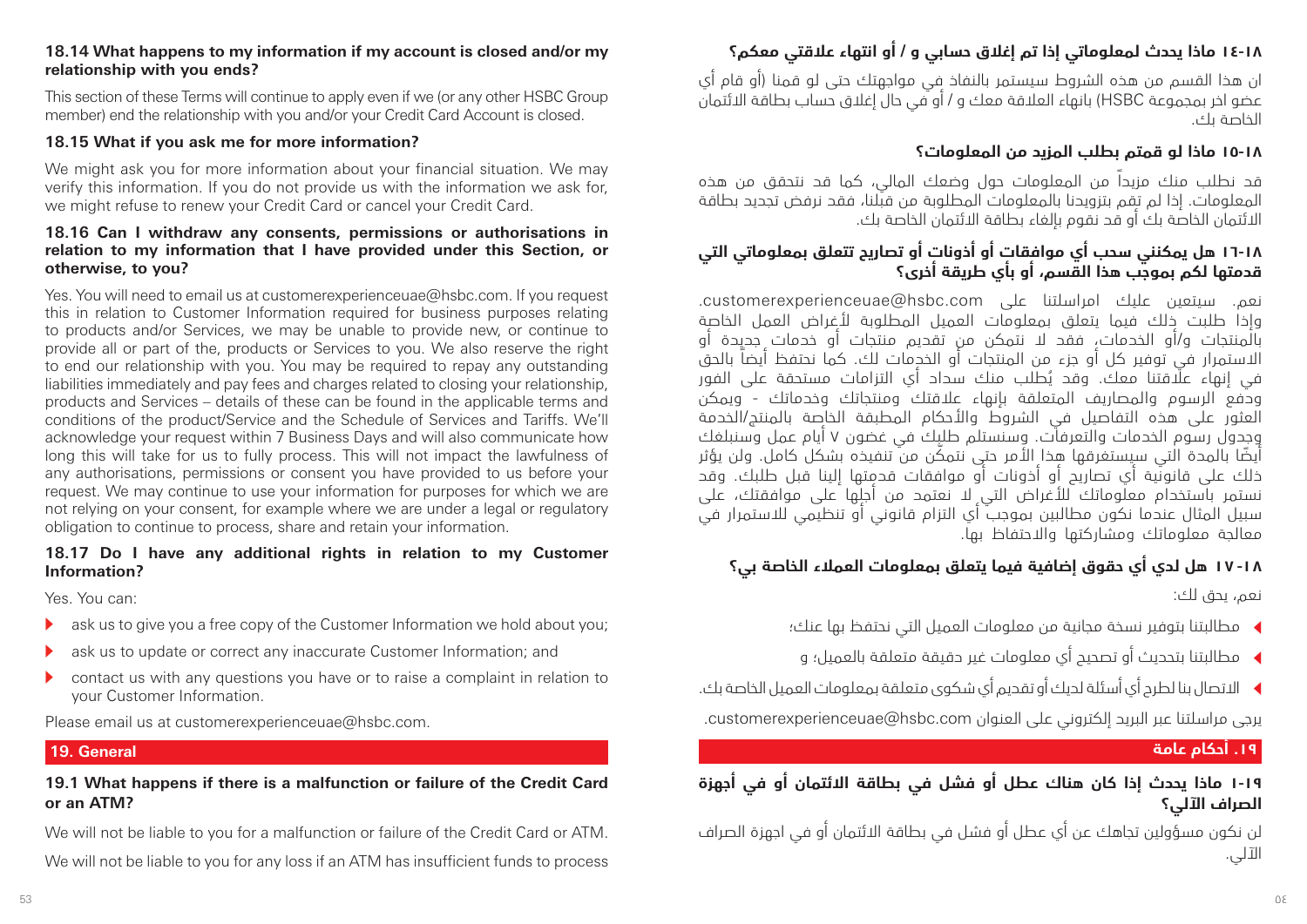your request.

#### **19.2 What should I do if my details change?**

Please fill in our change of details form at one of our branches as soon as possible. We need to know about any change of employment, home or office address or any contact details. This applies to your information or information about the Supplementary Cardholder. You may be required to visit the branches and provide additional documentation.

#### **19.3 What happens when we renew or replace your Credit Card?**

We can renew or replace your Credit Card for any reason. We will send you a new Credit Card and in the event of replacement, this may have a new expiry date and in some instances, a different card number and/or CVV. You may not be able to use your existing Credit Card and we recommend you cut your old Credit Card into at least 6 pieces.

#### **19.4 What if I dispute a transaction on my Credit Card?**

You must continue to make payments to us whilst you are resolving any dispute you may be having with someone else in relation to a transaction made with your Credit Card. We are not responsible in any way for any goods or services supplied to you by third parties.

If the merchant or third party gives you a refund of any amount we will credit this to your Credit Card Account when we receive notice in writing from them.

If you suspect that there is a fraudulent activity on your Credit Card Account you must notify us within 30 days from your last statement which detailed the fraudulent activity.

#### **19.5 What happens if I use my Credit Card for unlawful purposes?**

You must not use your Credit Card for unlawful purposes, including purchasing goods or services which are illegal in the UAE. If you do so, we may cancel your Credit Card immediately and may report you to the relevant authorities. You will be responsible for any unlawful use and you may be required to reimburse us or Visa® or MasterCard® for any amount which we or they incur as a result of your use.

#### **19.6 What happens if there is a strike, industrial action, power failure, failure of supplies or equipment or any other events beyond or outside our control?**

We will not be liable to you for the loss you suffer if any of these events happen.

These events may mean that we cannot send you a statement. You will still be

لــن نكون مسـؤولين تجـاهـك عن أي خـسارة إذا لم يكن لدى أجهزة الصراف اآللي أمـوال كافـية لتلبية طلبك.

# **٢-١٩ ّ ماذا علي أن أفعل إذا تغيرت بياناتي؟**

يرجى تعبئة نموذج تغيير التفاصيل الخاص بنا لدى أي من فروعنا في أقرب وقتٍ ممكن. من الضروري لنا معرفة أي تغيير قد يطرأ على عنوان العمل أو المنزل أو المكتب أو أي معلومات تتعلق باالتصال. ان ما تقدم ينطبق على المعلومات الخاصة بك وكذلك على المعلومات التي تخص حامل البطاقة االضافية. قد تكون هناك حاجة لزيارة الفروع وتقديم وثائق إضافية.

# **3-١٩ ما الذي يحدث عند تجديدنا أو استبدالنا بطاقتك االئتمانية؟**

يمكننا تجديد أو استبدال بطاقتك االئتمانية ألي سبب من األسباب. سوف نرسل لك بطاقة ائتمانية جديدة وفي حال االستبدال، قد يكون لها تاريخ انتهاء صالحية جديد، وفي بعض األحيان، رقم بطاقة جديد و/أو رمز تفويض معامالت جديد. لن تكون قادرا في هذه الحالة على استخدام بطاقة االئتمان الخاصة بك القائمة، ونوصيك بقطع بطاقتك االئتمانية القديمة إلى 6 قطع على األقل.

# **٤-١٩ ماذا لو اعترضت على معامله تخص بطاقة االئتمان الخاصة بي؟**

يجب أن تستمر في دفع المبالغ لنا خالل قيامك بحل أي نزاع قد تواجهه مع شخص آخر في ما يتعلق بمعاملة تمت بواسطة بطاقة االئتمان الخاصة بك. لن نكون مسؤولين بأي شكل من األشكال عن أي بضاعة أو خدمات مقدمة لك من قبل أطراف ثالثة.

في حال قيام تاجر أو أي طرف ثالث يمنحك ردية ألي مبلغ، فسنقوم في هذه الحالة باضافة هذه الردية إلى حساب بطاقة االئتمان الخاص بك عندما نتلقى إشعارا خطيا من ذلك الطرف بهذا الخصوص.

إذا كنت تشك في أن هناك نشاط احتيالي تم على حساب بطاقة االئتمان الخاصة بك .<br>فيتوجب عليك أن تقوم بإخطارنا في غضون ٣٠ يوماً من الكشف الأخير الذي يبين حدوث ذلك النشاط االحتيالي.

# **٥-١٩ ماذا يحدث إذا استخدمت بطاقة االئتمان ألغراض غير مشروعة؟**

يجب عدم استخدام بطاقة االئتمان الخاصة بك ألغراض غير مشروعة، بما في ذلك شراء السلع أو الخدمات التي تعتبر غير قانونية في دولة اإلمارات العربية المتحدة. إذا قمت بذلك، فيحق لنا في هذه الحالة إلغاء بطاقة االئتمان الخاصة بك على الفور كما اننا قد نقوم بابالغ السلطات المختصة بذلك. سوف تكون مسؤوال عن أي استخدام غير مشروع للبطاقة وربما تكون مطالبا بتعويضنا أو بتعويض فيزا أو ماستركارد عن أي مبلغ نتكبده أو يتكبدونه نتيجة الستخدامك المذكور.

# **٦-١٩ ماذا يحدث إذا كان هناك إضراب، اضراب قطاع، انقطاع التيار الكهربائي، انقطاع التزويد أو المعدات أو أي أحداث أخرى خارجة أو خارج سيطرة لدينا؟**

لن نكون مسؤولين تجاهك عن الخسائر التي تتكبدها إذا حدثت أي من هذه الحاالت.

قد تعني هذه الأحداث بأننا لا نستطيع أن نرسل لك كشف الحساب الخاص بك. سوف تبقى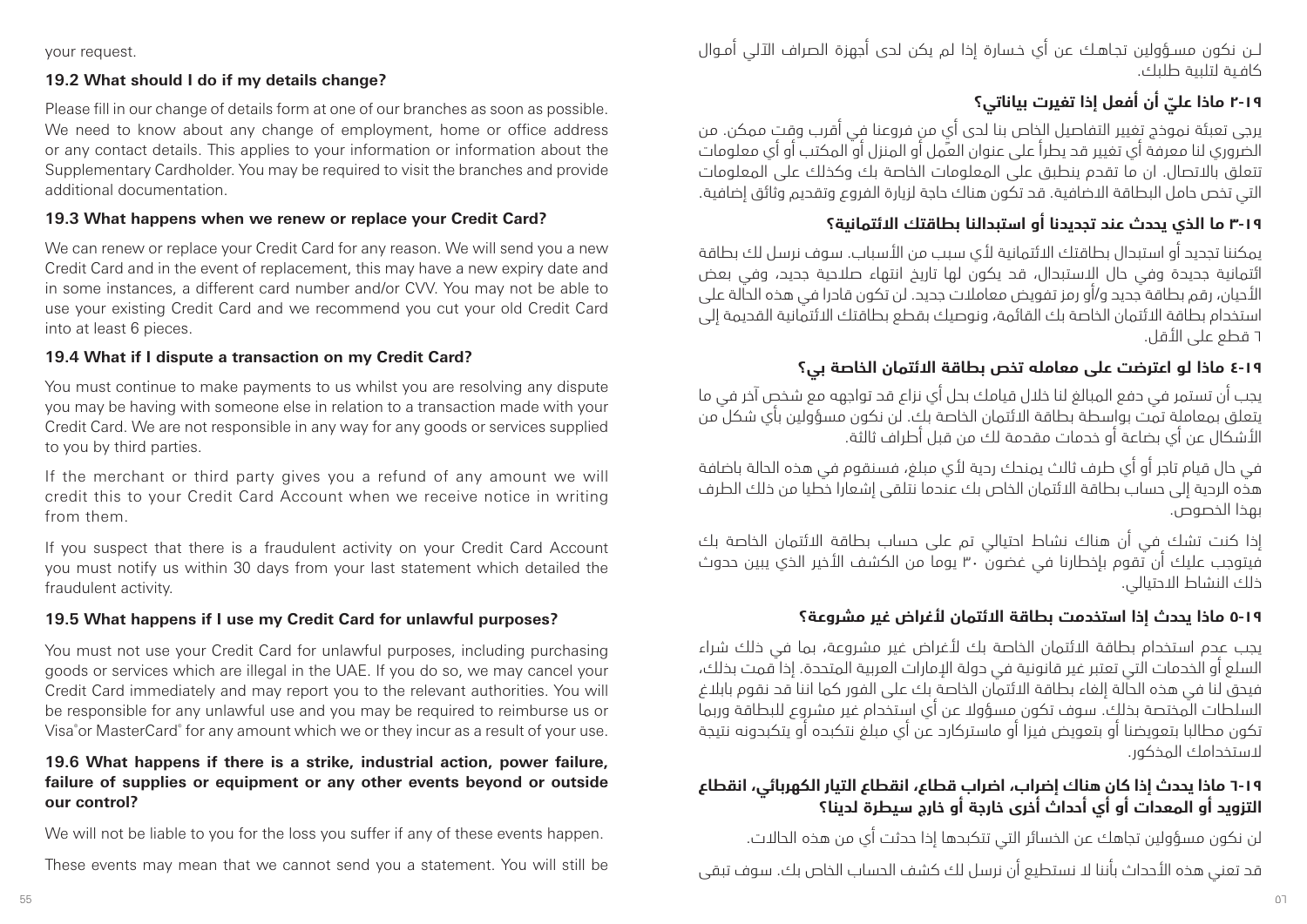liable to pay us any outstanding amounts, even if we are unable to send you a statement.

### **19.7 Can you transfer my Credit Card to a different bank?**

We can transfer our rights and/or obligations in relation to your Credit Card to someone else. If we do this, it will not affect your rights and/or obligations.

If we are considering transferring your Credit Card we may share your personal information with third parties in relation to the transfer.

### **19.8 Can I transfer my Credit Card balance to another bank?**

Yes you may transfer your Credit Card balance if another Bank is willing to accept this balance. Please contact us to understand the process.

You may not, however, assign your rights and obligations under this Agreement to anyone else.

### **19.9 Who does the Credit Card belong to?**

It is our property at all times.

### **19.10 How will you send me notices?**

If we need to send you a notice under this Agreement, for example, if we are varying the Terms, we may send you a notice and we will generally choose the most appropriate method of notice to communicate with you, including but not limited to registered post, courier, statement messages, email, SMS, secure e-message via Personal Internet Banking, telephone, notices on our Website and Mobile Banking app, notices in branch and notices on our social media channels. For any notices addressed to you personally we will use the last contact details you notified us of and this will be a valid notice, even if those details have changed.

#### **19.11 What law applies to this Agreement and where would a legal dispute be settled?**

In the event of a dispute between us, we both agree to settle our dispute exclusive jurisdiction in the non-DIFC Courts of the UAE. The laws of the UAE and any local applicable Emirate laws will apply to these Terms and how we dealt with you before we opened your Credit Card Account.

### **19.12 Is this Agreement in Arabic or English?**

This Agreement is in English and Arabic. We will communicate with you in English. In the event of a conflict between the Arabic and English, the Arabic prevails.

مسؤوال عن دفع أي مبالغ مستحقة لنا، حتى لو كنا غير قادرين على ارسال الكشف الخاص بك.

# **٧-١٩ هل يمكنك تحويل بطاقتي االئتمانية لبنك اخر؟**

يحق لنا احالة حقوقنا و/ أو التزاماتنا فيما يتعلق ببطاقة االئتمان الخاصة بك إلى شخص آخر. إذا قمنا بذلك، فإن هذا لن يؤثر على حقوقك و / أو على التزاماتك.

إذا كنا نبحث نقل بطاقة االئتمان الخاصة بك، فقد نشارك معلوماتك الشخصية مع أطراف ثالثة فيما يتعلق بعملية النقل.

# **٨-١٩ هل أستطيع تحويل رصيد بطاقة االئتمان لبنك آخر؟**

نعم تستطيع تحويل رصيد بطاقة االئتمان الخاصة بك إذا كان البنك اآلخر على استعداد لقبول هذا الرصيد. يرجى االتصال بنا العالمك باجراءات هذه المعاملة.

على الرغم مما تقدم، ال يجوز لك احالة حقوقك والتزاماتك بموجب هذا االتفاقية إلى أي شخص آخر.

# **٩-١٩ لمن تعود ملكية بطاقة االئتمان؟**

هي ملكيتنا في جميع األوقات.

# **١٠-١٩ كيف سترسلون لي إشعارات؟**

إذا احتجنا إلرسال إشعار إليك بموجب هذه االتفاقية، على سبيل المثال، إذا كنا نقوم بتغيير الشروط، قد نرسل إليك إشعاراً وسنقوم عموماً باختيار أكثر طريقة مناسبة إليصال اإلشعار إليك، متضمنة دون حصر البريد المسجل، الساعي، رسائل البيانات، البريد اإللكتروني، الرسائل النصية القصيرة، الرسائل اإللكترونية المضمونة عبر الخدمات المصرفية الشخصية على الإنترنت، الهاتف، الإشعارات على موقعنا الإلكتروني وتطبيق الخدمات المصرفية على الهاتف المتحرك، اإلشعارات في الفروع واإلشعارات على قنواتنا في مواقع التواصل االجتماعي. بالنسبة ألي إشعارات موجهة إليكم شخصيا فسوف نقوم باستخدام معلومات الاتصال التي قمت بتزويدنا بها وسيكون هذا الاشعار ساري المفعول، حتى لو تغيرت تلك التفاصيل.

# **١١-١٩ ما هو القانون المطبق على هذه االتفاقية وأين ستتم تسوية أي نزاع قانوني؟**

في حال نشوء نزاع بيننا، نوافق كلينا على تسوية نزاعنا في اختصاص قضائي حصري خارج محاكم مركز دبي المالي العالمي في اإلمارات العربية المتحدة. تنطبق قوانين اإلمارات العربية المتحدة وأية قوانين إمارة محلية نافذة على هذه الشروط وكيف نتعامل معك قبل أن نفتح حساب بطاقتك االئتمانية.

# **١2-١٩ هل هذه االتفاقية باللغة العربية أو اإلنجليزية؟**

ان هذه االتفاقية هي باللغتين العربية واإلنجليزية. سوف نتواصل معكم باللغة اإلنجليزية. في حالة وجود تعارض بين النص العربي واالنجليزي فان النص المحرر باللغة العربية هو الذي يسود.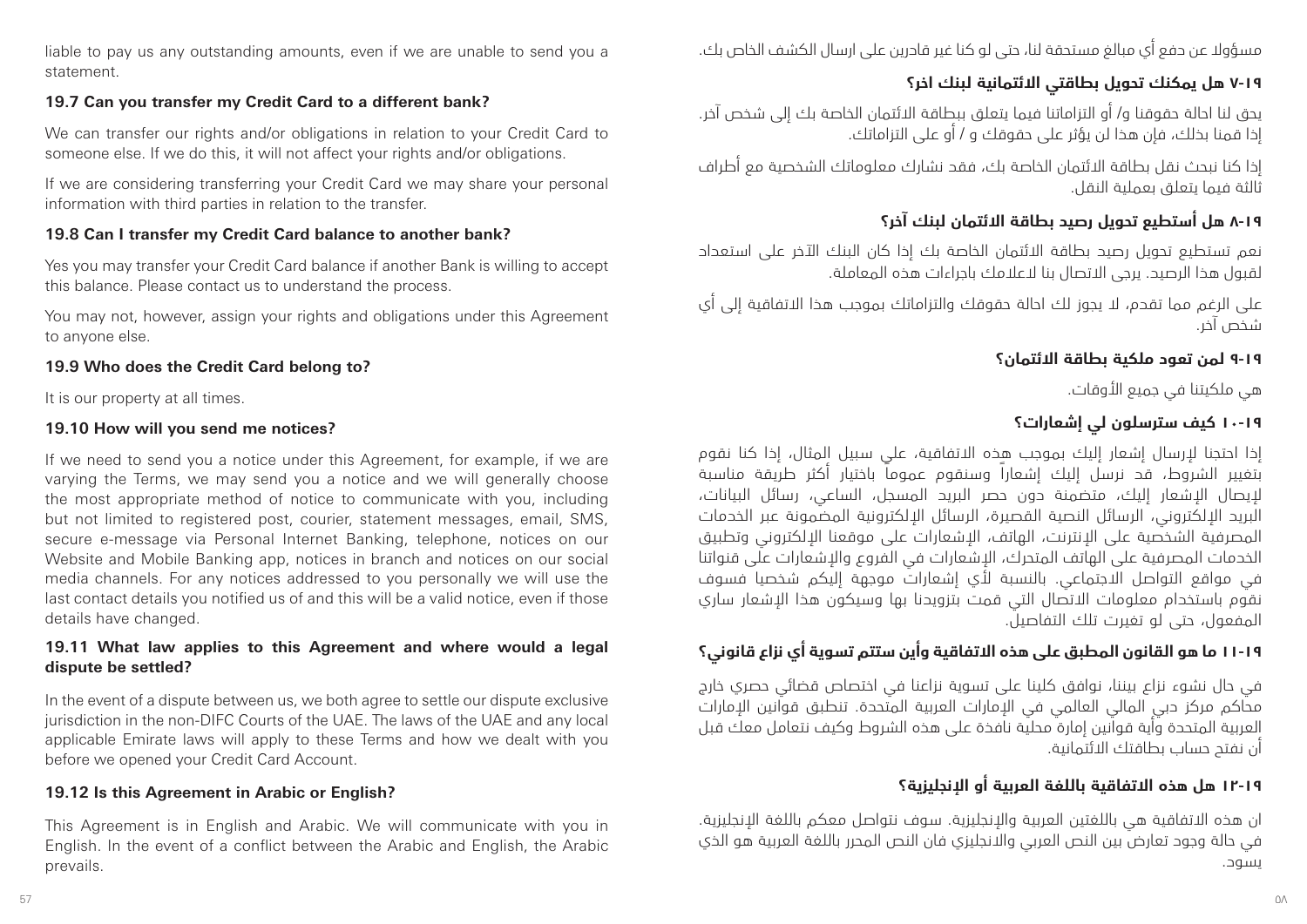# **١3-١٩ هل ستتصلون بي بشأن أي معلومات تسويقية؟**

نعم، إذا كنت موافقا.ً سنطلب الحصول على إذنك عند التقدم لطلب الحصول على بطاقة جديدة أو منتج أو خدمة أخرى لدينا، وقد نتواصل معك أيضاً بشكل مستمر لمعرفة ما إذا كنت قد غيرت رأيك. ويمكنك أيضاً االتصال بنا في أي وقت لتغيير خياراتك. وسنستخدم أرقام االتصال الخاصة بك المسجلة لدينا وسنرسل لك المواد التسويقية والعروض الترويجية على المنتجات أو الخدمات التي نعتقد أنك قد تكون مهتماً بها.

#### **.20 كيف يمكن تقديم شكوى؟**

# **1-20 كيف يمكنني تقديم شكوى؟**

في حال عدم تقديمنا لك الخدمة بالمستوى الذي تتوقعه، أو إن كنت تعتقد أننا ارتكبنا خطأ، ً الرجاء إبالغنا بذلك. ويمكنك إيجاد تفاصيل كيفية التواصل معنا علي موقعنا، أو بدال من ذلك، االتصال بالرقم المبين على الجانب الخلفي لبطاقتك. عندها سنحقق في الموقف، وإن كان ضروريا،ً سنبدأ في تصحيح المشكلة في أسرع وقت ممكن.

إضافة إلى ذلك، سوف نتخذ خطوات، عند االقتضاء، لمنع تكرارها. يرجى السماح لمدير الفرع أو مدير القسم المعنى الاهتمام بأول فرصة للإجابة على ما يثير قلقك وتصحيح الأمور.

# **2-20 ماذا على أن أفعل إن لم تتمكنوا من حل شكواي، أو بقيت غير راضي بعد تلقي ردكم النهائي؟**

في حال بقيتم غير راضين وكنتم تودون الحصول على المزيد من المعلومات حول عملية حل الشكاوى، الرجاء التواصل معنا على customerexperienceuae@hsbc.com.

وفي حال لم نكن قادرين على حل شكواك بطريقة تنال رضاك، عندها يمكنك التقدم بشكوى إلى جهتنا المنظمة: البنك المركزي في دولة اإلمارات العربية المتحدة: www.centralbank.ae

صدرت هذه الشروط عن بنك HSBC الشرق األوسط المحدود، ص.ب: ،66 دبي، اإلمارات العربية المتحدة. الخاضع للتنظيم من قبل مصرف اإلمارات العربية المتحدة المركزي وإلى التنظيم الرئيسي من قبل سلطة دبي للخدمات المالية.

### **19.13 Will you contact me with marketing information?**

Yes, if you agree. We'll ask for your permission when you apply for a new Card, other product or service with us, and may also contact you on an ongoing basis to see if you've changed your mind. You can also contact us at any time to change your preferences. We'll use your contact details registered with us and send you marketing materials and promotional offers on products or services we think you may be interested in.

### **20. How can I complain?**

# **20.1 How can I complain?**

If we do not deliver the standard of service you expect, or if you think we have made a mistake, please let us know. Details of how to get in touch can be found on our website or alternatively calling the number on the back of your card. We will then investigate the situation and, if necessary, set about putting matters right as quickly as possible.

In addition, we will take steps, where appropriate, to prevent a recurrence. Please allow your Branch manager or the manager of the department concerned the first opportunity to answer your concerns and put matters right.

#### **20.2 What do I do if you cannot resolve my complaint or I am still unhappy after receiving your final response?**

If you remain dissatisfied and would like further information about our process for resolving complaints, please contact us at customerexperienceuae@hsbc.com.

If we are unable to resolve your complaint to your satisfaction you may then complain to our regulator: Central Bank of the UAE www.centralbank.ae

These Terms are issued by HSBC Bank Middle East Limited, PO Box 66, Dubai, UAE. HSBC Bank Middle East Limited is regulated by the Central Bank of the U.A.E and lead regulated by the Dubai Financial Services Authority.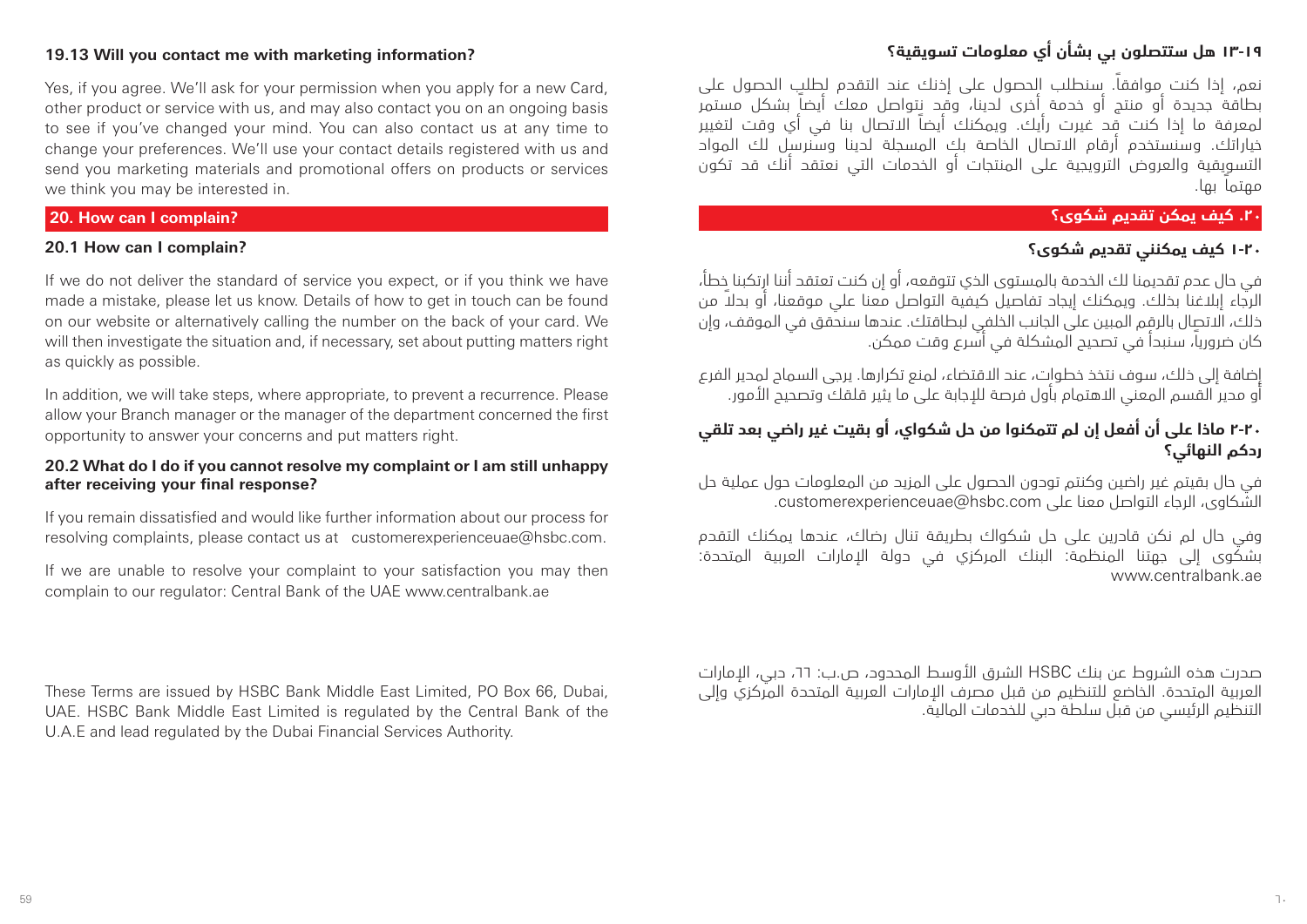#### **المصطلحات**

**اير مايلز**

#### **GLOSSARY**

#### **Air Miles**

means the value expressed in the form of units credited to the Air Miles activity statement issued by Rewards Management Middle East Free Zone L.L.C.

#### **Air Miles Terms & Conditions**

Means the terms and conditions issued by us in relation to earning Air Miles which can be found at www.hsbc.ae. The Air Miles Terms and Conditions should also be read in conjunction with the Terms & Conditions issued by Rewards Management Middle East Free Zone L.L.C. and in force from time to time which govern the award and redemption of Air Miles.

#### **Authorities**

includes any judicial, administrative, public or regulatory body, any government or government ministry or department, any Tax Authority, securities or futures exchange, court, central bank or law enforcement body, or any of their agents with jurisdiction over any part of the HSBC Group.

#### **Balance Transfer**

means a transfer to the Credit Card Account of an amount you owe another lender (who is not a member of the HSBC Group) or such other transactions as we tell you are to be treated as a Balance Transfer.

#### **Business Day**

means any day on which banks are generally open for business in the UAE, excluding any day which the UAE Central Bank declares is a bank holiday, unless otherwise stipulated in these Terms.

#### **Cardholder**

means you, if we have agreed to open and maintain a Credit Card Account in the country in your name and to issue to you a Credit Card (and/or a Supplementary Card at your request) to operate that Credit Card Account.

#### **Cash Advance**

means any cash withdrawal, purchase of travellers cheques or foreign currency, money order or transfer made at your request (excluding Balance Transfers).

#### **Cash Instalment Plan**

means a cash instalment plan which is a feature, which if you successfully apply, allows you to borrow an amount under your Credit Card Account and repay this to us in monthly instalments.

#### **Compliance Obligations**

means obligations of the HSBC Group to comply with: (a) Laws or international

يعني القيمة المعبر عنها بشكل نقاط تضاف الى كشف نشاط ايرمايلز Miles Air الصادر عن ريواردز مانجمنت ميدل ايست - المنطقة الحرة ذ م م.

#### **شروط وأحكام إير مايلز**

يقصد بها الشروط واألحكام الصادرة عنا والمتعلقة بكسب نقاط إير مايلز والتي يمكن إيجادها على الموقع الالكتروني www.hsbc.ae. ينبغي أن تقرأ شروط وأحكام إيرمايلز أيضاً جنباً إلى جنب مع الشروط والأحكام الصادرة بواسطة ريوارد مانجمنت ميدل إيست (منطقة حرة) ذ.م.م، والسارية من وقت آلخر والتي تحككم تقديم المكافآت واستبدال إير مايلز.

#### **السلطات**

يشمل أي جهاز قضائي أو اداري أو عام أو أي جهاز تنظيمي أو حكومي أو وزارة حكومية أو دائرة أو سلطة ضريبية ودوائر األوراق المالية أو العقود اآلجلة الصرف أوالمحكمة أو البنك المركزي أو جهاز تنفيذ للقانون، أو أي من وكالء تلك االجهزة والتي تملك االختصاص على أي جزء من مجموعة HSBC.

#### **تحويل الرصيد**

يعني تحويل مبلغ أنت مدين به الى مقرض آخر )الذي هو ليس عضو في مجموعة HSBC )إلى حساب بطاقة االئتمان أو المعامالت األخرى التي سنقوم باخبارك على انه سيتم التعامل بها كأنها تحويل رصيد.

#### **يوم العمل:**

يعني أي يوم تكون فيه البنوك مفتوحة بشكل عام للعمل في اإلمارات العربية المتحدة، باستثناء أي يوم يعلن فيه مصرف اإلمارات العربية المتحدة المركزي أنه عطلة مصرفية، ما لم ينص على خالف ذلك في هذه الشروط.

#### **حامل البطاقة**

يعني أنت، في حال االتفاق على فتح واالحتفاظ بحساب بطاقة االئتمان في الدولة باسمك .<br>واصدار بطاقة الائتمان لك (و / أو بطاقة إضافية بناء على طلبك) لتشغيل حساب بطاقة االئتمان هذا.

#### **سلفة نقدية**

يعني أي سحب نقدي أو شراء الشيكات السياحية أو العمالت األجنبية أو األوامر أو الحواالت المالّية التي يتم تنفيذها بناء على طلبك (باستثناء تحويلات الرصيد).

#### **خطة التقسيط النقدي**

تعني خطة التقسيط النقدي، وهي عبارة عن ميزة، وإن تقدمت بنجاح للحصول عليها، سوف تتيح لك اقتراض مبلغ على حساب بطاقتك االئتمانية، وسداده لنا على أقساط شهرية.

#### **التزامات االمتثال**

يعني التزامات مجموعة HSBC باالمتثال لـ: )أ( القوانين أو التوجيهات الدولية والسياسات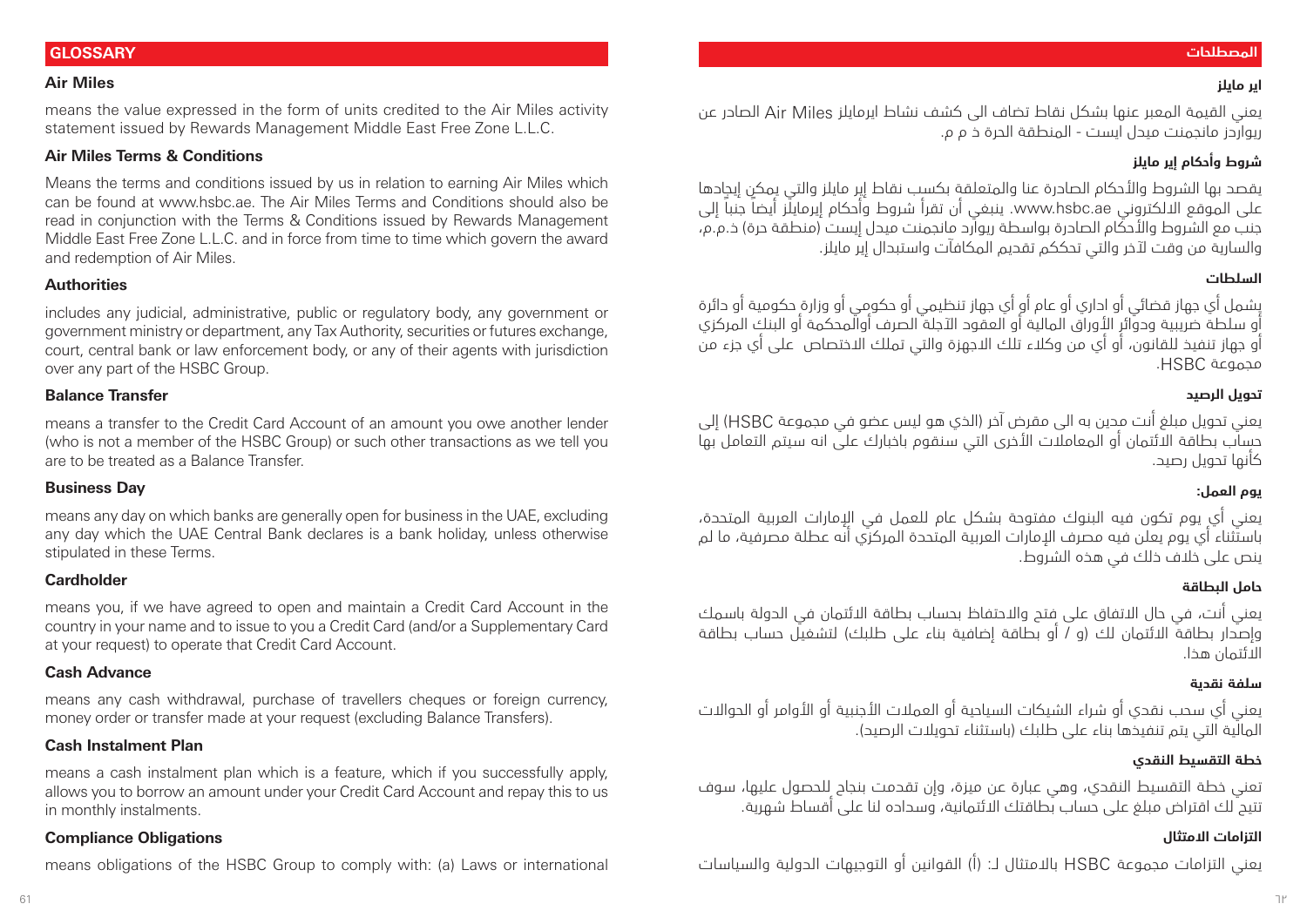guidance and internal policies or procedures, (b) any demand from Authorities or reporting, disclosure or other obligations under Laws, and (c) Laws requiring us to verify the identity of our customers.

#### **Connected Person**

means a person or entity (other than you) whose information (including Personal Data or Tax Information) you provide, or which is provided on your behalf, to any member of the HSBC Group or which is otherwise received by any member of the HSBC Group in connection with the provision of the Services. A Connected Person may include, but is not limited to any guarantor, any beneficial owner, trustee, settler or protector of a trust<sup>1</sup>, any account holder of a designated account, any payee of a designated payment, your representative, agent, attorney, guardian or nominee, any person with whom you hold a joint account (means an account that you hold jointly with other people), any supplementary card holder, or any other persons or entities with whom you have a relationship that is relevant to your relationship with the HSBC Group.

#### **Credit Card**

means any MasterCard® or Visa® credit card issued to you at any time or to a Supplementary Cardholder under this Agreement and references include any numbers or details that allow use of the credit card without physically presenting it where the context requires.

#### **Credit Card Account**

means any account we open and maintain in the Cardholder's name to which Credit Card Transactions for a Credit Card are posted (including Credit Card Transactions arising through the use of any Supplementary Card) together with any other liabilities of the Cardholder or Supplementary Cardholder arising under these Terms and Conditions.

#### **Credit Card Features**

means any takaful/insurance product (including but not limited to Purchase Protection, Travel Protect/Travel Insurance, Credit Shield Plus, Secure Wallet, etc), special payment Terms or facilities (including but not limited to Flexi Instalment Plan, Cash Instalment Plan, Balance Transfer, Balance Instalment Plan, mobile wallet (for example Apple Pay, Samsung Pay), Easy Cash, Easy Pay or Credit Card Payments such Terms are explained in our Credit Card promotional material available at any of our branches or on our website), or general product benefits (including but not limited to travel benefits, valet benefits, special offers and promotions) we offer, or make available, to the cardholder from time to time in conjunction with the cardholder's use of a Credit Card or Credit Card Account.

أو الإحراءات الداخلية، (ب) أي طلب من السلطات وأي التزام بإعداد التقارير أو الإفصاح أو غيرها من االلتزامات بموجب القوانين، و )ج( القوانين التي تتطلب منا أن نتحقق من هوية عمالئنا.

### **الشخص المرتبط**

يقصد به الشخص أو الكيان (خلافكم)، الذي تقدم معلوماته (بما في ذلك السانات الشخصية أو المعلومات الضريبية(، أو التي يتم تقديمها بالنيابة عنك، إلى أي عضو في مجموعة بنك HSBC، أو التي يتم استالمها بشكل آخر بواسطة أي عضو في مجموعة بنك HSBC فيما يتعلق بتقديم الخدمات. قد يتضمن مصطلح الشخص المرتبط، على سبيل المثال ال الحصر، أي ضامن، او اي مالك مستفيد، او وصي، او مسوي او حامي الأمانة'، واي صاحب لحساب محدد، وأي دافع لدفعة معينة، ممثلك، أو وكيلك أو محاميك، أو وصيك، أو المعين من قبلك، وأي شخص يكون لديه حساب مشترك معك )يقصد بذلك حساب لديك باالشتراك مع أشخاص .<br>آخرين)، أي حامل لبطاقة إضافية، أو أي أشخاص أو كيانات تربطك بها علاقة، تتصل هذه العالقة بمجموعة بنك HSBC

### **بطاقة إئتمان**

تعني أي بطاقة ائتمان ماستر كارد أو فيزا صدرت لك في أي وقت أو لحامل البطاقة االضافية بموجب هذه االتفاقية وحيث تتضمن، حيث يقتضي السباق ذلك، أي أرقام أو تفاصيل تجيز استخدام بطاقة االئتمان دون ان يتم تقديمها البطاقة بشكل مادي.

#### **حساب بطاقة االئتمان**

يعني أي حساب نفتحه ونحتفظ به باسم حامل البطاقة والتي يتم ارسال معامالت البطاقة الائتمانية اليه فيما يتعلق بالبطاقة الائتمانية (بما في ذلك معاملات البطاقة الائتمانية الناشئة عن استخدام أي بطاقة اضافية) وذلك بالاضافة الى أي التزامات أخرى تترتب على حامل البطاقة أو على حامل البطاقة اإلضافية الناشئة بموجب هذه الشروط واألحكام.

#### **مزايا البطاقة االئتمانية**

يقصد بها أي منتج تكافل/ تأمين (بما في ذلك على سبيل المثال لا الحصر، حماية المشتريات/ تأمين السفر، الدرع الائتماني بلس، المحفظة الآمنة، وغيرها)، شروط الدفعات الخاصة أو التسهيالت )بما في ذلك على سبيل المثال ال الحصر، خطة التقسيط المرن، خطة التقسيط النقدي، تحويل الرصيد، خطة تقسيط الرصيد، محفظة الموبايل )على سبيل المثال، أبل باي، سامسونج باي)، إيزي كاش، إيزي باي، أو حفعات البطاقات الائتمانية، مثل يتم شرح هذه الشروط في المواد الترويجية المتاحة في أي من فروعنا أو على موقعنا االلكتروني(، أو منافع المنتج العام )بما في ذلك على سبيل المثال ال الحصر، مزايا السفر، منافع الخدمة، والعروض الخاصة والحملات الترويجية)، نقدم أو نتيح إلى حامل البطاقة من حين لآخر بالتزامن مع استخدام حساب حامل بطاقة االئتمان.

تنشأ الأمانة في بعض الاختصاصات القضائية عندما يكون شخص المالك القانوني للأصل (الوصي), إلا أنه يحتفظ بها بالنيابة عن شخص آخر له مصلحة فيها, والمستفيد منها )المستفيد(.

<sup>1</sup> A trust arises in some jurisdictions when a person is the legal owner of an asset (trustee) but they hold it on behalf of another person who has an interest in it and who benefits from it (beneficiary)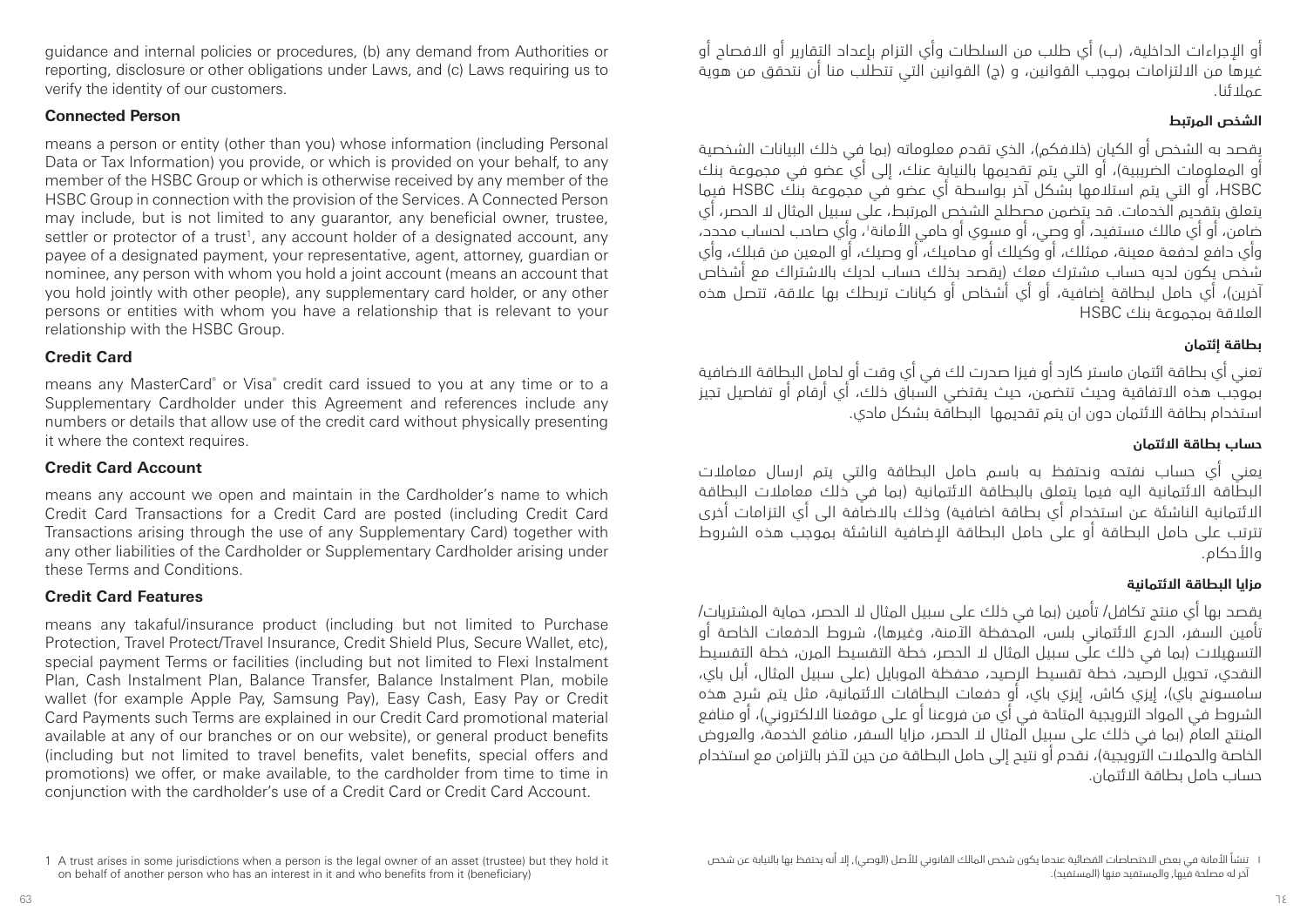#### **Credit Card Transactions**

means the purchase of goods and/or services, Cash Advance, Cash Instalment Plan, Balance Transfer, Easy Cash, fees and charges effected or derived by the use of the Credit Card, Credit Card number and/or Credit Card Account.

#### **Customer Information**

means your Personal Data, confidential information, and/or Tax Information, or that of a Connected Person.

#### **Dirhams**

means the currency of the United Arab Emirates and "AED" means the same thing when used in these Terms. "Foreign currency" means any currency which is not Dirhams.

#### **Easy Cash**

means a transfer of a portion of your credit limit in cash to your bank account(s) within the UAE.

#### **Financial Crime**

means money laundering, terrorist financing, bribery, corruption, tax evasion, fraud, evasion of economic or trade sanctions, and/or any acts or attempts to circumvent or violate any Laws relating to these matters.

#### **Financial Crime Risk Management**

means any action required to be taken by us and members of the HSBC Group, to meet Compliance Obligations relating to or in connection with the detection, investigation and prevention of Financial Crime.

Such action may include, but is not limited to:

- (a) screening, intercepting and investigating any instruction, communication, drawdown request, application for Services, or any payment sent to or by you, or on your behalf;
- (b) investigating the source of or intended recipient of funds;
- (c) combining Customer Information with other related information in the possession of the HSBC Group; and/or
- (d) making further enquiries as to the status of a person or entity, whether they are subject to a sanctions regime, or confirming your identity and status.

#### **FIP**

means a flexible instalment plan.

#### **Foreign Currency Transaction**

means any transaction in a currency other than your billing currency. Unless you

#### **معامالت بطاقات االئتمان**

يعني شراء السلع و/أو الخدمات، السلفة النقدية، خطة التقسيط النقدي، تحويل الرصيد، النقد السهل والرسوم والتكاليف المفعلة أو المشتقة عن طريق استخدام بطاقة االئتمان أو رقم بطاقة االئتمان و/أو حساب بطاقة االئتمان.

#### **معلومات العمالء**

تعني بياناتك الشخصية، معلوماتك السرية، و/أو المعلومات الضريبية، أو تلك الخاصة بالشخص المرتبط.

#### **دراهم**

تعني عملة دولة اإلمارات العربية المتحدة و«درهم« يعني نفس الشيء عند استخدامه في هذه االتفاقية. »العملة األجنبية« تعني أي عملة باستثناء الدرهم.

#### **النقد السهل**

يعني نقل جزء من حد الائتمان الخاص بك نقدا للحساب (الحسابات) البنكي الخاص بك داخل دولة اإلمارات العربية المتحدة.

#### **الجريمة المالية**

تعني غسل الأموال وتمويل الإرهاب و/أو الرشوة و/أو الفساد و/أو التهرب الضريبي و/أو االحتيال و/أو التهرب من العقوبات االقتصادية أو التجارية، و/أو أي أفعال أو محاوالت للتحايل أو لمخالفة أي قوانين تتعلق بهذه المسائل.

#### **إدارة مخاطر الجريمة المالية**

يعني أي إجراء يتوجب اتخاذه من قبلنا أو من قبل أعضاء مجموعة HSBC بإلتزامات االمتثال المرتبطة أو المتعلقة بالكشف والتحقيق في ومنع الجريمة المالية.

يشمل ذلك االجراء دون الحصر:

أ. فحص وتعليق والتحقيق في أي تعليمات أو اتصال أو طلب سحب أو طلب للحصول على خدمات أو أي دفعة مرسلة لك أو من قبلك أو نيابة عنك؛ و/أو

ب. التحقيق في مصدر األموال أو الجهة المزمع استالمها من قبلها؛ و/أو

- ج. الجمع بين معلومات العمالء ومعلومات أخرى ذات صلة تكون لدى مجموعة HSBC ؛ و/أو
- د. القيام باستيضاحات إضافية حول وضع شخص أو شركة، سواء كانوا خاضعين لنظام عقوبات أو للتأكيد من هويتك ووضعك.

### **FIP**

تعني خطة القسط المرن.

### **عملية العمالت األجنبية**

تعني أي معاملة بعملة غير العملة التي تصدر بها فاتورتك. ما لم توافق على أن يتم تحويل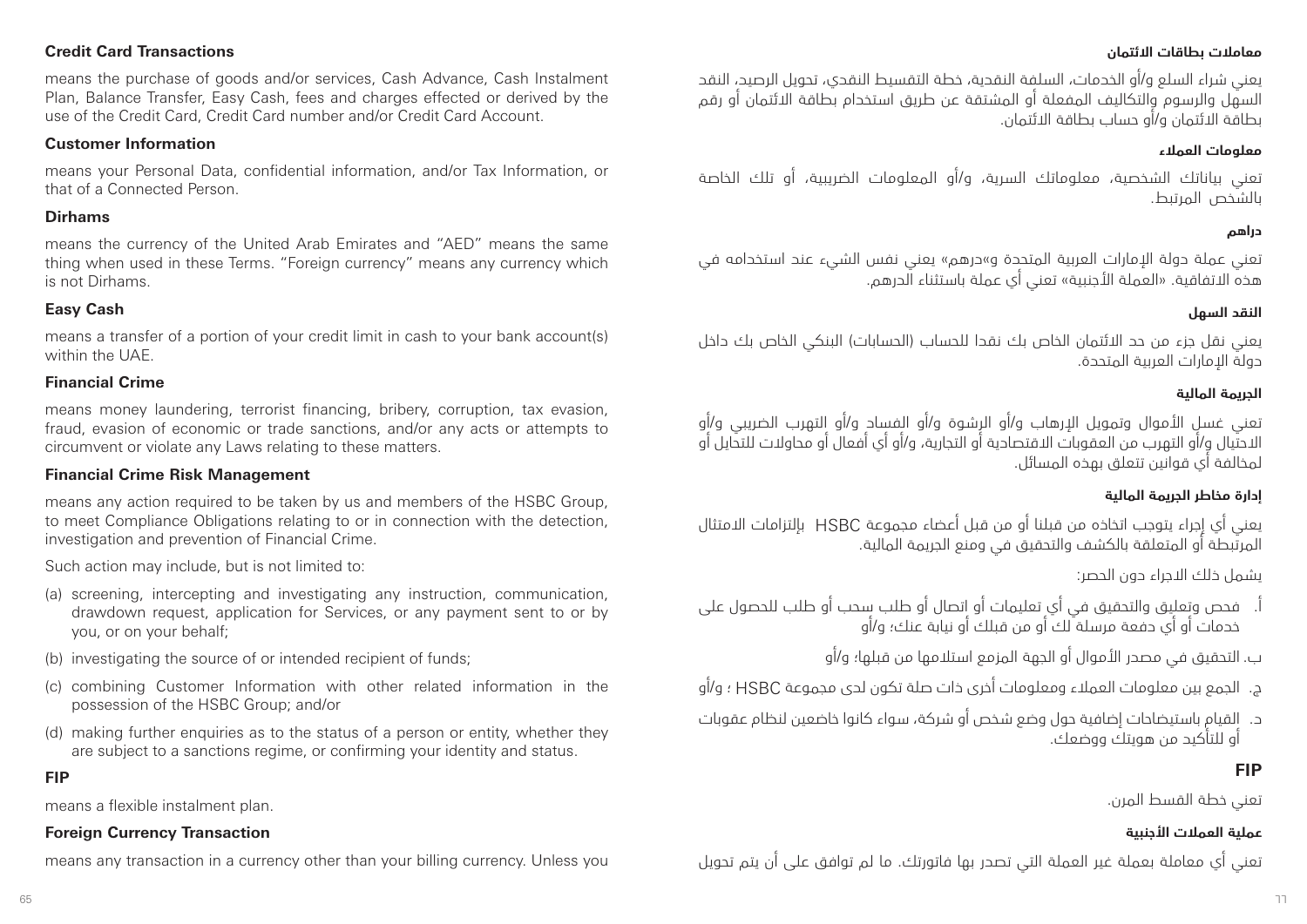agree that the currency conversion is done at the point of sale, or withdrawal and agree the rate at that time, for example with the shopkeeper or on the ATM screen.

#### **HSBC Group**

means HSBC Holdings plc, its affiliates, subsidiaries, associated entities and any of their branches and offices (together or individually), and "**any member of the HSBC Group**" has the same meaning.

#### **Laws**

include any local or foreign law, regulation, judgment or court order, voluntary code, sanctions regime, agreement between any member of the HSBC Group and an Authority, or agreement or treaty between Authorities and applicable to HSBC or a member of the HSBC Group.

#### **Personal Data**

means any information relating to individuals and corporate entities from which they can be identified.

#### **PIN**

means the Personal Identification Number provided for use with the Credit Card.

#### **Purchase**

means any transaction under which payment for goods and/or services is made by use of the Credit Card or the Credit Card Number.

#### **Services**

includes (a) providing you with a Credit Card, processing applications, credit and eligibility assessment, and (b) maintaining our overall relationship with you, including marketing services or products to you, market research, insurance, audit and administrative purposes.

#### **Supplementary Card**

means an additional Credit Card we issue at your request to a Supplementary Cardholder to use in conjunction with the Cardholder's Credit Card and corresponding Credit Card Account.

#### **Supplementary Cardholder**

means the holder of the Supplementary Card as authorised by the Cardholder.

#### **Tax Authorities**

means UAE or foreign tax, revenue or monetary authorities, in existence now and in the future.

العملة عند نقطة البيع، أو السحب وتوافق على سعر الصرف في ذلك الوقت، على سبيل المثال مع صاحب متجر أو على شاشة الصراف اآللي.

# **مجموعة HSBC**

تعني إتش إس بي سي هولدينج بي ال سي والشركات الزميلة والشركات التابعة لها والكيانات المرتبطة بها وأي من فروعها ومكاتبها )معاً أو بشكل فردي(، و »**أي عضو في مجموعة HSBC** »له نفس المعنى.

# **القوانين**

تشمل أي قانون محلي أو أجنبي، نظام، حكم أو أمر قضائي، القوانين الطوعية وانظمة العقوبات، و االتفاقيات بين أي عضو في مجموعة HSBC وبين سلطة، أو اتفاق أو معاهدة بين سلطات والتي تنطبق على HSBC أو على عضو في مجموعة HSBC.

### **معلومات شخصية**

تعني أي معلومات تتعلق باألفراد والهيئات االعتبارية التي يمكن تحديدهم من خاللها البيانات الشخصية

# **رمز تعريف شخصي**

يعني رقم التعريف الشخصي المقدم لالستخدام مع بطاقات االئتمان.

#### **شراء**

يعني أي معاملة بموجبها يتم الدفع للسلع و / أو الخدمات عن طريق استخدام بطاقة االئتمان أو رقم بطاقة االئتمان.

#### **الخدمات**

تــشمل (أ) تزويدك ببطاقة ائتمان، معالجة الطلبات، تقييم الائتمان والأهلية، و (ب) الحفاظ على العالقة العامة معك، بما في ذلك خدمات لتسـويق أو المنتجات المقدمة لك، أبحاث السوق، التأمين، التدقيق االمور اإلدارية.

#### **البطاقة اإلضافية**

ً تعني بطاقة ائتمان إضافية نصدرها بناء على طلبك لحامل البطاقة اإلضافية لالستخدام بالتزامن مع بطاقة االئتمان لحامل البطاقة وحساب بطاقة االئتمان المقابل لذلك.

#### **حامل البطاقة اإلضافية**

يعني حامل البطاقة اإلضافية على النحو المصرح به من قبل حامل البطاقة.

#### **السلطات الضريبية**

تعني سلطات الضرائب واإليرادات أو السلطات النقدية، في دولة اإلمارات العربية المتحدة أو دولة أجنبية، الموجودة حاضراً ً ومستقبال.